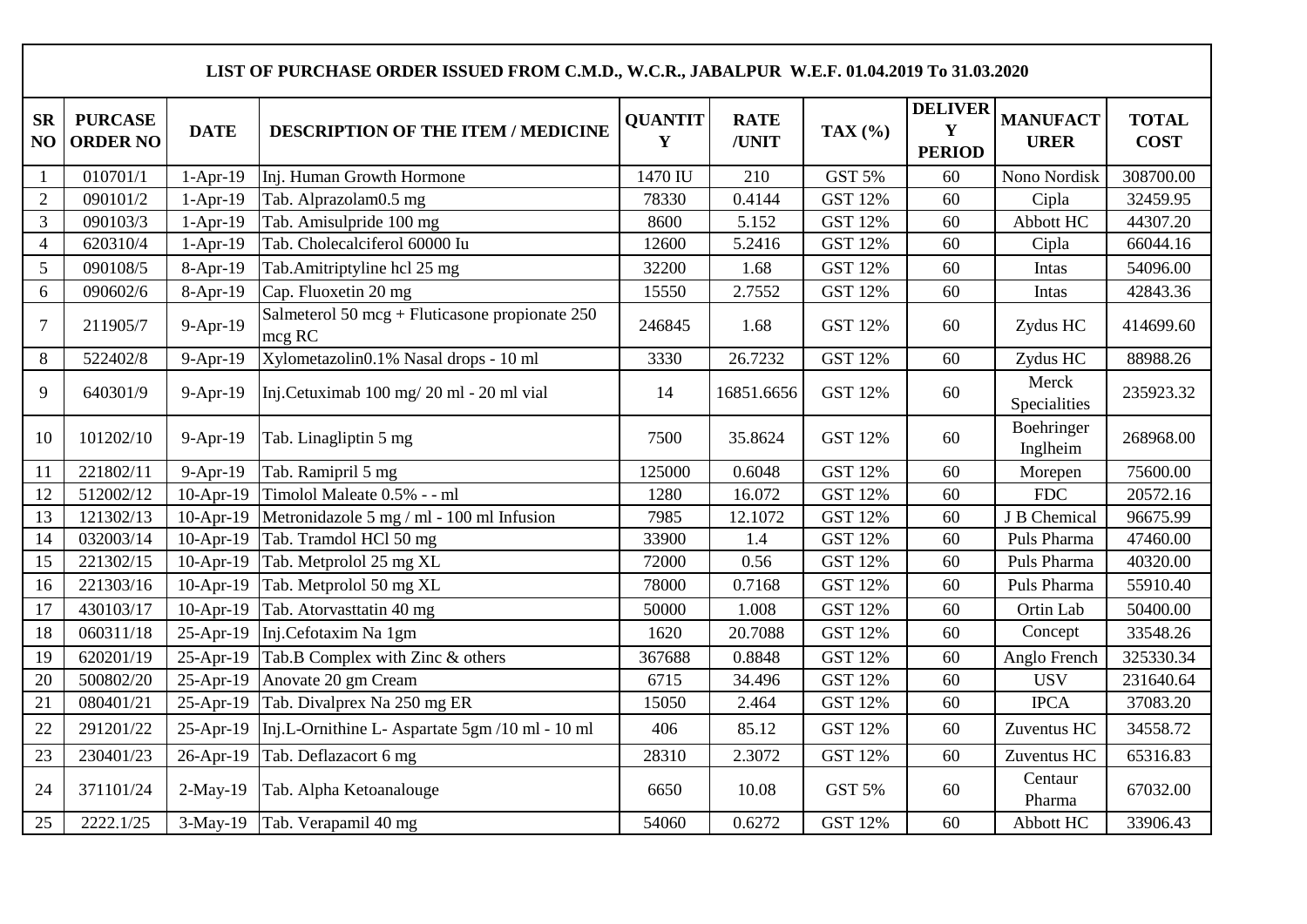| 26 | 221903/26 | $7-May-19$ | Tab.Sacubitril 24 mg + Valsartan 26 mg                                                                 | 7675   | 50.2656 | <b>GST 12%</b> | 60 | Novartis India              | 385788.48 |
|----|-----------|------------|--------------------------------------------------------------------------------------------------------|--------|---------|----------------|----|-----------------------------|-----------|
| 27 | 451401/27 | 15-May-19  | Nimesulide + Capsaicin + Methylsalicylate +<br>Menthol "Nizer Gel" - 30 gm                             | 20216  | 26.88   | <b>GST 12%</b> | 60 | <b>USV</b>                  | 543406.08 |
| 28 | 250103/28 | 20-May-19  | Tab.Abiraterone Acetate 250mg                                                                          | 360    | 83.9104 | <b>GST 12%</b> | 60 | Cipla                       | 30207.74  |
| 29 | 311409/29 | 24-May-19  | Needle Disposable 23 x 1"                                                                              | 32425  | 0.5376  | <b>GST 12%</b> | 60 | Maruti                      | 17431.68  |
| 30 | 311410/30 | 24-May-19  | Needle Disposable 24 x 1"                                                                              | 62728  | 0.5376  | <b>GST 12%</b> | 60 | Maruti                      | 33722.57  |
| 31 | 311401/31 | 24-May-19  | Nebulization Mask Adult                                                                                | 511    | 33.488  | <b>GST 12%</b> | 60 | Symon                       | 17112.37  |
| 32 | 310205/32 | 24-May-19  | Bandage Crepe 10 cm width x 4 mtr length (when<br>strechable)                                          | 3102   | 36.96   | <b>GST 12%</b> | 60 | Stericott                   | 114649.92 |
| 33 | 310205/33 | 24-May-19  | Bandage Crepe 10 cm width x 4 mtr length (when s                                                       | 3102   | 36.96   | <b>GST 12%</b> | 60 | <b>BSN</b>                  | 114649.92 |
| 34 | 402018/34 | 24-May-19  | Troponin T card                                                                                        | 225    | 338.8   | <b>GST 12%</b> | 60 | Roche                       | 76230.00  |
| 35 | 630103/35 |            | 24-May-19 Adhesive Paper Tape 7.5 cm width x 9.1 mtr length                                            | 1179   | 33.88   | <b>GST 12%</b> | 60 | Suture India                | 39944.52  |
| 36 | 211201/36 | 24-May-19  | Rotacaps Levosalbutamol 100 mcg +<br>Beclomethasone 100 mcg                                            | 142540 | 0.896   | <b>GST 12%</b> | 60 | Cipla                       | 127715.84 |
| 37 | 591903/37 | 24-May-19  | Cap.Silodocin 4 mg                                                                                     | 9450   | 5.376   | <b>GST 12%</b> | 60 | Cipla                       | 50803.20  |
| 38 | 061601/38 | 24-May-19  | Inj. Pipracillin 4 gm + Tazobactum 500 mg                                                              | 1051   | 92.4    | <b>GST 12%</b> | 60 | Concept<br>Pharma           | 97112.40  |
| 39 | 62224/39  | 24-May-19  | Tab. Mehtylprednisolone 4 mg                                                                           | 10200  | 2.24    | <b>GST 12%</b> | 60 | Macleods                    | 22848.00  |
| 40 | 060317/40 | 24-May-19  | Inj. Ceftriaxone 1 mg + Sulbactum 500 mg                                                               | 993    | 30.3408 | <b>GST 12%</b> | 60 | Wockhardt                   | 30128.41  |
| 41 | 081203/41 | 24-May-19  | Tab. Lacosmide 50 mg                                                                                   | 5250   | 4.1776  | <b>GST 12%</b> | 60 | Intas                       | 21932.40  |
| 42 | 121204/42 | 24-May-19  | Prebiotic & Probiotic Sachet                                                                           | 9000   | 4.256   | <b>GST 12%</b> | 60 | <b>USV</b>                  | 38304.00  |
| 43 | 350106/43 | 24-May-19  | Chlorhexidine 0.2% Antiseptic Mouthwash 100 ml                                                         | 2251   | 22.288  | <b>GST 12%</b> | 60 | Zee Lab                     | 50170.29  |
| 44 | 080301/44 | 24-May-19  | Tab. Carbamazepine 200 mg Retard/SR                                                                    | 47748  | 1.2096  | <b>GST 12%</b> | 60 | Micro Labs                  | 57755.98  |
| 45 | 061304/45 | 24-May-19  | Tab. Moxifloxacin 400 mg                                                                               | 5709   | 10.7408 | <b>GST 12%</b> | 60 | <b>MSN Lab</b>              | 61319.23  |
| 46 | 542001/46 |            | 24-May-19 Inj. Tetanus vaccine (Absorbed) 5 ml                                                         | 1868   | 19.32   | GST 5%         | 60 | <b>Biological E</b><br>Ltd. | 36089.76  |
| 47 | 441302/47 | 24-May-19  | Mackintosh Rubber Sheeting for patients beds in<br>Meters                                              | 1275   | 71.68   | <b>GST 12%</b> | 60 | Parth Lifecare              | 91392.00  |
| 48 | 650203/48 | 24-May-19  | Bandage Triangular in single pack (Size 90 cm x<br>90 cm x 130 cm                                      | 2125   | 16.52   | <b>GST 12%</b> | 60 | Acme<br>Surgicals           | 35105.00  |
| 49 | 81195/49  | 24-May-19  | Chlorhexidine Gluconate $2.5\%$ v/v + Ethyl Alcohol<br>70 % v/v (With Emollients & Moisturizer) 500 ml | 934    | 125.664 | <b>GST 12%</b> | 60 | Raman & Weil                | 117370.18 |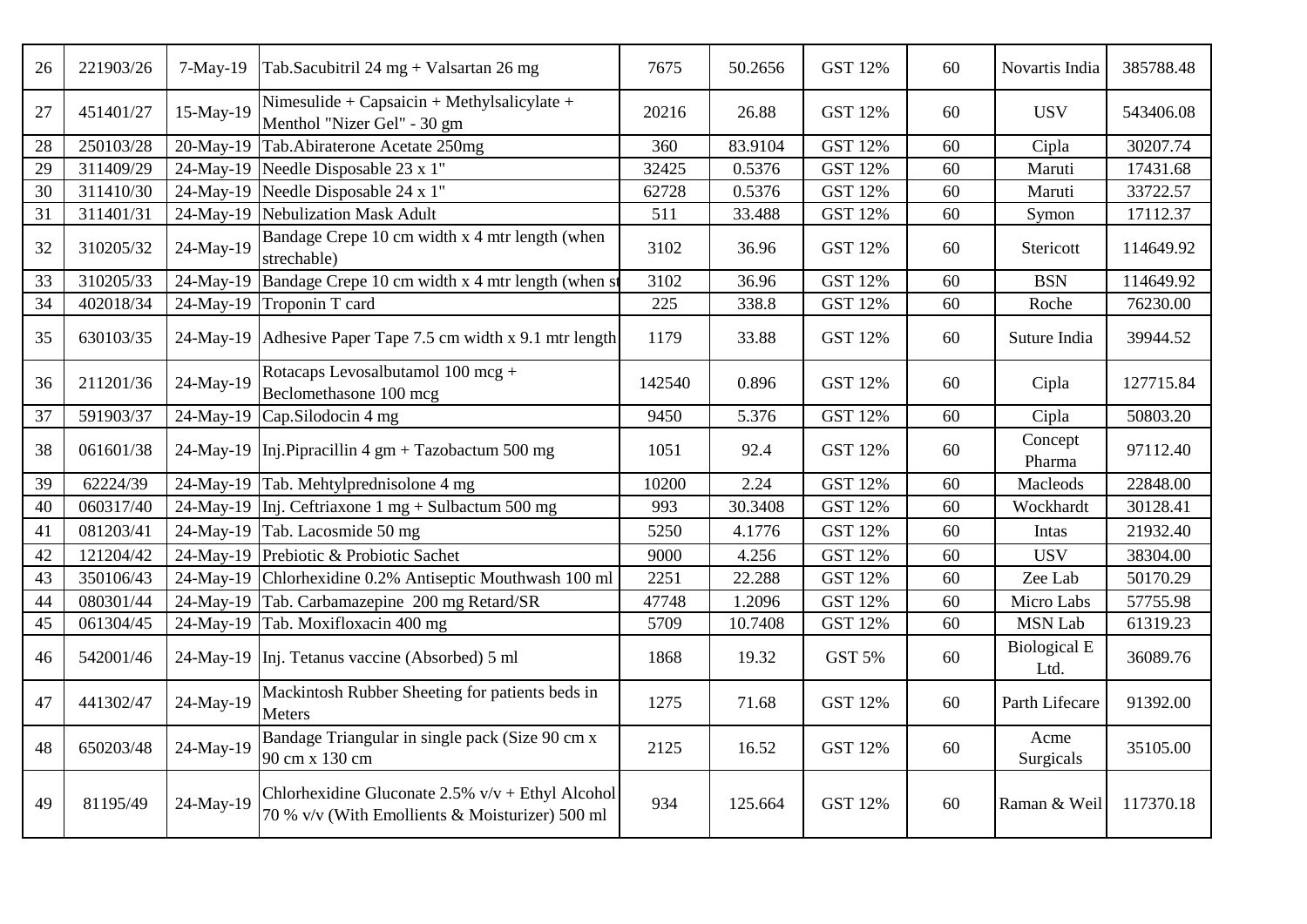| 50 | 401606/50 | 24-May-19 | Plasmodium Vivex & Falciparum (Combind)<br>Serological Card Test                                                                                                                                    | 3730   | 17.0016  | <b>GST 12%</b> | 60 | <b>Bio Fotprints</b>        | 63415.97  |
|----|-----------|-----------|-----------------------------------------------------------------------------------------------------------------------------------------------------------------------------------------------------|--------|----------|----------------|----|-----------------------------|-----------|
| 51 | 311912/51 | 24-May-19 | Sterile.Dispo Syringe 5 ml with Needle 23 x 1"(3)<br>PC only)                                                                                                                                       | 178649 | 1.6352   | <b>GST 12%</b> | 60 | Elevention<br>Medisolutions | 292126.84 |
| 52 | 472102/52 | 27-May-19 | Universal Stapling Instrument with Rotable Shaft<br>Diameter 12 mm, Nonreflective shaft, shaft length<br>26 cm (Pack of 03 units)                                                                   | 3      | 31920    | <b>GST 12%</b> | 60 | Covidien<br>Healthcare      | 95760.00  |
| 53 | 472104/53 | 27-May-19 | Universal Stapling System Blue 60 mm, 3.5 mm<br>(Like Endo GIA Universal Roticulattor Loading<br>Unit $(1 \times 6$ Pack)                                                                           | 3      | 10304    | <b>GST 12%</b> | 60 | Covidien<br>Healthcare      | 30912.00  |
| 54 | 99002/54  | 27-May-19 | Universal Stapling System Green 60 mm, 4.8 mm<br>(Like Endo GIA Universal Roticulattor Loading<br>Unit $(1 x 6$ Pack)                                                                               | 3      | 10304    | <b>GST 12%</b> | 60 | Covidien<br>Healthcare      | 30912.00  |
| 55 | 471204/55 | 27-May-19 | Laparoscopic Linear Cutter Reload with new knife<br>Size 60 mm with varialble staple height of three<br>staple rows to be use for Medium/ thick with<br>Tissue range for 1.5mm to 2.2 mm : (purple) | 30     | 13438.88 | <b>GST 12%</b> | 60 | Covidien<br>Healthcare      | 403166.40 |
| 56 | 402017/56 | 27-May-19 | Troponin I Card                                                                                                                                                                                     | 670    | 63.924   | GST 5%         | 60 | Lab-Care<br>Dignostic       | 42829.08  |
| 57 | 400808/57 |           | 27-May-19 HCV Cards                                                                                                                                                                                 | 1520   | 17.4825  | GST 5%         | 60 | Lab-Care<br>Dignostic       | 26573.40  |
| 58 | 310709/58 | 27-May-19 | Sterile.Dispo Surgical Rubber Gloves Size 8 in pair<br>(ISI-13422 & CE)                                                                                                                             | 2240   | 9.296    | <b>GST 12%</b> | 60 | HI-Care                     | 20823.04  |
| 59 | 310202/59 | 27-May-19 | Bandage Cotton 10 cm x 4 mtr (As per Schedule F<br>II specifications) Pack of 12 Rolls                                                                                                              | 2228   | 91.84    | <b>GST 12%</b> | 60 | Lotus Surgical              | 204619.52 |
| 60 | 310203/60 | 27-May-19 | Bandage Cotton 15 cm x 4 mtr (As per Schedule F<br>II specifications) Pack of 12 Rolls                                                                                                              | 1173   | 135.52   | <b>GST 12%</b> | 60 | Lotus Surgical              | 158964.96 |
| 61 | 311913/61 | 27-May-19 | Dispo Sterile Syringe 10 ml with Needle 21 x 1.5"<br>(3 PC only)                                                                                                                                    | 32085  | 3.136    | <b>GST 12%</b> | 60 | Sharda HC                   | 100618.56 |
| 62 | 562005/62 | 27-May-19 | Tab.Thyroxine Sodium 75 mcg                                                                                                                                                                         | 36000  | 0.4032   | <b>GST 12%</b> | 60 | Macleods                    | 14515.20  |
| 63 | 260302/63 | 27-May-19 | Tab. Chlorthalidone 12.5 mg                                                                                                                                                                         | 14075  | 1.2544   | <b>GST 12%</b> | 60 | Systopic                    | 17655.68  |
| 64 | 271303/64 | 27-May-19 | Micrinised Purified Flavonoid Fraction 500 mg<br>composed of Diosmin 450 mg & Flavonoid<br>Expressed as Hesparidin 50 mg (10%) "Daflon"                                                             | 18000  | 10.0016  | <b>GST 12%</b> | 60 | Serdia                      | 180028.80 |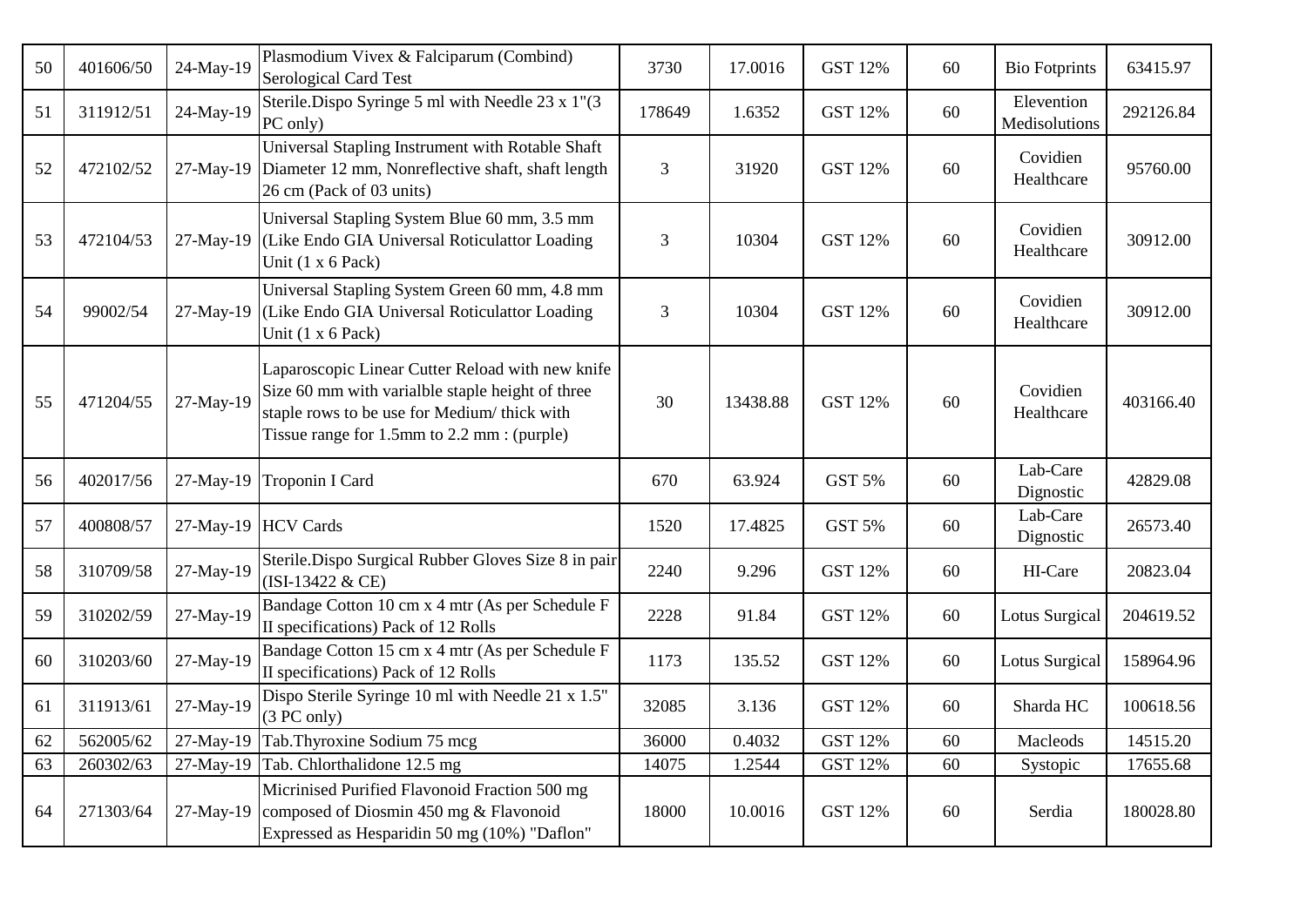| 65 | 311911/65 | 27-May-19  | Dispo Sterile Syringe 2 ml with Needle 24 x 1 (3)<br>PC only)                        | 103143 | 1.3888    | <b>GST 12%</b> | 60 | Sharda HC           | 143245.00 |
|----|-----------|------------|--------------------------------------------------------------------------------------|--------|-----------|----------------|----|---------------------|-----------|
| 66 | 310903/66 |            | 27-May-19 I.V.Cannula Port Size 20                                                   | 15338  | 5.096     | GST 12%        | 60 | SPM Medicare        | 78162.45  |
| 67 | 310904/67 |            | 27-May-19 I.V.Cannula Port Size 22                                                   | 20250  | 5.0736    | GST 12%        | 60 | <b>SPM</b> Medicare | 102740.40 |
| 68 | 310905/67 |            | 27-May-19 I.V.Cannula Port Size 24                                                   | 8103   | 6.3728    | <b>GST 12%</b> | 60 | <b>SPM</b> Medicare | 51638.80  |
| 69 | 600101/69 |            | 27-May-19 Tab. Ambrisantan 5 mg                                                      | 345    | 76.6976   | <b>GST 12%</b> | 60 | <b>MSN Lab</b>      | 26460.67  |
| 70 | 050601/70 |            | 27-May-19 Tab. Fexofenadine 120 mg                                                   | 19000  | 2.016     | <b>GST 12%</b> | 60 | Ortin Lab           | 38304.00  |
| 71 | 070105/71 |            | 28-May-19 Tab. Apixaban 5 mg                                                         | 1380   | 59.3264   | <b>GST 12%</b> | 60 | Pfizer Ltd.         | 81870.43  |
| 72 | 060324/72 |            | 29-May-19 I.V.Ciprofloxacin 200mg/100 ml - 100 ml                                    | 3710   | 14.448    | <b>GST 12%</b> | 60 | Alkem Lab           | 53602.08  |
| 73 | 221603/73 |            | 29-May-19 Tab. Perindopril $4 \text{ mg} + \text{Indapamide} 1.25 \text{ mg}$        | 19500  | 12.0624   | <b>GST 12%</b> | 60 | Glenmark            | 235216.80 |
| 74 | 631606/74 |            | 30-May-19 Oint Povidone Iodine $5\%$ - 15 gm                                         | 16100  | 9.52      | GST 12%        | 60 | Zee Lab             | 153272.00 |
| 75 | 171802/75 |            | 30-May-19 Tab. Rizatriptan 10 mg                                                     | 2000   | 23.24     | <b>GST 12%</b> | 60 | Cipla               | 46480.00  |
| 76 | 221904/76 |            | 30-May-19 Tab.Sacubitril 40 mg + Valsartan 51 mg                                     | 1905   | 54.5776   | <b>GST 12%</b> | 60 | Novartis India      | 103970.33 |
| 77 | 091503/77 | 30-May-19  | Tab.Olanzapine 10 mg DT                                                              | 35185  | 0.6384    | <b>GST 12%</b> | 60 | PIL                 | 22462.10  |
| 78 | 220408/78 | 30-May-19  | Cap. Dabigatran Etexilate 150 mg                                                     | 600    | 14.4256   | <b>GST 12%</b> | 60 | <b>MSN Lab</b>      | 8655.36   |
| 79 | 401916/79 | 30-May-19  | Sterile Container for Urine Sample atleast 60 ml<br>capacity and Individually packed | 6388   | 3.3488    | <b>GST 12%</b> | 60 | Jupiter<br>Reagents | 21392.13  |
| 80 | 362001/80 | 30-May-19  | Thermal Print paper for USG 110 mm x 18 mm<br>(High Glossy/High Density)             | 90     | 948.72    | <b>GST 12%</b> | 60 | Sony                | 85384.80  |
| 81 | 360305/81 | 31-May-19  | CR System Film for Dry View Laser Imager Size<br>8" x 10" (Pack of 125 Sheets)       | 61     | 4340      | GST 12%        | 60 | Carestream          | 264740.00 |
| 82 | 360306/82 | 31-May-19  | CR System Film for Dry View Laser Imager Size<br>10" x 12" (Pack of 125 Sheets)      | 14     | 6529.6    | <b>GST 12%</b> | 60 | Carestream          | 91414.40  |
| 83 | 360307/83 | 31-May-19  | CR System Film for Dry View Laser Imager Size<br>11" x 14" (Pack of 125 Sheets)      | 14     | 8354.5056 | <b>GST 12%</b> | 60 | Carestream          | 116963.08 |
| 84 | 360308/84 | 31-May-19  | CR System Film for Dry View Laser Imager Size<br>14" x 17" (Pack of 125 Sheets)      | 3      | 12969.6   | <b>GST 12%</b> | 60 | Carestream          | 38908.80  |
| 85 | 591401/85 | 31-May-19  | Cap. Nitrofurantoin 100 mg                                                           | 12435  | 3.528     | <b>GST 12%</b> | 60 | Mankind             | 43870.68  |
| 86 | 510701/86 | $1-Jun-00$ | Eye Drops Gatifloxacin 0.5% -2.5 ml                                                  | 930    | 60.6592   | <b>GST 12%</b> | 60 | Ajanta Pharma       | 56413.06  |
| 87 | 512006/87 | $4-Jun-19$ | Eye Drops Travopros 0.004% -2.5 ml                                                   | 173    | 168       | <b>GST 12%</b> | 60 | Ajanta Pharma       | 29064.00  |
| 88 | 580404/88 | $4-Jun-19$ | IV Dextrose 5 % 500 ml (FFS Pack)                                                    | 5644   | 16.24     | <b>GST 12%</b> | 60 | Aculife HC          | 91658.56  |
| 89 | 580405/89 | $4-Jun-19$ | IV Dextrose 10 % 500 ml (FFS Pack)                                                   | 1981   | 21.504    | <b>GST 12%</b> | 60 | Aculife HC          | 42599.42  |
| 90 | 581404/90 | $4-Jun-19$ | IV Normal Saline 0.9 % 500 ml (FFS Pack)                                             | 12850  | 16.24     | GST 12%        | 60 | Aculife HC          | 208684.00 |
| 91 | 580402/91 | $4-Jun-19$ | IV Dextrose $5\%$ + Normal Saline 0.9 % 500 ml<br>(FFS Pack)                         | 4571   | 16.464    | GST 12%        | 60 | Aculife HC          | 75256.94  |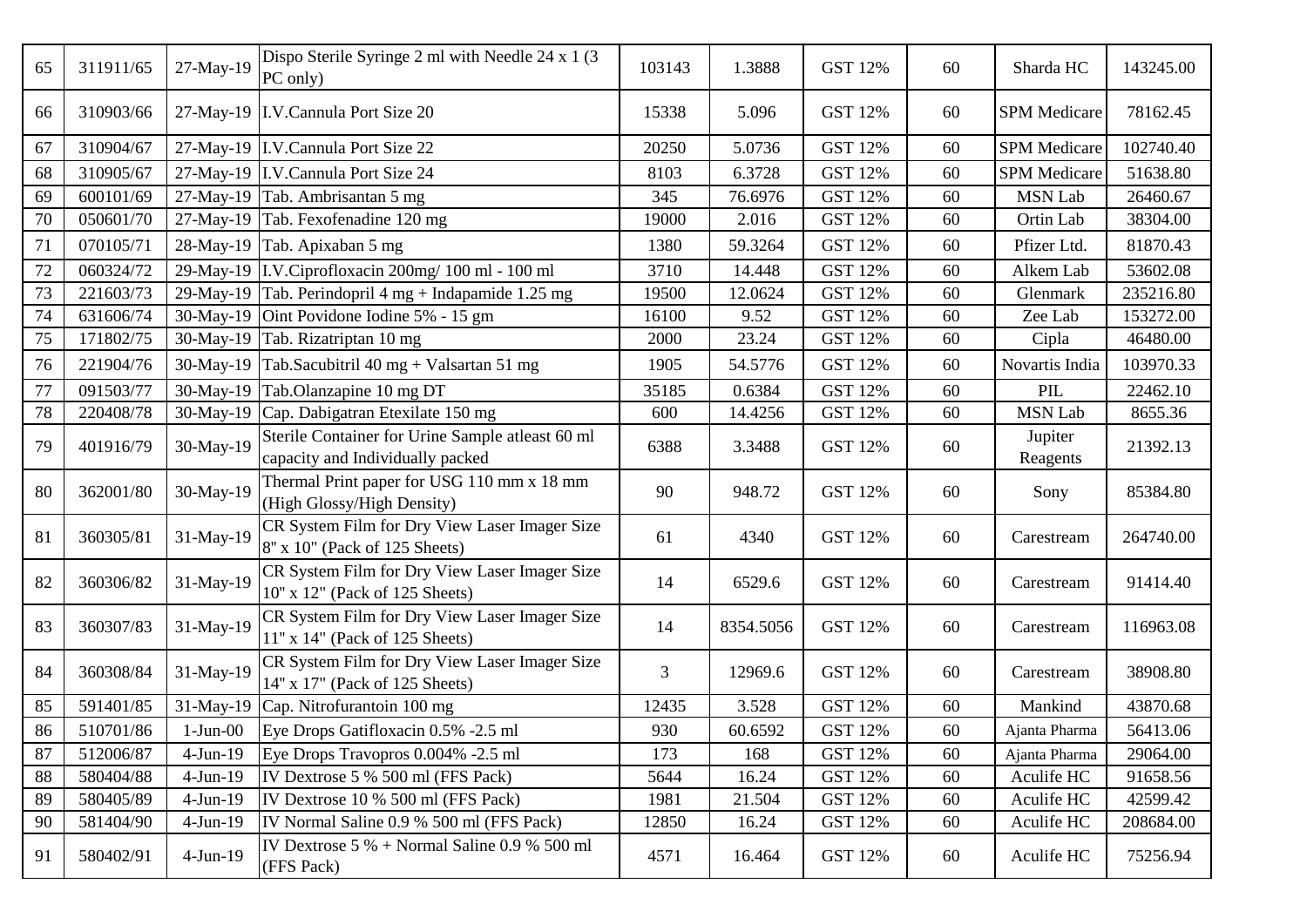| 92  | 581801/92  | $4-Jun-19$      | IV Ringer Lactate 500 ml                                                                                              | 13737 | 17.92    | <b>GST 12%</b> | 60 | Aculife HC                               | 246167.04 |
|-----|------------|-----------------|-----------------------------------------------------------------------------------------------------------------------|-------|----------|----------------|----|------------------------------------------|-----------|
| 93  | 581403/93  | $4-Jun-19$      | IV Normal Saline 0.9 % 100 ml (FFS Pack)                                                                              | 10010 | 10.024   | <b>GST 12%</b> | 60 | Aculife HC                               | 100340.24 |
| 94  | 531202/94  | $4-Jun-19$      | Tab.Levodopa 100 mg + Carbidopa 25 mg                                                                                 | 18000 | 1.9936   | <b>GST 12%</b> | 60 | Intas                                    | 35884.80  |
| 95  | 470522/95  | $4-Jun-19$      | Eye Drape plain size-D-700                                                                                            | 1224  | 26.88    | <b>GST 12%</b> | 60 | Surgiwear                                | 32901.12  |
| 96  | 231305/96  | $4-Jun-19$      | Tab. Mycophenolate Mofetil 500 mg                                                                                     | 11548 | 9.954    | GST 5%         | 60 | <b>IPCA</b>                              | 114948.79 |
| 97  | 211203/97  | $4-Jun-19$      | Tab. Levosalbutamol 2 mg                                                                                              | 45135 | 0.672    | <b>GST 12%</b> | 60 | Cipla                                    | 30330.72  |
| 98  | 520306/98  | $4-Jun-19$      | Calcitonin Nasal Spray                                                                                                | 68    | 669.76   | <b>GST 12%</b> | 60 | Cipla                                    | 45543.68  |
| 99  | 400809/99  | $4-Jun-19$      | HIV 1, 2 Card                                                                                                         | 2742  | 16.8     | GST 5%         | 60 | Meril                                    | 46065.60  |
| 100 | 081603/100 | $4-Jun-19$      | Tab. Phenobarbitone 60 mg                                                                                             | 22669 | 0.8176   | <b>GST 12%</b> | 60 | Intas                                    | 18534.17  |
| 101 | 060313/101 | $7-Jun-19$      | Inj. Ceftazidine 1 gm                                                                                                 | 900   | 58.24    | <b>GST 12%</b> | 60 | Emcure                                   | 52416.00  |
| 102 | 200501/102 | $7-Jun-19$      | Tab. Evtecavir0.5mg                                                                                                   | 2250  | 16.3275  | GST 5%         | 60 | Cipla                                    | 36736.88  |
| 103 | 662019/103 | $10-Jun-19$     | Total Knee Replacement Prothesis Set                                                                                  | 18    | 45921.75 | GST 5%         | 60 | Zimmer                                   | 826591.50 |
| 104 | 061201/104 | $10$ -Jun- $19$ | Tab. Levofloxacin 500 mg                                                                                              | 36198 | 2.632    | <b>GST 12%</b> | 60 | Cipla                                    | 95273.14  |
| 105 | 060103/105 | 10-Jun-19       | Cap. Amoxycillin 250 mg                                                                                               | 34325 | 1.176    | <b>GST 12%</b> | 60 | Cadila Pharma                            | 40366.20  |
| 106 | 301603/106 | $10-Jun-19$     | Cap. Pancreatin Microspheres 10000 IU "Creon"                                                                         | 5024  | 21.56    | <b>GST 12%</b> | 60 | Abbott India                             | 108317.44 |
| 107 | 210606/107 | $10-Jun-19$     | Formoterol Fumarate 6 mcg + Fluticasone 250 mcg<br>- 120 MDI - Inhaler with Dose counter                              | 525   | 133.28   | <b>GST 12%</b> | 60 | Cipla                                    | 69972.00  |
| 108 | 251303/108 | $10-Jun-19$     | Tab. Methotraxate 7.5 mg                                                                                              | 11171 | 5.2395   | <b>GST 12%</b> | 60 | <b>IPCA</b>                              | 58530.45  |
| 109 | 440301/109 | 10-Jun-19       | Chlorohexidine Gluconate solution - 7.5% $v/v +$<br>Cetrimide 15% w/v Isopropyl alcohol, 608% v/v<br>solution-1 litre | 621   | 182.336  | GST 12%        | 60 | Unilab<br>Chemicals &<br>Pharmaceuticals | 113230.66 |
| 110 | 051303/110 | $10$ -Jun- $19$ | Tab.Montelukast $10 \text{ mg} + \text{Fexofenadine} 120 \text{ mg}$                                                  | 19395 | 2.632    | <b>GST 12%</b> | 60 | Cadila HC                                | 51047.64  |
| 111 | 400405/111 | $10$ -Jun- $19$ | Dengue (lgM, lgG and NS 1)- Card Test                                                                                 | 4544  | 64.9264  | <b>GST 12%</b> | 60 | Lab-Care<br>Dignostic                    | 295025.56 |
| 112 | 261901/112 | $11-Jun-19$     | Tab. Spironolactone 25 mg                                                                                             | 14700 | 1.6016   | <b>GST 12%</b> | 60 | <b>RPG</b> Life                          | 23543.52  |
| 113 | 330902/113 | 11-Jun-19       | Inj. Iron Carboxy Maltose 500 mg                                                                                      | 90    | 1702.4   | <b>GST 12%</b> | 60 | Lupin                                    | 153216.00 |
| 114 | 060104/114 | $12$ -Jun-19    | Cap. Amoxycillin 500 mg                                                                                               | 86243 | 2.0944   | <b>GST 12%</b> | 60 | Cadila Pharma                            | 180627.34 |
| 115 | 231307/115 | 13-Jun-19       | Tab. Methylprednisolone 8 mg                                                                                          | 6775  | 2.016    | <b>GST 12%</b> | 60 | J B Chemical                             | 13658.40  |
| 116 | 060303/116 | 14-Jun-19       | Tab. Cefexime 100 mg DT                                                                                               | 7525  | 2.0944   | GST 12%        | 60 | Glenmark                                 | 15760.36  |
| 117 | 210904/117 | 14-Jun-19       | Ipratropium Bromide 250 mcg / ml - 15 ml<br><b>Respiratory solution</b>                                               | 375   | 24.64    | GST 12%        | 60 | Cipla                                    | 9240.00   |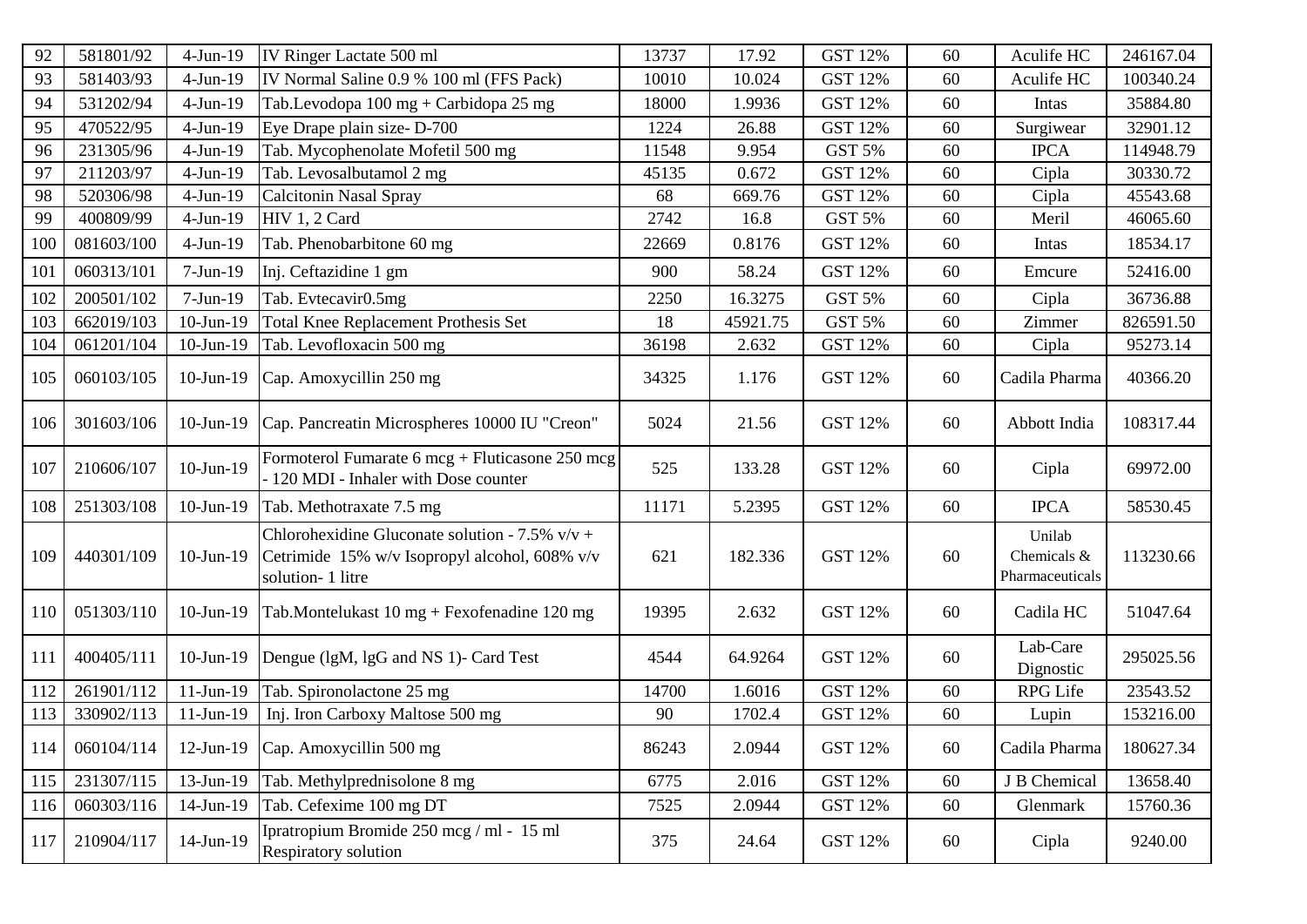| 118 | 220702/118 | 14-Jun-19   | Tab. Glyceryl Trinitrate 6.4 mg SR                                                                                         | 12085          | 1.6576    | <b>GST 12%</b> | 60 | Zee Lab                       | 20032.10  |
|-----|------------|-------------|----------------------------------------------------------------------------------------------------------------------------|----------------|-----------|----------------|----|-------------------------------|-----------|
| 119 | 081207/119 | 14-Jun-19   | Tab. Levetiracetam 750 mg                                                                                                  | 11275          | 8.456     | <b>GST 12%</b> | 60 | Cipla                         | 95341.40  |
| 120 | 090401/120 | 17-Jun-19   | Tab.Desvenlaflaxin -50 mg SR                                                                                               | 4650           | 4.704     | <b>GST 12%</b> | 60 | <b>IPCA</b>                   | 21873.60  |
| 121 | 092006/121 | 17-Jun-19   | Tab. Topiramate 50 mg                                                                                                      | 1575           | 6.8208    | <b>GST 12%</b> | 60 | Intas                         | 10742.76  |
| 122 | 060701/122 | 17-Jun-19   | Inj. Gentamicin Sulphate 80 mg/2ml - 2ml                                                                                   | 4120           | 3.752     | <b>GST 12%</b> | 60 | Cadila HC                     | 15458.24  |
| 123 | 100918/123 | $21-Jun-19$ | Insulin Human mixture of 50% Human neutral<br>insulin $&50\%$ Human isophane insulin Injection<br>10 ml vial               | 600            | 68.25     | GST 5%         | 60 | Wockhardt                     | 40950.00  |
| 124 | 100909/124 | $21-Jun-19$ | Insulin Human Monocomponent - 40 IU/ml. 10ml.<br>vial                                                                      | 883            | 63        | GST 5%         | 60 | Wockhardt                     | 55629.00  |
| 125 | 400404/125 | $21-Jun-19$ | Deionized Water, 5 Ltrs                                                                                                    | 265            | 78.288    | <b>GST 12%</b> | 60 | Bio In Vitro                  | 20746.32  |
| 126 | 310909/126 | $21-Jun-19$ | <b>Blood Transfusion Set</b>                                                                                               | 1620           | 8.7808    | <b>GST 12%</b> | 60 | Shailee HC                    | 14224.90  |
| 127 | 251401/127 | 25-Jun-19   | Cap. Nilotinib 150 mg "Tesigna"                                                                                            | 360            | 1467.7425 | GST 5%         | 60 | Novartis HC                   | 528387.30 |
| 128 | 630202/128 | 25-Jun-19   | Chlorhexidine Gluconate 4% Concentrate - 500 ml                                                                            | 230            | 151.032   | <b>GST 12%</b> | 60 | Nanz Med<br>Science<br>Pharma | 34737.36  |
| 129 | 441903/129 | 28-Jun-19   | Sodium Perborate Activator, Organic acid,<br>corrosion inhibitors and slizers (Pack of 810<br>gm)radix Oxysafe             | 40             | 1855.84   | <b>GST 18%</b> | 60 | Radix Hi Care<br>Products     | 74233.60  |
| 130 | 101802/130 | $1-Jul-19$  | Tab. Repaglinide 1 mg                                                                                                      | 3400           | 8.1088    | <b>GST 12%</b> | 60 | Torrent                       | 27569.92  |
| 131 | 650301/131 | $4-Jul-19$  | Absorbent Cotton Wool 25 gm (IP2010-II)                                                                                    | 3300           | 7.7168    | <b>GST 12%</b> | 60 | R.C. Cottn                    | 25465.44  |
| 132 | 310207/132 | $4-Jul-19$  | Bandage Crepe 8 cm x 3.5 to 4 metre Roll                                                                                   | 3645           | 25.648    | <b>GST 12%</b> | 60 | <b>BSN</b>                    | 93486.96  |
| 133 | 310206/133 | 9-Jul-19    | Bandage Crepe 10 cm x 3.5 to 4 metre Roll                                                                                  | 2667           | 38.64     | <b>GST 12%</b> | 60 | K S Surgical                  | 103052.88 |
| 134 | 310208/134 | $9-Jul-19$  | Bandage POP 10 cm x 2.7 metre                                                                                              | 2632           | 29.624    | <b>GST 12%</b> | 60 | Neeikanth                     | 77970.37  |
| 135 | 221308/135 | $12-Jul-19$ | Tab. Midodrine 2.5 mg                                                                                                      | 2250           | 96.6      | <b>GST 12%</b> | 60 | Cipla                         | 217350.00 |
| 136 | 310209/136 | $14-Jul-19$ | Bandage POP 15 cm x 2.7 metre                                                                                              | 3292           | 37.4976   | <b>GST 12%</b> | 60 | Neeikanth                     | 123442.10 |
| 137 | 230406/137 | 25-Jul-19   | Cap. Dimethyl Fumarate 120 mg SR                                                                                           | 330            | 84.4032   | <b>GST 12%</b> | 60 | MSN Lab                       | 27853.06  |
| 138 | 252002/138 | 29-Jul-19   | Inj. Triptorelin 11.25                                                                                                     | $\overline{4}$ | 12320     | <b>GST 12%</b> | 60 | <b>DRL</b>                    | 49280.00  |
| 139 | 442001/139 | 30-Jul-19   | Triple salt of potassium sulphate, potassium<br>monopara sulphate and potassium hydrogen<br>sulphate 500 gm (Biocheck -VI) | 45             | 1404.2    | <b>GST 18%</b> | 60 | PSK Pharma                    | 63189.00  |
| 140 | 072001/140 | 30-Jul-19   | Inj. Tenecteplase 40 mg Kit                                                                                                | 6              | 25949.28  | <b>GST 12%</b> | 60 | Boehringer<br>Inglheim        | 155695.68 |
| 141 | 250601/141 | 30-Jul-19   | Inj. Filgrastim 300 mcg /PFS                                                                                               | 100            | 153.44    | <b>GST 12%</b> | 60 | Reliance                      | 15344.00  |
| 142 | 222001/142 | 30-Jul-19   | Tab. Telmisartan 40 mg                                                                                                     | 598740         | 0.5936    | <b>GST 12%</b> | 60 | Zee Lab                       | 355412.06 |
| 143 | 640801/143 | 31-Jul-19   | Inj. Hyaluronic Acid 60 mg/3ml                                                                                             | 19             | 12320     | <b>GST 12%</b> | 60 | <b>DRL</b>                    | 234080.00 |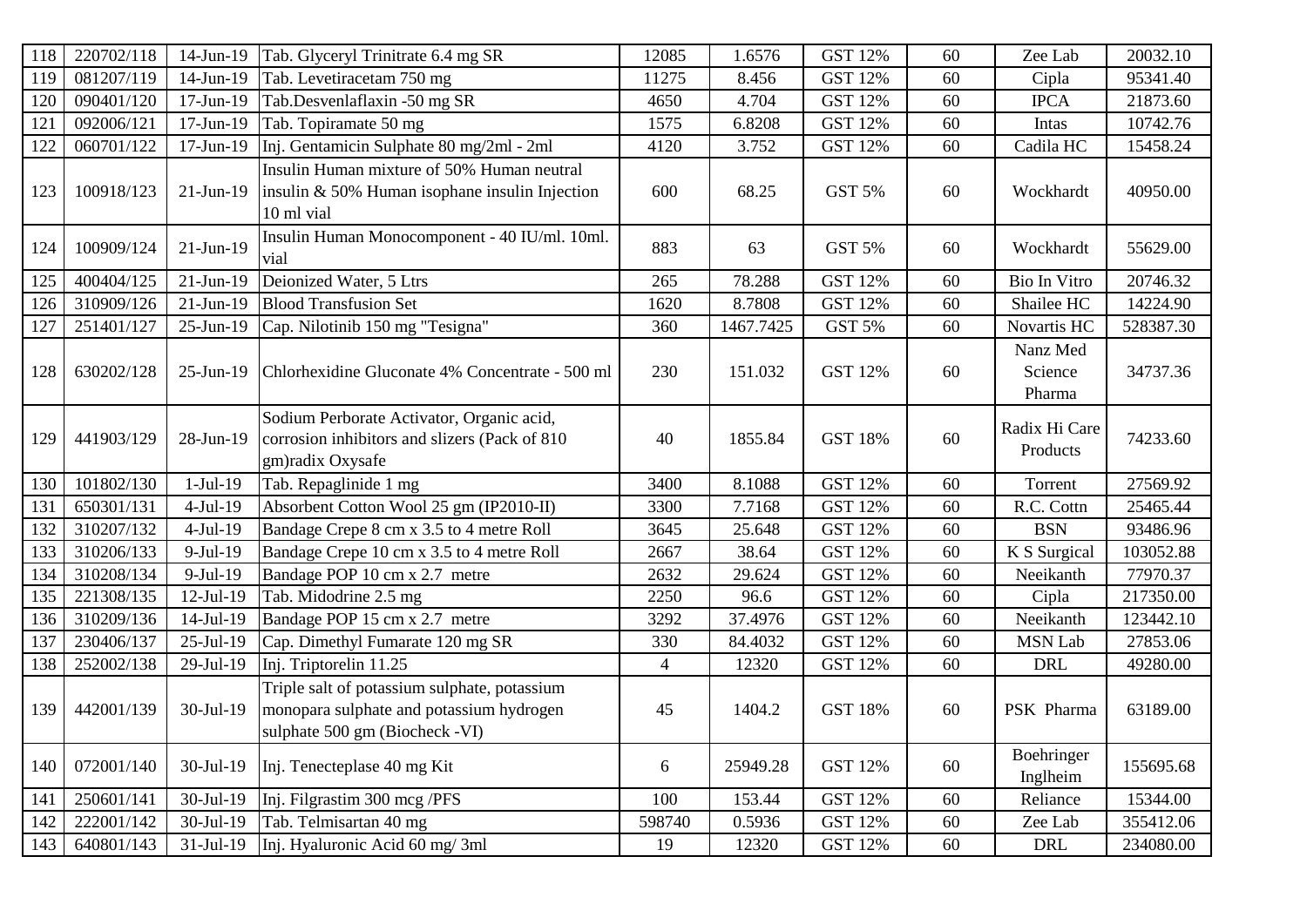| 144 | 220106/144 | 31-Jul-19   | Tab. Azilsartan Medoxomil 40 mg                                             | 5120   | 3.9088  | <b>GST 12%</b> | 60 | <b>MSN Lab</b>             | 20013.06  |
|-----|------------|-------------|-----------------------------------------------------------------------------|--------|---------|----------------|----|----------------------------|-----------|
| 145 | 220901/145 | 31-Jul-19   | Tab. S-Amlodipine 2.5 mg                                                    | 155700 | 0.5824  | <b>GST 12%</b> | 60 | Micro Labs                 | 90679.68  |
| 146 | 070501/146 | $31-Jul-19$ | Inj. Enoxaparin 40 mg/04ml                                                  | 327    | 103.95  | GST 5%         | 60 | Celon Lab                  | 33991.65  |
| 147 | 262001/147 | 1-Aug-19    | Tab. Torsemide 10 mg                                                        | 70750  | 0.5488  | <b>GST 12%</b> | 60 | Cipla                      | 38827.60  |
| 148 | 031614/148 | $1-Aug-19$  | Tab. Serratiopeptidase 10 mg                                                | 84260  | 0.6384  | <b>GST 12%</b> | 60 | Ortin Lab                  | 53791.58  |
| 149 | 220404/149 | $1-Aug-19$  | Tab. Diltiazem SR 90 mg                                                     | 35350  | 1.3216  | <b>GST 12%</b> | 60 | Skymap                     | 46718.56  |
| 150 | 220403/150 | $1-Aug-19$  | Tab. Diltiazem SR 30 mg                                                     | 60480  | 0.4368  | <b>GST 12%</b> | 60 | Micro Labs                 | 26417.66  |
| 151 | 232008/151 | $1-Aug-19$  | Cap. Tacrolimus 2mg                                                         | 2000   | 15.68   | <b>GST 12%</b> | 60 | Emcure                     | 31360.00  |
| 152 | 060106/152 | 6-Aug-19    | Amoxycillin 200 mg + Potassium Clavulanic acid<br>28.5 mg/5 ml, 30 ml syrup | 9021   | 21.1456 | <b>GST 12%</b> | 60 | Zee Lab                    | 190754.46 |
| 153 | 461501/153 | 6-Aug-19    | ORS (WHO formula) 21.8 gm                                                   | 56361  | 3.402   | <b>GST 5%</b>  | 60 | Zee Lab                    | 191740.12 |
| 154 | 220701/154 | 6-Aug-19    | Glyceryl Trinitrate 2.6 mg/2.5 mg SR                                        | 199950 | 0.9632  | <b>GST 12%</b> | 60 | Zee Lab                    | 192591.84 |
| 155 | 360505/155 | $6-Aug-19$  | ECG Paper Roll Cardiprint Gen X3 6208 View 80<br>mm x 20 mtrs.              | 420    | 53.69   | <b>GST 18%</b> | 60 | <b>BPL</b>                 | 22549.80  |
| 156 | 221307/156 | $6-Aug-19$  | Tab. Moxonidine 0.3 mg                                                      | 16050  | 2.912   | <b>GST 12%</b> | 60 | Micro Labs                 | 46737.60  |
| 157 | 221607/157 | 6-Aug-19    | Tab. Propranolol 10 mg                                                      | 85150  | 0.4816  | GST 12%        | 60 | Cipla                      | 41008.24  |
| 158 | 210402/158 | $6-Aug-19$  | Tab. Doxophylline 400 mg                                                    | 45350  | 1.5008  | <b>GST 12%</b> | 60 | Psychotropic               | 68061.28  |
| 159 | 221306/159 | 7-Aug-19    | Tab. Moxonidine 0.2 mg                                                      | 51250  | 1.7696  | <b>GST 12%</b> | 60 | Micro Labs                 | 90692.00  |
| 160 | 221502/160 | 7-Aug-19    | Tab. Olmisartan 40 mg                                                       | 25000  | 2.128   | <b>GST 12%</b> | 60 | Cipla                      | 53200.00  |
| 161 | 221804/161 | 7-Aug-19    | Tab. Ranolazine ER 500 mg                                                   | 25380  | 2.4976  | <b>GST 12%</b> | 60 | <b>MSN Lab</b>             | 63389.09  |
| 162 | 102206/162 | $7-Aug-19$  | Tab. Voglibose 0.3 mg                                                       | 158780 | 0.4368  | <b>GST 12%</b> | 60 | <b>Akums Drugs</b>         | 69355.10  |
| 163 | 220301/163 | 7-Aug-19    | Tab. Carvedilol 3.125 mg                                                    | 46645  | 0.5824  | <b>GST 12%</b> | 60 | Themis                     | 27166.05  |
| 164 | 220902/164 | 7-Aug-19    | Tab. Isosorbide Mononitrate 20 mg                                           | 223380 | 0.2688  | <b>GST 12%</b> | 60 | Inventia HC                | 60044.54  |
| 165 | 101602/165 | 8-Aug-19    | Tab. Pioglitazone 15 mg                                                     | 82180  | 0.448   | GST 12%        | 60 | Skymap                     | 36816.64  |
| 166 | 222002/166 | 8-Aug-19    | Tab. Telmisartan 80 mg                                                      | 53550  | 1.1872  | GST 12%        | 60 | Psychotropic<br>India Ltd. | 63574.56  |
| 167 | 041903/167 | 13-Aug-19   | Sucralfate Sus 1 gm/ 10 ml - 200 ml                                         | 3947   | 55.048  | <b>GST 12%</b> | 60 | Zee Lab                    | 217274.46 |
| 168 | 452002/168 | 13-Aug-19   | Tab. Thiocolchicoside 8 mg                                                  | 34500  | 8.3328  | <b>GST 12%</b> | 60 | Zee Lab                    | 287481.60 |
| 169 | 220304/169 |             | 13-Aug-19 Tab. Cilnidipine 5 mg                                             | 61650  | 1.6576  | <b>GST 12%</b> | 60 | Micro Labs                 | 102191.04 |
| 170 |            |             | 341601/170 13-Aug-19 Tab. Prazocin 2.5 mg XL                                | 44100  | 5.152   | GST 12%        | 60 | Skymap                     | 227203.20 |
| 171 | 260501/171 |             | 13-Aug-19 Tab. Eperenone 25 mg                                              | 22050  | 10.9424 | GST 12%        | 60 | Glenmark                   | 241279.92 |
| 172 | 101302/172 |             | 13-Aug-19 Tab. Metformin HCl 1 gm                                           | 442380 | 0.672   | <b>GST 12%</b> | 60 | Vivimed                    | 297279.36 |
| 173 | 260301/173 |             | 13-Aug-19 Tab. Chlorthalidone 6.25 mg                                       | 145755 | 0.8064  | GST 12%        | 60 | Systopic                   | 117536.83 |
| 174 | 221802/174 |             | 13-Aug-19 Tab. Ramipril 5 mg                                                | 784980 | 0.5824  | GST 12%        | 60 | Morepen                    | 457172.35 |
| 175 | 221201/175 |             | 13-Aug-19 Tab. Losartan Pott 25 mg                                          | 140680 | 0.4704  | GST 12%        | 60 | Micro Labs                 | 66175.87  |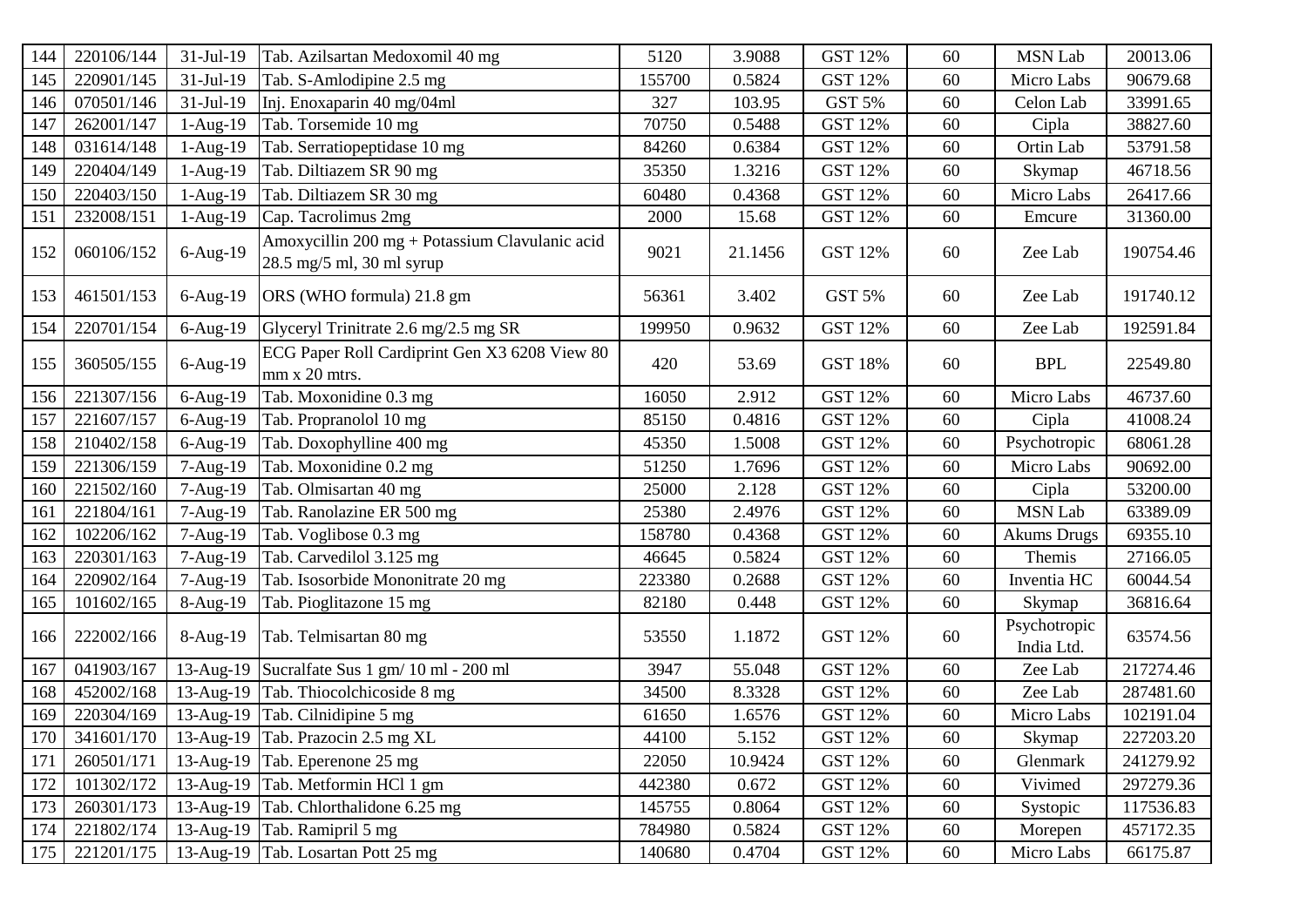| 176 | 221501/176 | $13$ -Aug-19 | Tab. Olmesartan Pott 20 mg                                                                    | 67575          | 1.3328    | <b>GST 12%</b> | 60 | Cipla                      | 90063.96   |
|-----|------------|--------------|-----------------------------------------------------------------------------------------------|----------------|-----------|----------------|----|----------------------------|------------|
| 177 | 250401/177 | 14-Aug-19    | Tab. Dasatinib 50 mg                                                                          | 60             | 2471.224  | <b>GST 12%</b> | 60 | <b>Bristol Myers</b>       | 148273.44  |
| 178 | 220305/178 | 14-Aug-19    | Tab. Cilnidipine 10 mg                                                                        | 242450         | 0.672     | <b>GST 12%</b> | 60 | <b>FDC</b>                 | 162926.40  |
| 179 | 262002/179 | 14-Aug-19    | Tab. Torsemide 20 mg                                                                          | 84405          | 1.2656    | <b>GST 12%</b> | 60 | Cipla                      | 106822.97  |
| 180 | 210101/180 | 14-Aug-19    | Tab. Acetylcysteine 600 mg Effervvescent                                                      | 40720          | 5.0176    | <b>GST 12%</b> | 60 | Cipla                      | 204316.67  |
| 181 | 221203/181 | 14-Aug-19    | Tab. Losartan 50 mg + Hydrochlothiazide 12.5 mg                                               | 106990         | 0.7168    | <b>GST 12%</b> | 60 | Troikaa                    | 76690.43   |
| 182 | 510604/182 | 16-Aug-19    | Foldable Intra ocular Lens of different sizes,<br>powers                                      | 986            | 2688      | <b>GST 12%</b> | 60 | Bausch &<br>Lomb           | 2650368.00 |
| 183 | 221401/183 | 16-Aug-19    | Tab. Nebivelol 5 mg                                                                           | 61590          | 1.904     | <b>GST 12%</b> | 60 | Macleods                   | 117267.36  |
| 184 | 222003/184 | 16-Aug-19    | Tab. Telmisartan 40 mg + Hydrochlothiazide 12.5<br>mg                                         | 257450         | 0.8064    | <b>GST 12%</b> | 60 | Corona<br>Remedies         | 207607.68  |
| 185 | 100908/185 | 16-Aug-19    | Insulin Mixture of 30% Human Neutral Insulin +<br>70% Human Isophane Insulin - 3 ml Cartridge | 3560           | 97.545    | <b>GST 12%</b> | 60 | Wockhardt                  | 347260.20  |
| 186 | 101301/186 | 16-Aug-19    | Tab. Metformin HCl 500 mg SR                                                                  | 1529400        | 0.4704    | <b>GST 12%</b> | 60 | Concept<br>Pharma          | 719429.76  |
| 187 | 060302/187 | 16-Aug-19    | Tab. Cefixime 200 mg with Lactobacillus<br>Dispersible                                        | 162860         | 4.4688    | <b>GST 12%</b> | 60 | Zee Lab                    | 727788.77  |
| 188 | 221303/188 | 16-Aug-19    | Tab. Metoprolol 50 mg XR/SR                                                                   | 267900         | 0.7168    | <b>GST 12%</b> | 60 | Skymap                     | 192030.72  |
| 189 | 102203/189 | 19-Aug-19    | Tab. Vildagliptin 50 mg + Metfromin 850 mg                                                    | 37980          | 14.392    | <b>GST 12%</b> | 60 | Novartis HC                | 546608.16  |
| 190 | 060109/190 | 19-Aug-19    | Tab. Amoxycilline 500 mg + Clavulanic Acid 125<br>mg                                          | 256700         | 4.8944    | <b>GST 12%</b> | 60 | Macleods                   | 1256392.48 |
| 191 | 102201/191 | 20-Aug-19    | Tab. Vildagliptin 50 mg                                                                       | 204410         | 13.9216   | <b>GST 12%</b> | 60 | Novartis HC                | 2845714.26 |
| 192 | 641401/192 | 22-Aug-19    | Inj. Nivolumab 40 mg                                                                          | $\overline{2}$ | 34310.346 | <b>GST 5%</b>  | 60 | <b>Bristol Myers</b>       | 68620.69   |
|     |            |              | Inj. Nivolumab 100 mg                                                                         | $\overline{2}$ | 85775.865 |                |    |                            | 171551.73  |
| 193 | 101301/193 |              | 23-Aug-19 Tab. Metformin HCl 500 mg SR                                                        | 1529400        | 0.4704    | <b>GST 12%</b> | 60 | Psychotropic<br>India Ltd. | 719429.76  |
| 194 | 060113/194 |              | 23-Aug-19 Azitrhomycin Sus 200 mg/5 ml - 15ml                                                 | 2395           | 17.976    | <b>GST 12%</b> | 60 | Indoco                     | 43052.52   |
| 195 | 452001/195 |              | 23-Aug-19 Cap. Thiocolchicoside $4 \text{ mg}$                                                | 12520          | 4.368     | <b>GST 12%</b> | 60 | Puls Pharma                | 54687.36   |
| 196 | 220101/196 |              | 23-Aug-19 Tab. Amiodarone 200 mg                                                              | 16630          | 4.704     | <b>GST 12%</b> | 60 | Micro Labs                 | 78227.52   |
| 197 | 030502/197 |              | 26-Aug-19 Tab. Etoricoxib 90 mg                                                               | 108710         | 1.2432    | GST 12%        | 60 | <b>Akums Drugs</b>         | 135148.27  |
| 198 | 222008/198 |              | 27-Aug-19 Tab. Trimetazidine 35 mg MR                                                         | 115820         | 1.2208    | <b>GST 12%</b> | 60 | Cipla                      | 141393.06  |
| 199 | 221608/199 |              | 27-Aug-19 Tab. Propranolol 40 mg LA                                                           | 132700         | 1.2656    | <b>GST 12%</b> | 60 | Cipla                      | 167945.12  |
| 200 | 051304/200 |              | 27-Aug-19 Tab. Montelukast 10 mg + Levocetrizne 5 mg                                          | 122300         | 0.9856    | <b>GST 12%</b> | 60 | Morepen                    | 120538.88  |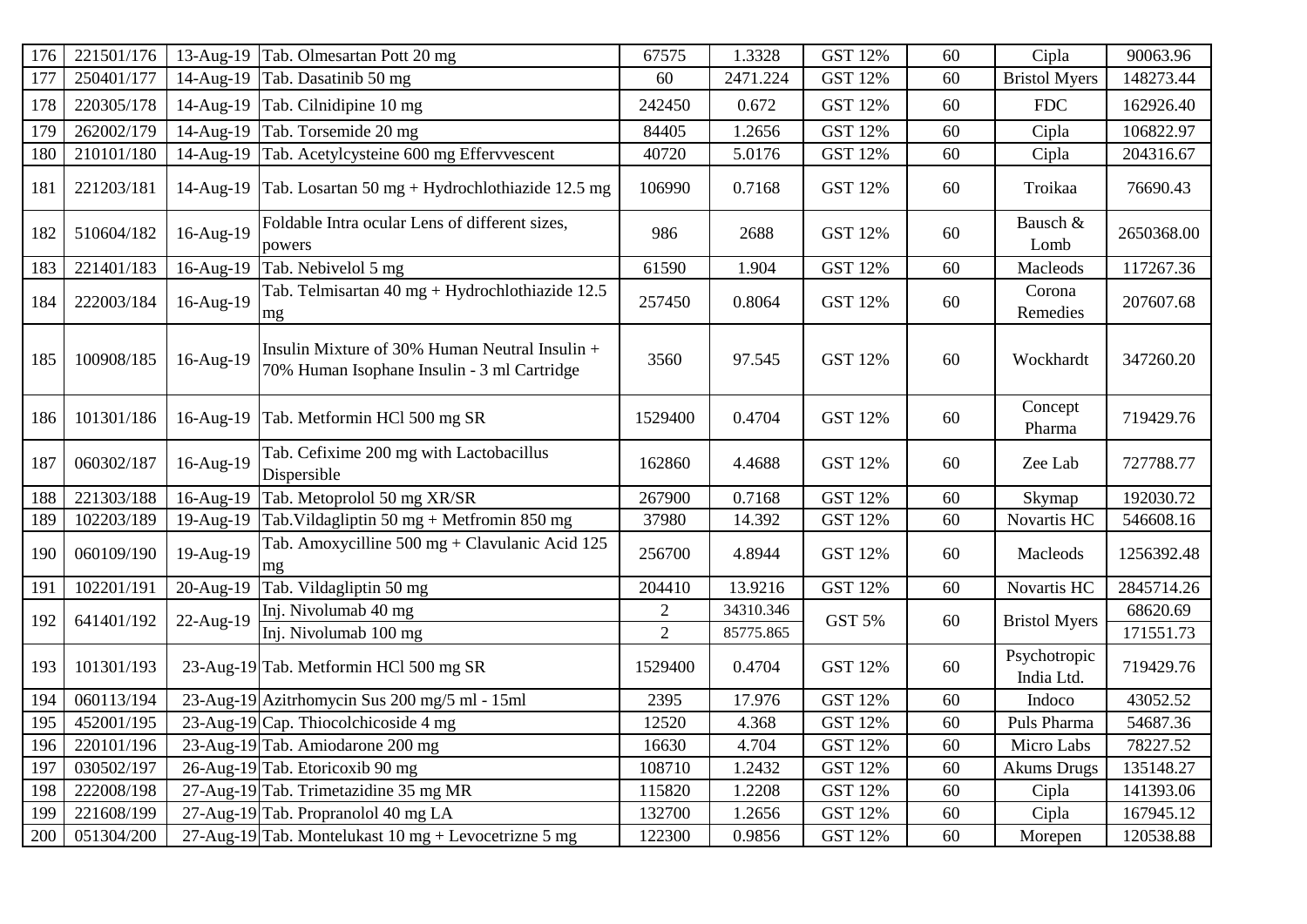| 201 | 100902/201 |              | Insulin Degludec2.56mf $(70%) +$ Insulin<br>27-Aug-19 Aspart1.05 mg (30%) 110 IU/ml - 3 ml "Ryzodeg<br>Penfill" | 530    | 1233.792  | <b>GST 12%</b> | 60 | Novo Nardisk               | 653909.76  |
|-----|------------|--------------|-----------------------------------------------------------------------------------------------------------------|--------|-----------|----------------|----|----------------------------|------------|
| 202 | 100405/202 |              | 28-Aug-19 Insulin Degludec (rDNA) 100 IU/ml - 3ml                                                               | 260    | 1630.65   | <b>GST 12%</b> | 60 | Novo Nardisk               | 423969.00  |
| 203 | 060108/203 | 28-Aug-19    | Tab. Amoxycillin 250 mg + Clavulanic Acid 125<br>mg                                                             | 21110  | 4.368     | <b>GST 12%</b> | 60 | Zee Lab                    | 92208.48   |
| 204 | 090407/204 |              | 28-Aug-19 Tab.Duloxetin 20 mg GR                                                                                | 21950  | 2.912     | <b>GST 12%</b> | 60 | Torrent                    | 63918.40   |
| 205 | 220302/205 |              | 28-Aug-19 Tab. Carvedilol 6.25 mg                                                                               | 27925  | 0.8624    | <b>GST 12%</b> | 60 | Cipla                      | 24082.52   |
| 206 | 060323/206 |              | 28-Aug-19 Tab. Ciprofloxacin 500 mg                                                                             | 15300  | 1.7024    | <b>GST 12%</b> | 60 | Psychotropic<br>India Ltd. | 26046.72   |
| 207 | 121901/207 |              | 29-Aug-19 Tab. Sulfasalazine 500 mg DR                                                                          | 17730  | 2.688     | <b>GST 12%</b> | 60 | <b>IPCA</b>                | 47658.24   |
| 208 | 341602/208 |              | 29-Aug-19 Tab. Prazocin 5 mg ER                                                                                 | 86635  | 5.768     | <b>GST 12%</b> | 60 | Skymap                     | 499710.68  |
| 209 | 102001/209 |              | 29-Aug-19 Tab. Teneligliptin 20 mg                                                                              | 47600  | 2.352     | <b>GST 12%</b> | 60 | Macleods                   | 111955.20  |
| 210 | 102202/210 |              | 29-Aug-19 Tab. Vildagliptin 50 mg + Metfromin 500 mg                                                            | 213120 | 13.9776   | <b>GST 12%</b> | 60 | Novartis HC                | 2978906.11 |
| 211 | 221302/211 |              | 30-Aug-19 Tab. Metoprolol 25 mg XR/SR                                                                           | 482490 | 0.4704    | <b>GST 12%</b> | 60 | Morepen                    | 226963.30  |
| 212 | 251602/212 | $4-Sep-19$   | Cap. Palbociclib 125 mg                                                                                         | 21     | 3619.0448 | <b>GST 12%</b> | 60 | Pfizer Ltd.                | 75999.94   |
| 213 | 240304/213 | 5-Sep-19     | Syp.Cough Containing: - Dextromethophan HBr 10 mg<br>$+$ CPM 2 mg/5ml - 100 ml                                  | 49760  | 17.304    | <b>GST 12%</b> | 60 | Zee Lab                    | 861047.04  |
| 214 | 330902/214 | 5-Sep-19     | Inj. Iron Carboxy Maltose 500 mg                                                                                | 1670   | 1702.4    | <b>GST 12%</b> | 60 | Lupin                      | 2843008.00 |
| 215 | 530301/215 | 9-Sep-19     | Tab. Citicolin 500 mg                                                                                           | 40380  | 11.7824   | <b>GST 12%</b> | 60 | <b>Akums Drugs</b>         | 475773.31  |
| 216 | 031605/216 | 9-Sep-19     | I.V. Paracetamol 1 gm/100 ml - 100 ml                                                                           | 18760  | 23.8336   | <b>GST 12%</b> | 60 | <b>Akums Drugs</b>         | 447118.34  |
| 217 | 221202/217 | 9-Sep-19     | Tab. Losartan 50 mg                                                                                             | 617255 | 0.504     | <b>GST 12%</b> | 60 | Stadmed                    | 311096.52  |
| 218 | 100907/218 | 9-Sep-19     | Insulin Mixture of 30% Human Neutral Insulin $+70%$<br>Human Isophane Insulin -40 IU/ml - 10 ml                 | 12460  | 60.753    | <b>GST 5%</b>  | 60 | Shreya Life                | 756982.38  |
| 219 | 060316/219 | 9-Sep-19     | Inj. Ceftriaxone 1 mg                                                                                           | 47377  | 13.25     | GST 12%        | 60 | Zee Lab                    | 627745.25  |
| 220 | 22165/220  | $9-Sep-19$   | Tab. Perindopil $4 mg + Amlodipine 5 mg$                                                                        | 11330  | 10.3712   | <b>GST 12%</b> | 60 | Intas                      | 117505.70  |
| 221 | 061501/221 | 9-Sep-19     | Tab. Ofloxacin 200 mg                                                                                           | 38220  | 0.8624    | <b>GST 12%</b> | 60 | <b>Bal Pharma</b>          | 32960.93   |
| 222 | 100705/222 | 9-Sep-19     | Tab. Glimepiride 1 mg                                                                                           | 246010 | 0.2016    | <b>GST 12%</b> | 60 | <b>Bal Pharma</b>          | 49595.62   |
| 223 | 230303/223 | 9-Sep-19     | Cap. Cyclosporin 50 mg                                                                                          | 2250   | 14.7      | <b>GST 12%</b> | 60 | RPG Life                   | 33075.00   |
| 224 | 121201/224 | 9-Sep-19     | Cap. Lactobacillus Sporogenes (Prebiotic &<br>Probiotic)                                                        | 119630 | 1.96      | <b>GST 12%</b> | 60 | Zee Lab                    | 234474.80  |
| 225 | 031607/225 | $9-Sep-19$   | Paracetamol 125 mg/ 5 ml - 60 ml Susp.                                                                          | 11901  | 9.2736    | <b>GST 12%</b> | 60 | Skymap                     | 110365.11  |
| 226 | 220103/226 | $11-Sep-19$  | Tab. Amlodipine 5 mg                                                                                            | 732685 | 0.2016    | <b>GST 12%</b> | 60 | Stadmed                    | 147709.30  |
| 227 | 620307/227 | $11-Sep-19$  | Tab. Calcium Carbonate 500 mh with Vita D3                                                                      | 586150 | 0.3136    | <b>GST 12%</b> | 60 | Morepen                    | 183816.64  |
| 228 | 070301/228 | $11-Sep-19$  | Tab. Cloppidogrel 75 mg                                                                                         | 272305 | 0.7392    | <b>GST 12%</b> | 60 | Stallion                   | 201287.86  |
| 229 | 451601/229 | $12$ -Sep-19 | Cap. Pregabalin 75 mg                                                                                           | 241945 | 1.0864    | <b>GST 12%</b> | 60 | Synokem                    | 262849.05  |
| 230 | 061802/230 | $12-Sep-19$  | Tab. Rifaximin 400 mg                                                                                           | 13100  | 13.664    | GST 12%        | 60 | Lupin                      | 178998.40  |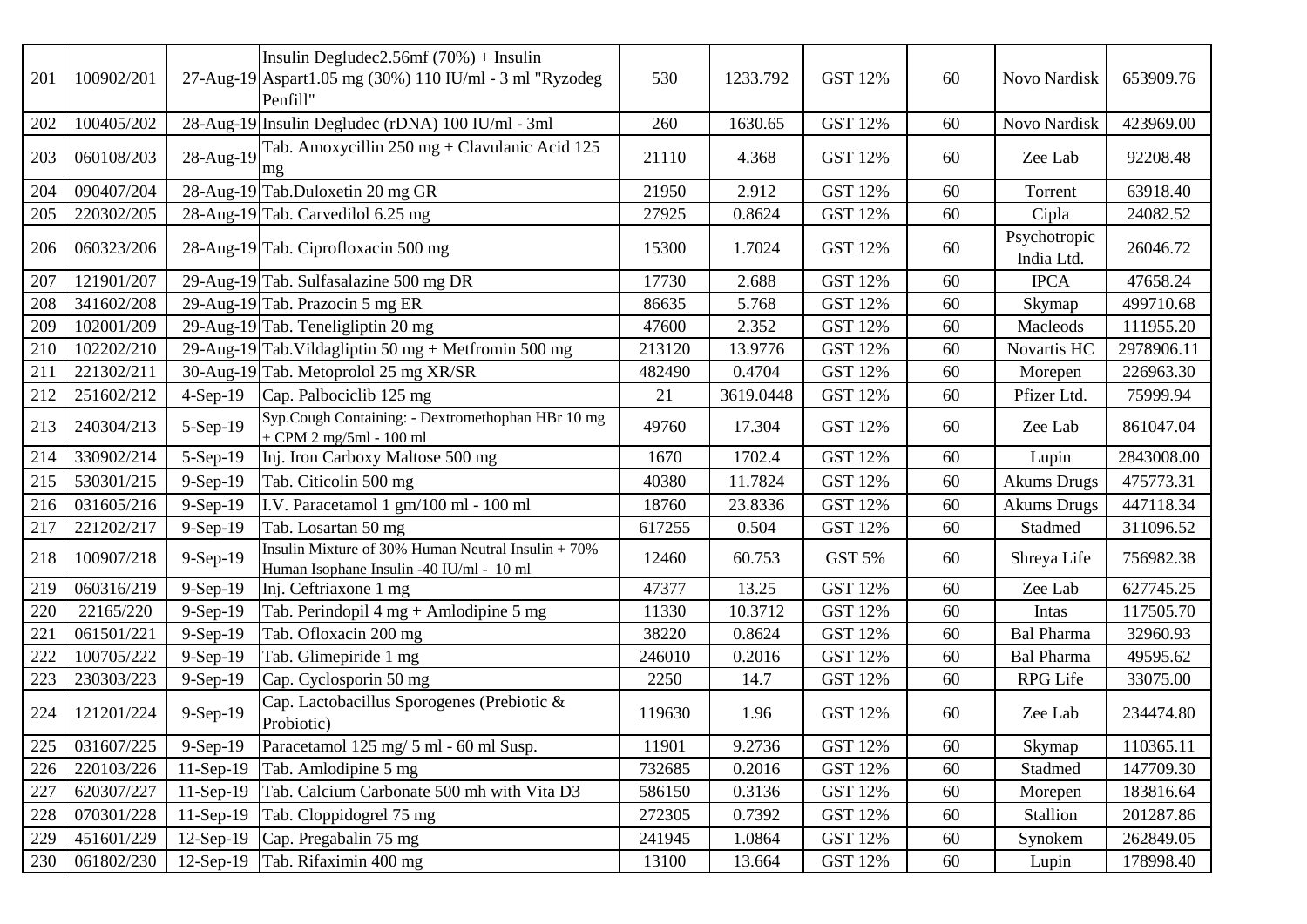| 231     | 060107/231 | $12$ -Sep-19 | Inj. Amoxycillin 1gm + Pott. Clavulanate 200 mg                            | 1500   | 43.68   | <b>GST 12%</b> | 60 | Skymap            | 65520.00  |
|---------|------------|--------------|----------------------------------------------------------------------------|--------|---------|----------------|----|-------------------|-----------|
| 232     | 592001/232 | $12-Sep-19$  | Cap. Tamsulosin 0.4 mg Proloned Release                                    | 130570 | 1.1088  | <b>GST 12%</b> | 60 | Puls Pharma       | 144776.02 |
| 233     | 411201/233 | $12-Sep-19$  | Lactulose Solution 10gm/15ml - 100 ml                                      | 5327   | 50.4    | GST 12%        | 60 | Shreya Life       | 268480.80 |
| 234     | 221402/234 | $12-Sep-19$  | Tab. Nicorandil 10 mg                                                      | 43100  | 2.128   | <b>GST 12%</b> | 60 | Wockhardt         | 91716.80  |
| 235     | 060111/235 | $12$ -Sep-19 | Tab. Azithromycin 250 mg                                                   | 23150  | 3.64    | <b>GST 12%</b> | 60 | Cadila Pharma     | 84266.00  |
| 236     | 530501/236 | $13-Sep-19$  | Tab. Escitalopram 10 mg                                                    | 69770  | 0.6048  | GST 12%        | 60 | Zee Lab           | 42196.90  |
| 237     | 590402/237 | 13-Sep-19    | Tab.Dutasteride $0.5 \text{ mg} +$ Tamsulosin 0.4 mg                       | 162280 | 1.624   | GST 12%        | 60 | Cipla             | 263542.72 |
| 238     | 120201/238 | 13-Sep-19    | Bacillus Clausii Spores Oral Susp. 2 billion/5 ml -<br>5 ml.               | 6750   | 20.3616 | <b>GST 12%</b> | 60 | Wockhardt         | 137440.80 |
| 239     | 230401/239 | $13-Sep-19$  | Tab. Deflazacort 6 mg                                                      | 39250  | 1.232   | <b>GST 12%</b> | 60 | Wallace           | 48356.00  |
| 240     | 491202/240 | $13-Sep-19$  | Luliconazole cream 1% - 10 gm                                              | 1430   | 41.72   | <b>GST 12%</b> | 60 | Alkem Lab         | 59659.60  |
| 241     | 102002/241 | $13-Sep-19$  | Tab. Teneligliptin 20 mg + Metformin SR 500 mg                             | 16290  | 2.4192  | <b>GST 12%</b> | 60 | RPG Life          | 39408.77  |
| 242     | 210102/242 | $13-Sep-19$  | Cap. Acebrophyllin 100 mg                                                  | 7500   | 3.248   | <b>GST 12%</b> | 60 | Cipla             | 24360.00  |
| 243     | 321601/243 |              | 16-Sep-19 Cap. Progesteron (Micronised) 200 mg                             | 9500   | 9.632   | <b>GST 12%</b> | 60 | Cipla             | 91504.00  |
| 244     | 230801/244 | $16-Sep-19$  | Inj. Hydrocortisone Na Succinate 100 mg                                    | 4270   | 13.377  | <b>GST 5%</b>  | 60 | Scott-Edil        | 57119.79  |
| 245     | 330901/245 | $16-Sep-19$  | Inj. Iron Sucrose 100 mg/ 5 ml - 5 ml                                      | 1775   | 47.04   | <b>GST 12%</b> | 60 | Zee Lab           | 83496.00  |
| 246     | 061205/246 | $16-Sep-19$  | Tab. Linezolid 600 mg                                                      | 9360   | 9.184   | <b>GST 12%</b> | 60 | Morepen           | 85962.24  |
| 247     | 030903/247 | $16-Sep-19$  | Tab.Ibuprofen $400 \text{ mg} + \text{PCM } 325 \text{ mg}$                | 154850 | 0.8624  | <b>GST 12%</b> | 60 | Cadila Pharma     | 133542.64 |
| 248     | 080404/248 | $17-Sep-19$  | Tab. Donepzil 5 mg                                                         | 4500   | 4.536   | <b>GST 12%</b> | 60 | Cipla             | 20412.00  |
| 249     | 490314/249 | 17-Sep-19    | Clotrimazole 1% Powder 100 gm                                              | 1882   | 40.32   | <b>GST 12%</b> | 60 | <b>FDC</b>        | 75882.24  |
| 250     | 060107/250 | $17-Sep-19$  | Inj. Amoxycillin 1gm + Pott. Clavulanate 200 mg                            | 1500   | 43.68   | GST 12%        | 60 | Emcure            | 65520.00  |
| 251     | 081903/251 | 17-Sep-19    | Tab. Sodium Valproate with Valproic Acid 500 mg<br><b>SR</b>               | 58210  | 2.128   | GST 12%        | 60 | Micro Labs        | 123870.88 |
| 252     | 321201/252 | 18-Sep-19    | Cap. Lactobacillus Rhamnosus, Lactobacillus<br>Reuteri "Ecoflora"          | 2000   | 44.9008 | <b>GST 12%</b> | 60 | Tablet India      | 89801.60  |
| 253     | 202001/253 | 18-Sep-19    | Tab. Frusemide 20 mg + Spironolactone 50 mg                                | 171675 | 2.0272  | <b>GST 12%</b> | 60 | <b>Bal Pharma</b> | 348019.56 |
| 254     | 060331/254 | $18-Sep-19$  | Tab.Clarithromycin 500 mg                                                  | 5290   | 10.976  | <b>GST 12%</b> | 60 | Macleods          | 58063.04  |
| 255     | 200103/255 | 18-Sep-19    | Tab. Aciclovir 800 mg                                                      | 12000  | 5.376   | <b>GST 12%</b> | 60 | Micro Labs        | 64512.00  |
| 256     | 62005/256  | $18-Sep-19$  | Tab. Thyroxine Sodium 75 mcg                                               | 53100  | 0.3808  | <b>GST 12%</b> | 60 | Lupin             | 20220.48  |
| $257\,$ | 220408/257 |              | 18-Sep-19 Tab. Dabigatran Etexilate 150 mg                                 | 3000   | 14.8736 | <b>GST 12%</b> | 60 | <b>MSN Lab</b>    | 44620.80  |
| 258     | 031611/258 | 18-Sep-19    | Tab. Parcetamol 325 mg + Chlorzoxazone 500 mg+<br>Diclofenac Pott 50 mg MR | 60100  | 1.4896  | GST 12%        | 60 | Zee Lab           | 89524.96  |
| 259     | 562007/259 | 18-Sep-19    | Tab. Thyroxine Sodium 100 mcg                                              | 272400 | 0.3472  | <b>GST 12%</b> | 60 | Macleods          | 94577.28  |
| 260     | 060322/260 |              | 18-Sep-19 Tab. Ciprofloxacin 250 mg                                        | 37460  | 0.9072  | GST 12%        | 60 | <b>Bal Pharma</b> | 33983.71  |
| 261     | 060319/261 | $19-Sep-19$  | Tab. Cefuroxime Axetil 500 mg                                              | 1455   | 8.736   | GST 12%        | 60 | Abbott HC         | 12710.88  |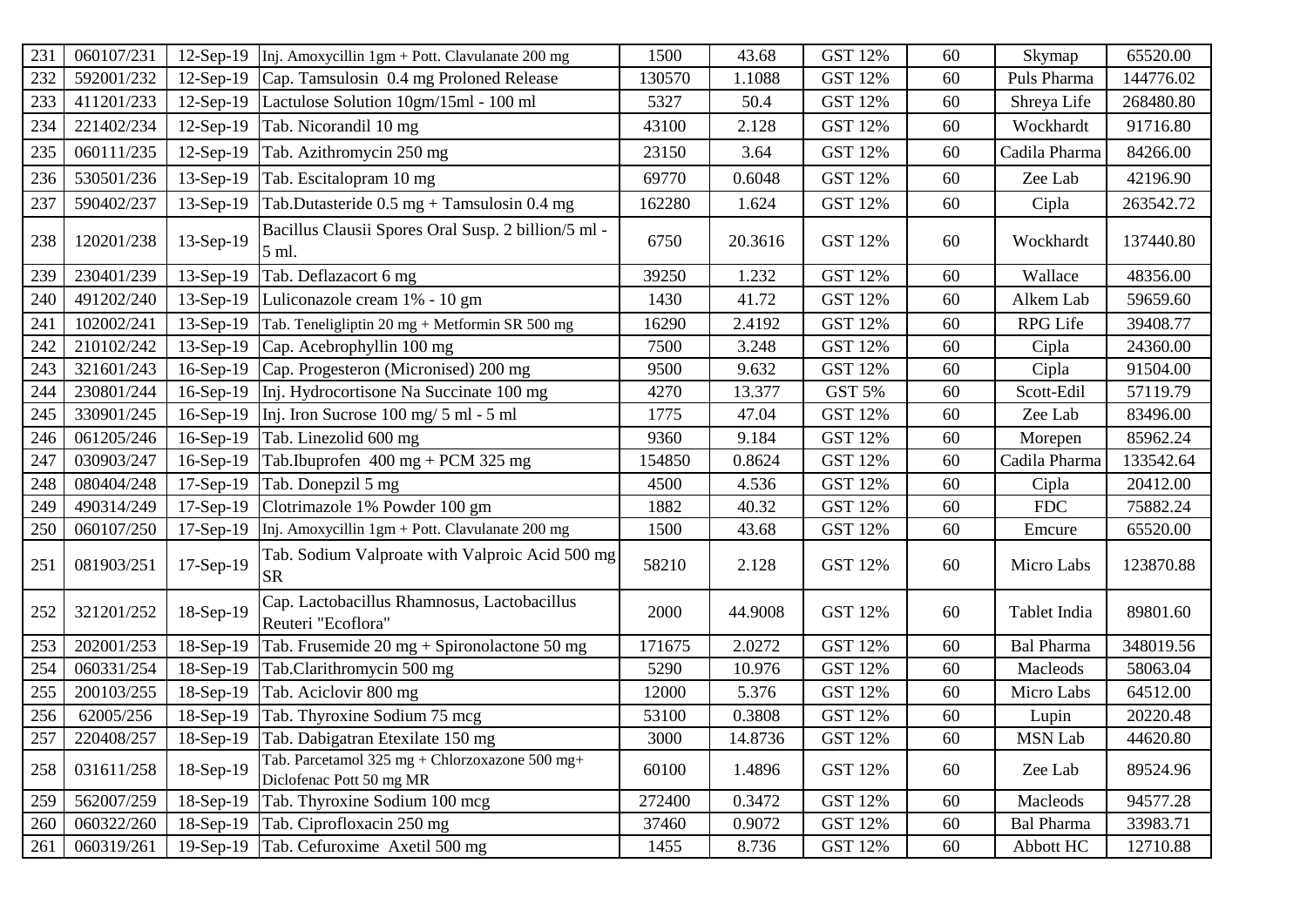| 262 | 060319/262 | $19-Sep-19$ | Tab. Cefuroxime Axetil 500 mg                                        | 1455   | 8.736   | <b>GST 12%</b> | 60 | Lupin                      | 12710.88   |
|-----|------------|-------------|----------------------------------------------------------------------|--------|---------|----------------|----|----------------------------|------------|
| 263 | 081601/263 | 20-Sep-19   | Tab. Piracetam 800 mg                                                | 33860  | 2.576   | <b>GST 12%</b> | 60 | Psychotropic<br>India Ltd. | 87223.36   |
| 264 | 080405/264 | $20-Sep-19$ | Tab. Donepzil 10 mg                                                  | 4900   | 6.944   | <b>GST 12%</b> | 60 | Cipla                      | 34025.60   |
| 265 | 060334/265 | $20-Sep-19$ | Inj. Clindamycin Phosphate 600 mg / 4 ml                             | 1007   | 46.2    | GST 5%         | 60 | Cipla                      | 46523.40   |
| 266 | 260604/266 | $20-Sep-19$ | Tab. Frusemide $20 \text{ mg} + \text{Spironolactone} 50 \text{ mg}$ | 171675 | 2.0272  | <b>GST 12%</b> | 60 | <b>Bal Pharma</b>          | 348019.56  |
| 267 | 430102/267 | $20-Sep-19$ | Tab. Atorvastatin 20 mg                                              | 448660 | 0.4592  | <b>GST 12%</b> | 60 | <b>Bal Pharma</b>          | 206024.67  |
| 268 | 330603/268 | $20-Sep-19$ | Tab. Folic Acid 5 mg                                                 | 128920 | 0.224   | <b>GST 12%</b> | 60 | Zee Lab                    | 28878.08   |
| 269 | 450202/269 | 23-Sep-19   | Tab.Baclofen 10 mg                                                   | 22305  | 2.4045  | GST 5%         | 60 | Psychotropic<br>India Ltd. | 53632.37   |
| 270 | 121204/270 | 23-Sep-19   | Lactobasillus Sporogenes Sachet                                      | 15710  | 4.256   | <b>GST 12%</b> | 60 | USV                        | 66861.76   |
| 271 | 041606/271 | $23-Sep-19$ | Inj. Pantoprazole 40 mg                                              | 21234  | 9.8     | <b>GST 12%</b> | 60 | Hormony Life<br>Science    | 208093.20  |
| 272 | 100704/272 | $23-Sep-19$ | Tab. Gliclazide 80 mg                                                | 408910 | 0.9184  | <b>GST 12%</b> | 60 | <b>Bal Pharma</b>          | 375542.94  |
| 273 | 520701/273 | 23-Sep-19   | Tab. Ginkgo Biloba 40 mg                                             | 27850  | 4.872   | <b>GST 12%</b> | 60 | Zee Lab                    | 135685.20  |
| 274 | 220203/274 | $23-Sep-19$ | Tab. Bisoprolol 2.5 mg                                               | 11850  | 0.7392  | <b>GST 12%</b> | 60 | Mankind                    | 8759.52    |
| 275 | 170602/275 | 23-Sep-19   | Tab. Flunarizine 19 mg                                               | 28440  | 0.56    | <b>GST 12%</b> | 60 | <b>FDC</b>                 | 15926.40   |
| 276 | 080304/276 | 23-Sep-19   | Tab. Clobazam 5 mg                                                   | 35260  | 1.5568  | <b>GST 12%</b> | 60 | Abbott HC                  | 54892.77   |
| 277 | 080305/277 | 23-Sep-19   | Tab. Clobazam 10 mg                                                  | 30280  | 2.464   | <b>GST 12%</b> | 60 | Abbott HC                  | 74609.92   |
| 278 | 031602/278 | 24-Sep-19   | Tab. Paracetamol 650 mg                                              | 710306 | 0.448   | <b>GST 12%</b> | 60 | <b>Akums Drugs</b>         | 318217.09  |
| 279 | 031601/279 | 24-Sep-19   | Tab. Paracetamol 500 mg                                              | 235500 | 0.3584  | <b>GST 12%</b> | 60 | Stadmed                    | 84403.20   |
| 280 | 221403/280 | 24-Sep-19   | Tab. Nicorandil 5 mg                                                 | 124650 | 1.4224  | GST 12%        | 60 | Wockhardt                  | 177302.16  |
| 281 | 621302/281 | 24-Sep-19   | Tab. Metylcobalamin 1500 mcg                                         | 301200 | 1.0416  | <b>GST 12%</b> | 60 | <b>Akums Drugs</b>         | 313729.92  |
| 282 | 221302/282 | $25-Sep-19$ | Tab. Metoprolol 25 mg XR/SR                                          | 50000  | 0.4704  | <b>GST 12%</b> | 60 | Morepen                    | 23520.00   |
| 283 | 251303/283 | 25-Sep-19   | Tab. Methotraxate 7.5 mg                                             | 7025   | 5.2395  | GST 5%         | 60 | <b>IPCA</b>                | 36807.49   |
| 284 | 041805/284 | $25-Sep-19$ | Inj. Ranitidine HCl 25 mg/ ml - 2ml                                  | 25748  | 2.8112  | <b>GST 12%</b> | 60 | Cadila<br>Pharmaceuticals  | 72382.78   |
| 285 | 101904/285 | 26-Sep-19   | Tab. Sitagliptin Phostate 100 mg                                     | 138310 | 34.4848 | <b>GST 12%</b> | 60 | <b>MSD</b>                 | 4769592.69 |
| 286 | 101905/286 | 26-Sep-19   | Tab. Sitagliptin Phostate 50 mg + Metformin 500<br>mg                | 103378 | 17.6848 | <b>GST 12%</b> | 60 | <b>MSD</b>                 | 1828219.25 |
| 287 | 600301/287 | 26-Sep-19   | Tab. Cilostazole 50 mg                                               | 11550  | 2.464   | <b>GST 12%</b> | 60 | Cipla                      | 28459.20   |
| 288 | 550901/288 | $27-Sep-19$ | Cap Itraconazole 100 mg                                              | 57770  | 4.1664  | <b>GST 12%</b> | 60 | Indoco                     | 240692.93  |
| 289 | 591903/289 | $27-Sep-19$ | Cap. Silodocin 4mg                                                   | 4450   | 5.1296  | GST 12%        | 60 | <b>MSN Lab</b>             | 22826.72   |
| 290 | 231305/290 | 27-Sep-19   | Tab. Mycophenolate Mofetil 500 mg                                    | 13150  | 10.332  | <b>GST 12%</b> | 60 | <b>IPCA</b>                | 135865.80  |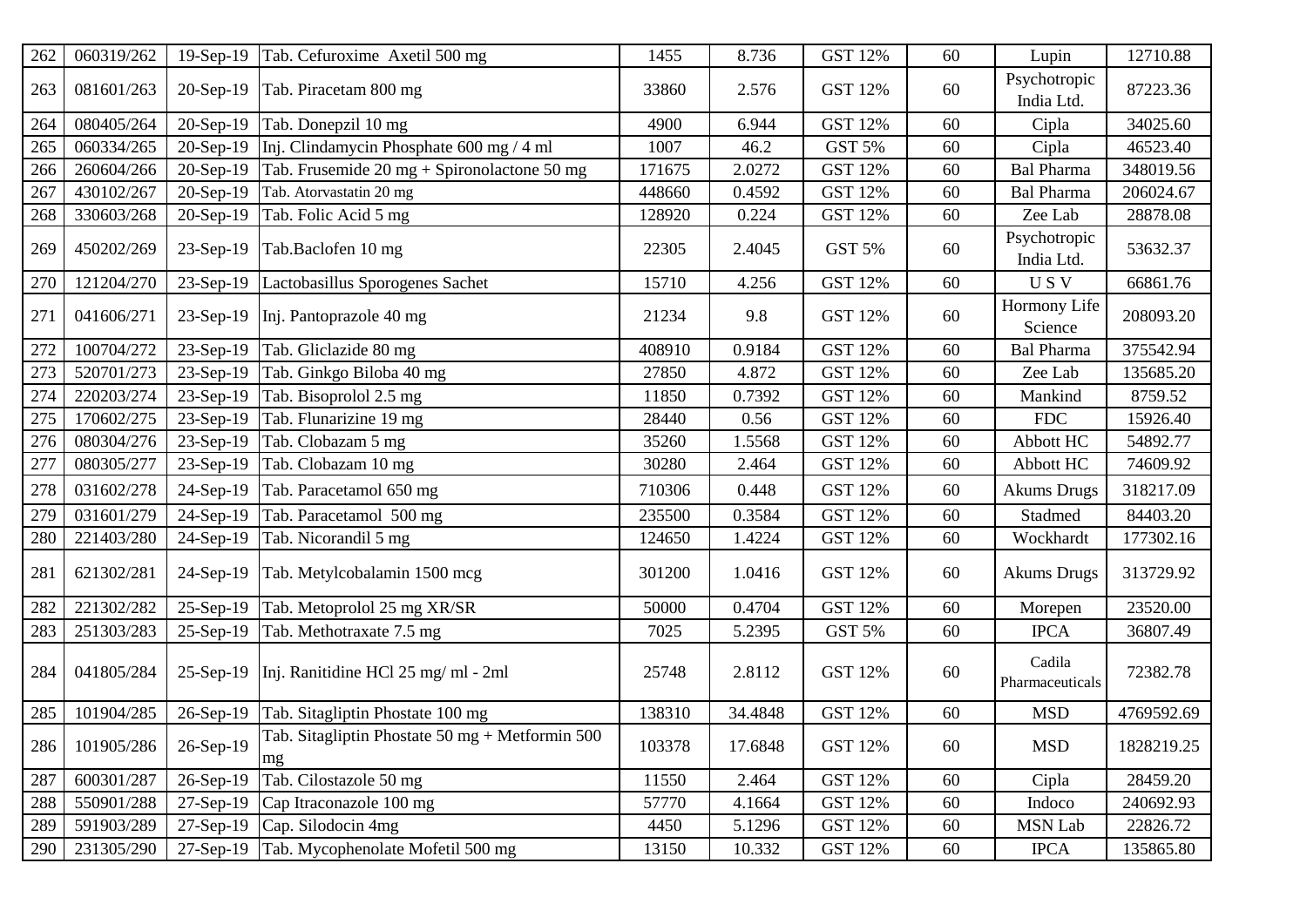| 291 | 211601/291 | 30-Sep-19  | Tab. Pirfenidone 200 mg                                                | 3675    | 7.2688   | <b>GST 12%</b> | 60 | Cipla              | 26712.84   |
|-----|------------|------------|------------------------------------------------------------------------|---------|----------|----------------|----|--------------------|------------|
| 292 | 060333/292 | 30-Sep-19  | Cap. Clindamycin 300 mg                                                | 4700    | 5.145    | <b>GST 12%</b> | 60 | Wallace            | 24181.50   |
| 293 | 250201/293 | 30-Sep-19  | Tab. Bicalutamide 50 mg                                                | 6800    | 7.4816   | GST 12%        | 60 | <b>BDR</b> Pharma  | 50874.88   |
| 294 | 041602/294 | 30-Sep-19  | Tab. Pantoprazole 40 mg                                                | 341420  | 0.616    | <b>GST 12%</b> | 60 | <b>Akums Drugs</b> | 210314.72  |
| 295 | 031601/295 | 30-Sep-19  | Tab. Paracetamol 500 mg                                                | 235500  | 0.3584   | <b>GST 12%</b> | 60 | <b>Akums Drugs</b> | 84403.20   |
| 296 | 600201/296 | $1-Oct-19$ | Tab. Bosentan 62.5 mg                                                  | 2790    | 28.7728  | <b>GST 12%</b> | 60 | <b>MSN Lab</b>     | 80276.11   |
| 297 | 552001/297 | $1-Oct-19$ | Tab. Terbinafine 250 mg                                                | 30900   | 3.0576   | <b>GST 12%</b> | 60 | Zee Lab            | 94479.84   |
| 298 | 591401/298 | $1-Oct-19$ | Tab. Nitrofurantoin 100 mg                                             | 32100   | 2.8      | <b>GST 12%</b> | 60 | Stadmed            | 89880.00   |
| 299 | 100706/299 | $1-Oct-19$ | Tab. Glimepiride 2 mg                                                  | 1261580 | 0.2352   | <b>GST 12%</b> | 60 | Stadmed            | 296723.62  |
| 300 | 430101/300 | $1-Oct-19$ | Tab. Atorvastatin 10 mg                                                | 588290  | 0.3136   | <b>GST 12%</b> | 60 | <b>Bal Pharma</b>  | 184487.74  |
| 301 | 022201/301 | $1-Oct-19$ | Tab. Verapamil 40 mg                                                   | 66605   | 0.616    | <b>GST 12%</b> | 60 | Abbott HC          | 41028.68   |
| 302 | 031202/302 | $1-Oct-19$ | Tab. Leflunomide 20 mg                                                 | 3960    | 5.04     | GST 12%        | 60 | <b>IPCA</b>        | 19958.40   |
| 303 | 631606/303 | $1-Oct-19$ | Oint Povidone Iodine 5% - 15 gm                                        | 16062   | 9.5088   | <b>GST 12%</b> | 60 | Zee Lab            | 152730.35  |
| 304 | 070301/304 | 3-Oct-19   | Tab. Cloppidogrel 75 mg                                                | 272305  | 0.7392   | <b>GST 12%</b> | 60 | <b>Bal Pharma</b>  | 201287.86  |
| 305 | 041501/305 | 3-Oct-19   | Cap. Omeprazole 20 mg                                                  | 196840  | 0.5488   | <b>GST 12%</b> | 60 | Bal Pharma         | 108025.79  |
| 306 | 250801/306 | 3-Oct-19   | Cap. Hydroxyurea 500 mg                                                | 5700    | 6.195    | <b>GST 12%</b> | 60 | Cadila Pharma      | 35311.50   |
| 307 | 080401/307 | 3-Oct-19   | Tab. Divalprex Na 500 mg ER                                            | 10700   | 4.48     | <b>GST 12%</b> | 60 | <b>IPCA</b>        | 47936.00   |
| 308 | 050303/308 | 3-Oct-19   | Syp.Cetrizine 5 mg/5ml - 60 ml                                         | 6843    | 11.48    | <b>GST 12%</b> | 60 | Zee Lab            | 78557.64   |
| 309 | 102001/309 | 3-Oct-19   | Tab. Teneligliptin 20 mg                                               | 13500   | 2.352    | <b>GST 12%</b> | 60 | Macleods           | 31752.00   |
| 310 | 430106/310 | $4-Oct-19$ | Tab. Atorvastatin $10 \text{ mg} + \text{Fenofibrate } 160 \text{ mg}$ | 40865   | 1.9712   | <b>GST 12%</b> | 60 | <b>MSN Lab</b>     | 80553.09   |
| 311 | 600101/311 | 4-Oct-19   | Tab. Ambrisantan 5 mg                                                  | 340     | 75.6     | <b>GST 12%</b> | 60 | Lupin              | 25704.00   |
| 312 | 221601/312 | $4-Oct-19$ | Tab. Perindopril 4 mg                                                  | 12590   | 4.424    | <b>GST 12%</b> | 60 | Zim Lab            | 55698.16   |
| 313 | 072003/313 | 11-Oct-19  | Tab. Ticagrelor 90 mg                                                  | 28378   | 19.2192  | GST 12%        | 60 | Astra Zeneca       | 545402.46  |
| 314 | 041801/314 | 11-Oct-19  | Tab. Rabeprazole 20 mg                                                 | 263300  | 0.4816   | <b>GST 12%</b> | 60 | <b>Akums Drugs</b> | 126805.28  |
| 315 | 620101/315 | 11-Oct-19  | Tab. Alfacalcidol 0.25 mcg                                             | 64780   | 1.176    | <b>GST 12%</b> | 60 | Macleods           | 76181.28   |
| 316 | 062006/316 | 11-Oct-19  | Inj. Teicloplanin 400 mg                                               | 45      | 368.55   | GST 5%         | 60 | <b>BDR</b> Pharma  | 16584.75   |
| 317 | 622206/317 | 11-Oct-19  | Cap. Vita E 400 mg                                                     | 34270   | 1.8816   | <b>GST 12%</b> | 60 | Zee Lab            | 64482.43   |
| 318 | 060311/318 | 11-Oct-19  | Inj. Cefotaxim Na 1 gm                                                 | 9035    | 19.096   | <b>GST 12%</b> | 60 | Cadila Pharma      | 172532.36  |
| 319 | 060601/319 | 14-Oct-19  | Tab. Feropenem 200 mg                                                  | 2700    | 39.2     | <b>GST 12%</b> | 60 | Macleods           | 105840.00  |
| 320 | 030409/320 | 14-Oct-19  | Diclofenac + Methyl Salicylate Gel 30 gm                               | 78266   | 14.7728  | GST 12%        | 60 | <b>Bal Pharma</b>  | 1156207.96 |
| 321 | 221904/321 | 14-Oct-19  | Tab. Secubitril 49 mg + Valsartan 51 mg                                | 2250    | 54.5888  | <b>GST 12%</b> | 60 | Novartis India     | 122824.80  |
| 322 | 250503/322 |            | 15-Oct-19 cap. Enzalutamide 40mg                                       | 336     | 314.2384 | <b>GST 12%</b> | 60 | <b>BDR</b> Pharma  | 105584.10  |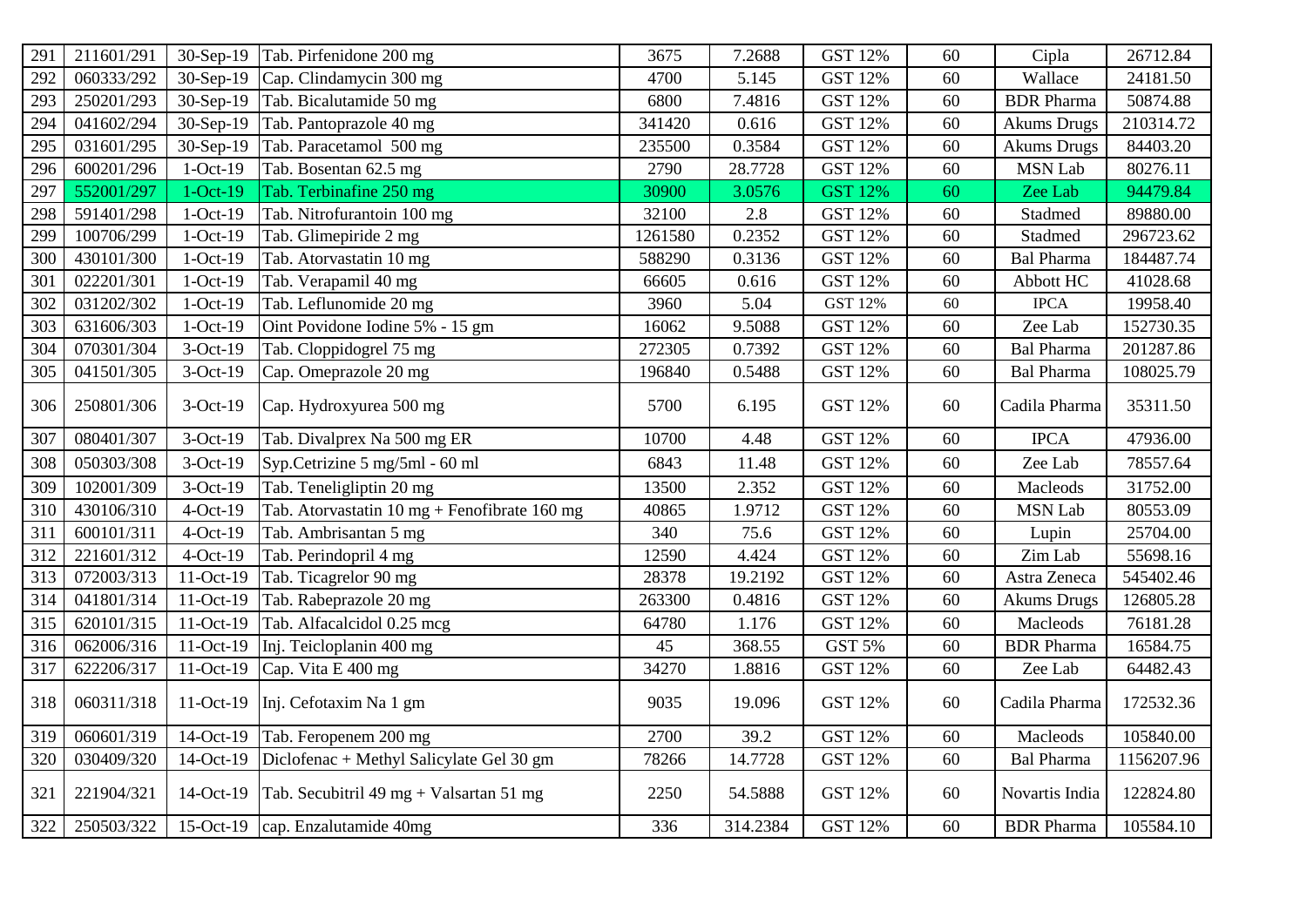| 323 | 251402/323 | 15-Oct-19    | Cap. Nilotinib 150 mg "Tesigna"                                                                                                                                   | 120    | 1467.753 | <b>GST 5%</b>  | 60 | Novartis India             | 176130.36  |
|-----|------------|--------------|-------------------------------------------------------------------------------------------------------------------------------------------------------------------|--------|----------|----------------|----|----------------------------|------------|
| 324 | 100904/324 | 15-Oct-19    | Insulin Glargine 100IU/ml - 3ml Cartridge                                                                                                                         | 2205   | 201.495  | <b>GST 5%</b>  | 60 | Wockhardt                  | 444296.48  |
| 325 | 100905/325 | 15-Oct-19    | Insulin Glargine 100IU/ml - 10ml Vial                                                                                                                             | 503    | 672      | GST 5%         | 60 | Wockhardt                  | 338016.00  |
| 326 | 100501/326 | 15-Oct-19    | Tab. Empagliflozin 10 mg                                                                                                                                          | 45550  | 35.56    | GST 12%        | 60 | Boehringer<br>Inglheim     | 1619758.00 |
| 327 | 060320/327 | 15-Oct-19    | inj. Cefuroxime 1.5gm                                                                                                                                             | 600    | 67.2     | <b>GST 12%</b> | 60 | Emcure                     | 40320.00   |
| 328 | 261303/328 | 16-Oct-19    | Tab. Metolazone 2.5 mg                                                                                                                                            | 8850   | 6.496    | GST 12%        | 60 | Centaur<br>Pharma          | 57489.60   |
| 329 | 292101/329 | 16-Oct-19    | Tab. Ursodeoxycholic Acid 150 mg                                                                                                                                  | 9800   | 5.775    | <b>GST 5%</b>  | 60 | Morepen                    | 56595.00   |
| 330 | 601902/330 | 16-Oct-19    | tab. Sildenafil 20 mg                                                                                                                                             | 6950   | 7.0784   | <b>GST 12%</b> | 60 | <b>MSN Lab</b>             | 49194.88   |
| 331 | 060313/331 | 16-Oct-19    | Inj. Ceftazidine 1 gm                                                                                                                                             | 1235   | 51.0272  | <b>GST 12%</b> | 60 | Troikaa                    | 63018.59   |
| 332 | 061503/332 | 16-Oct-19    | I.V.Ofloxacin 200 mg/ 100ml - 100 ml                                                                                                                              | 1799   | 17.92    | <b>GST 12%</b> | 60 | Alkem Lab                  | 32238.08   |
| 333 | 510203/333 | 17-Oct-19    | Bimatoprost 0.03% Eye Drops - 3 ml                                                                                                                                | 455    | 185.4048 | <b>GST 12%</b> | 60 | Ajanta                     | 84359.18   |
| 334 | 490101/334 | 17-Oct-19    | Adapalene $1\%$ w/w + Benzyol Peroxide 2.5% w/w ·<br>$15 \text{ gm}$                                                                                              | 220    | 30.9904  | GST 12%        | 60 | Wallace                    | 6817.89    |
| 335 | 221405/335 | $17$ -Oct-19 | Tab. Nifedipine Retard 20mg                                                                                                                                       | 223415 | 0.336    | GST 12%        | 60 | Cadila HC                  | 75067.44   |
| 336 | 510204/336 | 18-Oct-19    | Eye drops brinzolamide 1.0% - 5 ml                                                                                                                                | 140    | 269.2816 | <b>GST 12%</b> | 60 | Ajanta                     | 37699.42   |
| 337 | 081206/337 | 21-Oct-19    | tab. Levetiracetam 500 mg                                                                                                                                         | 73550  | 3.472    | <b>GST 12%</b> | 60 | Lupin                      | 255365.60  |
| 338 | 222006/338 | 21-Oct-19    | Tab. Tolvaptan 15 mg                                                                                                                                              | 2680   | 43.0752  | <b>GST 12%</b> | 60 | Lupin                      | 115441.54  |
| 339 | 231304/339 | 21-Oct-19    | Tab. Mycophenolate Mofetil 500 mg "Celcept"                                                                                                                       | 2180   | 26.25    | <b>GST 5%</b>  | 60 | Roche                      | 57225.00   |
| 340 | 100101/340 | $21-Oct-19$  | Tab. Acarbose 50 mg                                                                                                                                               | 85510  | 3.1248   | <b>GST 12%</b> | 60 | <b>Bal Pharma</b>          | 267201.65  |
| 341 | 010201/341 | 21-Oct-19    | Inj. Beta Interferon B-1 30 mcg -0.5 ml                                                                                                                           | 39     | 5588.8   | <b>GST 12%</b> | 60 | Reliance                   | 217963.20  |
| 342 | 271304/342 | 21-Oct-19    | Micronized Purified Flavonoid Fraction 1000 mg<br>composed of Diosmin 900 mg (90%) and<br>flavanoids expressed as Hesperidin 100 mg (10%)<br>(Tab Daflon 1000 mg) | 7500   | 16.0048  | GST 12%        | 60 | Serdia                     | 120036.00  |
| 343 | 122004/343 | 21-Oct-19    | Tab. Tinidazole 600 mg + Norfloxacin 400 mg                                                                                                                       | 14160  | 2.912    | <b>GST 12%</b> | 60 | Concept                    | 41233.92   |
| 344 | 050601/344 | 21-Oct-19    | Tab. Fexofenadine 120 mg                                                                                                                                          | 43940  | 1.7472   | <b>GST 12%</b> | 60 | Psychotropic<br>India Ltd. | 76771.97   |
|     |            |              | 345   051301/345   21-Oct-19   Tab. Montelukast 10 mg                                                                                                             | 48960  | 0.9968   | <b>GST 12%</b> | 60 | Macleods                   | 48803.33   |
| 346 | 220105/346 | $21-Oct-19$  | Tab. Atenolol 50 mg                                                                                                                                               | 251360 | 0.224    | <b>GST 12%</b> | 60 | Ortin Lab                  | 56304.64   |
| 347 | 040102/347 | 21-Oct-19    | Chewable Tablet Containing Antacid with<br>Aluminium and Magnesium Salt                                                                                           | 192310 | 0.3584   | <b>GST 12%</b> | 60 | Wallace                    | 68923.90   |
| 348 | 231601/348 | $21-Oct-19$  | tab. Prednisolone 5 mg DT                                                                                                                                         | 42880  | 0.4368   | GST 12%        | 60 | Pfizer Ltd.                | 18729.98   |
| 349 | 041202/349 | $22-Oct-19$  | Tab. Levosulpride 75 mg                                                                                                                                           | 7360   | 7.9968   | GST 12%        | 60 | Torrent                    | 58856.45   |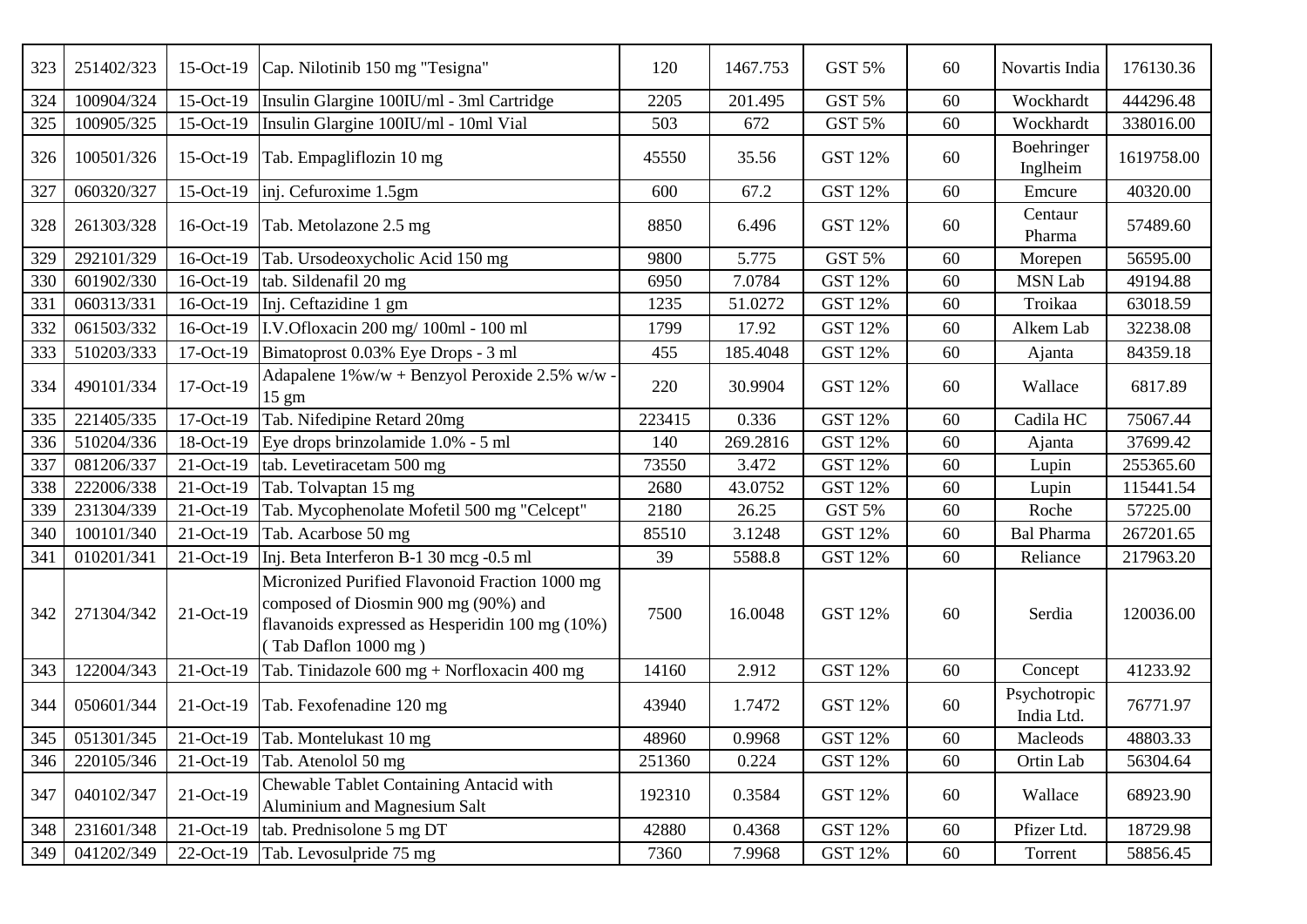| 350 | 100301/350 | 23-Oct-19    | Tab. Canafliflozin 100 mg                                                              | 12100  | 39.4128 | <b>GST 12%</b> | 60 | J & J                  | 476894.88  |
|-----|------------|--------------|----------------------------------------------------------------------------------------|--------|---------|----------------|----|------------------------|------------|
| 351 | 101202/351 | 25-Oct-19    | Tab. Linagliptin 5 mg                                                                  | 45750  | 35.8624 | GST 12%        | 60 | Boehringer<br>Inglheim | 1640704.80 |
| 352 | 491903/352 | 25-Oct-19    | Oint. Sodium Fusidate 2.0% w/w - 10 gm                                                 | 1424   | 32.84   | <b>GST 12%</b> | 60 | Wallace                | 46764.16   |
| 353 | 641601/353 | 25-Oct-19    | Inj. Pembrolizumab 100 mg                                                              | 6      | 176736  | <b>GST 12%</b> | 60 | <b>MSD</b>             | 1060416.00 |
| 354 | 590401/354 | 25-Oct-19    | Cap. Dutasteride 0.5 mg                                                                | 25400  | 4.928   | <b>GST 12%</b> | 60 | Cipla                  | 125171.20  |
| 355 | 591908/355 | 25-Oct-19    | Tab. Solifenacin 10 mg                                                                 | 8850   | 12.4656 | <b>GST 12%</b> | 60 | Cipla                  | 110320.56  |
| 356 | 200501/356 | $25$ -Oct-19 | Tab. Entecavir 0.5 mg                                                                  | 6970   | 16.359  | GST 5%         | 60 | Cipla                  | 114022.23  |
| 357 | 060112/357 | 25-Oct-19    | Tab. Azithromycin 500 mg                                                               | 32850  | 6.0928  | <b>GST 12%</b> | 60 | Themis                 | 200148.48  |
| 358 | 080703/358 | 25-Oct-19    | Tab. Gabapentin 300 mg                                                                 | 34420  | 1.0416  | <b>GST 12%</b> | 60 | Puls Pharma            | 35851.87   |
| 359 | 091301/359 | 25-Oct-19    | Tab. Mirtazapine 15 mg                                                                 | 22830  | 1.68    | <b>GST 12%</b> | 60 | Shine Pharma           | 38354.40   |
| 360 | 220407/360 | 30-Oct-19    | Cap. dabigatran Etexilate 110 mg                                                       | 8750   | 14.5376 | <b>GST 12%</b> | 60 | <b>MSN Lab</b>         | 127204.00  |
| 361 | 490303/361 | 30-Oct-19    | Cream Clotrimazole 1% + Beclomethasone 0.25%<br>20 gm "Candid B"                       | 11933  | 42.3024 | <b>GST 12%</b> | 60 | Glenmark               | 504794.54  |
| 362 | 591909/362 | 30-Oct-19    | Cap. Silodocin 8 mg + Dutasteride 0.5 mg<br>"Combipack"                                | 750    | 16.968  | GST 12%        | 60 | Cipla                  | 12726.00   |
| 363 | 211202/363 | 30-Oct-19    | Levosalbutamol $1.25$ mg + Ipratropium bromide<br>500 mcg /2.5 ml - .5 ml Respule      | 11550  | 5.0288  | <b>GST 12%</b> | 60 | Cipla                  | 58082.64   |
| 364 | 202001/364 | 30-Oct-19    | Tiotropium Bromide 18 mcg Rotacaps                                                     | 20650  | 1.792   | <b>GST 12%</b> | 60 | Macleods               | 37004.80   |
| 365 | 511404/365 | 30-Oct-19    | Eye Drops Nepfenac $0.1\%$ w/v - 5 ml                                                  | 1185   | 36.4    | <b>GST 12%</b> | 60 | Mankind                | 43134.00   |
| 366 | 210606/366 | 30-Oct-19    | Formoterol Fumarate 6 mcg & Fluticasone 250<br>mcg 120 MDI with Dose Counter           | 300    | 129.92  | <b>GST 12%</b> | 60 | Cipla                  | 38976.00   |
| 367 | 122003/367 | 30-Oct-19    | Tab. Ciprofloxacine $500 \text{ mg} + \text{Tindazole } 600 \text{ mg}$                | 87300  | 3.0352  | <b>GST 12%</b> | 60 | Synokem                | 264972.96  |
| 368 | 320301/368 | 30-Oct-19    | Clindamycin 100 mg + Clotrimazole 100 mg +<br>Tinidazole 100mg vaginal Softgel Capsule | 9600   | 12.3088 | GST 12%        | 60 | Dewcare                | 118164.48  |
| 369 | 220702/369 | 30-Oct-19    | Tab. Nitroglycerin 6.4 mg SR/CR                                                        | 13350  | 1.5008  | <b>GST 12%</b> | 60 | Zee Lab                | 20035.68   |
| 370 | 221803/370 | 31-Oct-19    | Cap. Ramipril 5 mg + Hydrochlorthiazide 12.5 mg                                        | 47150  | 1.232   | <b>GST 12%</b> | 60 | Aristo                 | 58088.80   |
| 371 | 221902/371 | 31-Oct-19    | Tab. S-Amlodipine 5 mg                                                                 | 531450 | 0.8624  | <b>GST 12%</b> | 60 | Micro Labs             | 458322.48  |
| 372 | 511205/372 |              | 1-Nov-19  Loteprednol 0.5% w/v Eye Drops - 5 ml                                        | 600    | 61.6    | <b>GST 12%</b> | 60 | Cipla                  | 36960.00   |
| 373 | 081901/373 | $1-Nov-19$   | Tab. Sodium valproate $+$ Valproic acid 200 mg<br>Chrono (SR)                          | 37550  | 1.3328  | <b>GST 12%</b> | 60 | Micro Labs             | 50046.64   |
| 374 | 390201/374 | $1-Nov-19$   | Tab. Betahistine 8 mg Dispersible                                                      | 74005  | 0.5488  | <b>GST 12%</b> | 60 | Mankind                | 40613.94   |
| 375 | 011801/375 | $1-Nov-19$   | Recombinant Human Erythropoietin 4000 IU/ml<br>Inj. PFS                                | 3736   | 131.04  | <b>GST 12%</b> | 60 | Reliance               | 489565.44  |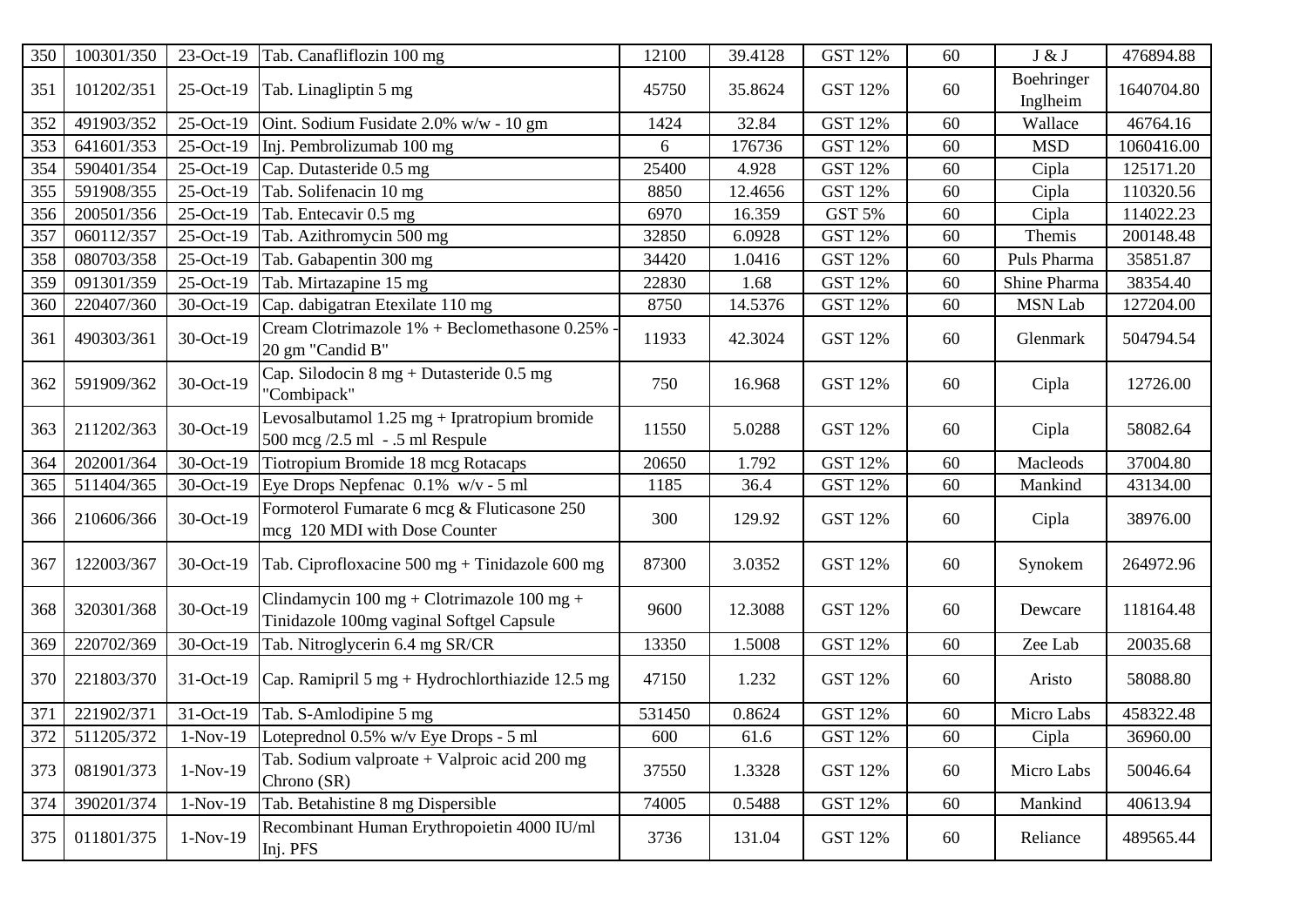| 376 | 210604/376 | $1-Nov-19$ | Formoterol fumarate 6 mcg with Budesonide 200<br>mcg Rotacaps                                                                                                                      | 82900  | 1.1872         | <b>GST 12%</b> | 60 | Cipla             | 98418.88  |
|-----|------------|------------|------------------------------------------------------------------------------------------------------------------------------------------------------------------------------------|--------|----------------|----------------|----|-------------------|-----------|
| 377 | 210604/377 | $1-Nov-19$ | Formoterol fumarate 6 mcg with Budesonide 200<br>mcg Rotacaps                                                                                                                      | 82900  | 1.1872         | <b>GST 12%</b> | 60 | Macleods          | 98418.88  |
| 378 | 491306/378 | $1-Nov-19$ | Cream Miconazole 2% - 15 gm                                                                                                                                                        | 3025   | 10.2816        | <b>GST 12%</b> | 60 | <b>Bal Pharma</b> | 31101.84  |
| 379 | 081208/379 | $1-Nov-19$ | Tab. Levtiracetam 1000 mg                                                                                                                                                          | 41440  | 8.736          | <b>GST 12%</b> | 60 | Micro Labs        | 362019.84 |
| 380 | 080402/380 | 4-Nov-19   | Tab. Divalprox Sodium 250 mg                                                                                                                                                       | 21190  | 2.576          | <b>GST 12%</b> | 60 | <b>IPCA</b>       | 54585.44  |
| 381 | 23170/381  | 4-Nov-19   | Tab. Eltrombopag 25 mg                                                                                                                                                             | 84     | 817.6          | <b>GST 12%</b> | 60 | Novartis HC       | 68678.40  |
| 382 | 431602/382 | 4-Nov-19   | Tab. Rosuvastatin 20 mg                                                                                                                                                            | 33350  | 1.568          | <b>GST 12%</b> | 60 | Abbott HC         | 52292.80  |
| 383 | 491305/383 | 4-Nov-19   | Oint. Mupirocin 2% - 5 gm                                                                                                                                                          | 998    | 35.5264        | <b>GST 12%</b> | 60 | Glenmark          | 35455.35  |
| 384 | 301603/384 | 5-Nov-19   | Pancreatin Mini Microspheres 10000 IU (Creon)                                                                                                                                      | 7000   | 21.56          | <b>GST 12%</b> | 60 | Abbott India      | 150920.00 |
| 385 | 321203/385 | 5-Nov-19   | Inj.Leuprolide Acetate for (Leuprorelin Acetate)<br>3.75 mg                                                                                                                        | 17     | 1643.04        | <b>GST 12%</b> | 60 | <b>BDR</b> Pharma | 27931.68  |
| 386 | 272004/386 | 5-Nov-19   | Tab. Tranexamic Acid 500 mg with Mefenamic<br>Acid 250 mg                                                                                                                          | 4980   | $\overline{7}$ | <b>GST 12%</b> | 60 | Concept<br>Pharma | 34860.00  |
| 387 | 490102/387 | 5-Nov-19   | Adapalene 1% - 15 gm                                                                                                                                                               | 691    | 44.5424        | <b>GST 12%</b> | 60 | Glenmark          | 30778.80  |
| 388 | 451402/388 | 5-Nov-19   | Tab. Nortriptyline 10mg + Pregabalin 75mg                                                                                                                                          | 4370   | 4.48           | <b>GST 12%</b> | 60 | Emcure            | 19577.60  |
| 389 | 620311/389 | 6-Nov-19   | Cholecalciferol (Vitamin D3) 60000 IU 1 gm<br>Sachet                                                                                                                               | 49237  | 4.648          | <b>GST 12%</b> | 60 | Morepen           | 228853.58 |
| 390 | 350106/390 | $7-Nov-19$ | Antiseptic Mouth Wash Chlorhexidine 0.2% - 100<br>ml                                                                                                                               | 6686   | 22.12          | <b>GST 12%</b> | 60 | Zee Lab           | 147894.32 |
| 391 | 081902/391 | 7-Nov-19   | Sodium valproate + Valproic acid 300 mg Chrono<br>(SR)                                                                                                                             | 71570  | 1.5792         | <b>GST 12%</b> | 60 | Puls Pharma       | 113023.34 |
| 392 | 240305/392 | 7-Nov-19   | Diphenhydramine + Ammonium chloride +<br>Sodium Citrate bottle of 100 ml syrup                                                                                                     | 48139  | 9.3296         | <b>GST 12%</b> | 60 | Zee Lab           | 449117.61 |
| 393 | 292001/393 | $7-Nov-19$ | Tricholine Citrate 0.55 mg + Sorbital Solution 7.15<br>gm, Bottle of 200 ml syrup                                                                                                  | 7427   | 31.6288        | <b>GST 12%</b> | 60 | Skymap            | 234907.10 |
| 394 | 101903/394 | $7-Nov-19$ | Saxagliptin 5 mg + Metformin 1 gm XR (Tab<br>Kombiglyze XR)                                                                                                                        | 8344   | 35.168         | <b>GST 12%</b> | 60 | Astra Zeneca      | 293441.79 |
| 395 | 100912/395 | 7-Nov-19   | Insulin Lispro 50/50 IU/ml [50% insulin lispro<br>protamine suspension and 50% insulin lispro<br>injection, (rDNA origin)], pack of 3 ml cartridge<br>{Humalog Mix 50, 100 IU/ ml} | 775    | 509.04         | GST 5%         | 60 | Eli-Liiy          | 394506.00 |
| 396 | 591905/396 | 7-Nov-19   | Cap. Siodocin 8 mg                                                                                                                                                                 | 18810  | 7.5376         | <b>GST 12%</b> | 60 | Cipla             | 141782.26 |
| 397 | 051201/397 | 8-Nov-19   | Tab. Levocetrizine 5 mg                                                                                                                                                            | 324950 | 0.224          | GST 12%        | 60 | Skymap            | 72788.80  |
| 398 | 080701/398 | 8-Nov-19   | Cap. Gabapentin 100 mg                                                                                                                                                             | 35450  | 1.1424         | <b>GST 12%</b> | 60 | Ortin Lab         | 40498.08  |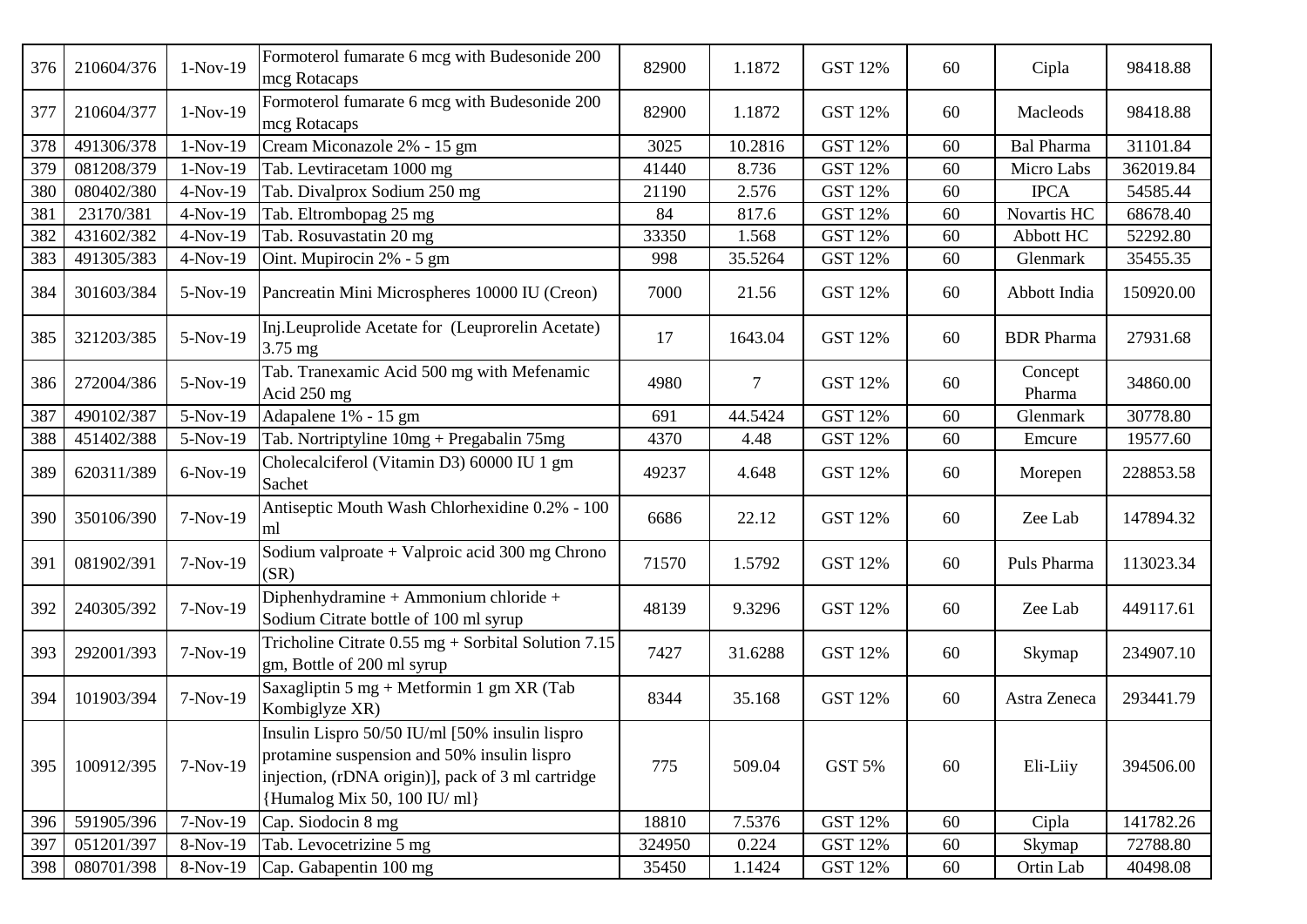| 399 | 070102/399 | 8-Nov-19  | Tab. Nicoumalone 2 mg                                                                                                                           | 35530   | 2.688    | <b>GST 12%</b> | 60 | Macleods          | 95504.64   |
|-----|------------|-----------|-------------------------------------------------------------------------------------------------------------------------------------------------|---------|----------|----------------|----|-------------------|------------|
| 400 | 070103/400 | 8-Nov-19  | Tab. Nicoumalone 4 mg                                                                                                                           | 18730   | 3.808    | <b>GST 12%</b> | 60 | Macleods          | 71323.84   |
| 401 | 061304/401 | 8-Nov-19  | Tab. Moxifloxacin 400 mg                                                                                                                        | 3300    | 12.32    | <b>GST 12%</b> | 60 | Micro Labs        | 40656.00   |
| 402 | 030101/402 | 8-Nov-19  | Tab. Aceclofenac 100 mg                                                                                                                         | 98750   | 0.4032   | <b>GST 12%</b> | 60 | <b>Bal Pharma</b> | 39816.00   |
| 403 | 510309/403 | 8-Nov-19  | Ciprofloxacin $0.3%$ + Dexamethasone 0.1%, Eye<br>drop 10 ml                                                                                    | 3125    | 13.2048  | <b>GST 12%</b> | 60 | Cipla             | 41265.00   |
| 404 | 511610/404 | 8-Nov-19  | Polyvinyl Alcohol $1.4%$ + Povidone 6% eye drops<br>$-10$ ml                                                                                    | 480     | 36.96    | <b>GST 12%</b> | 60 | Cipla             | 17740.80   |
| 405 | 101305/405 | 11-Nov-19 | Tab. Metformin 500 mg + Glimipride 2 mg                                                                                                         | 84050   | 0.6496   | <b>GST 12%</b> | 60 | Morepen           | 54598.88   |
| 406 | 070101/406 | 11-Nov-19 | Tab. Nicoumalone 1 mg                                                                                                                           | 24760   | 1.568    | <b>GST 12%</b> | 60 | Macleods          | 38823.68   |
| 407 | 512005/407 | 11-Nov-19 | Tobramycin 0.3%, Eye Drop 5 ml                                                                                                                  | 1752    | 15.855   | GST 5%         | 60 | Aristo            | 27777.96   |
| 408 | 231302/408 | 11-Nov-19 | Tab. Mycophenolate Sodium 360 mg                                                                                                                | 2250    | 12.2325  | GST 5%         | 60 | Panacea Bio       | 27523.13   |
| 409 | 371101/409 | 13-Nov-19 | Tab. Alpha Ketoanalogue                                                                                                                         | 31500   | 9.9435   | GST 5%         | 60 | RPG Life          | 313220.25  |
| 410 | 060336/410 | 13-Nov-19 | Tab. Cefadroxil 500 mg DT                                                                                                                       | 6900    | 3.136    | <b>GST 12%</b> | 60 | Micro Labs        | 21638.40   |
| 411 | 011801/411 | 15-Nov-19 | Recombinant Human Erythropoietin 4000 IU/ml<br>Inj.                                                                                             | 750     | 131.04   | <b>GST 12%</b> | 60 | Reliance          | 98280.00   |
| 412 | 490301/412 | 15-Nov-19 | Calamine + Light Liquid paraffin + Aloevera Gel<br>$100$ ml                                                                                     | 1562    | 54.88    | <b>GST 12%</b> | 60 | <b>IPCA</b>       | 85722.56   |
| 413 | 060317/413 | 15-Nov-19 | Inj.Ceftriaxone 1 gm + Sulbactam 500 mg                                                                                                         | 2285    | 21.28    | <b>GST 12%</b> | 60 | Shreya Life       | 48624.80   |
| 414 | 330604/414 | 15-Nov-19 | Tab. Ferrous Ascorbate + Folic Acid                                                                                                             | 14450   | 2.352    | <b>GST 12%</b> | 60 | Mankind           | 33986.40   |
| 415 | 261901/415 | 15-Nov-19 | Tab. Spironolactone 25 mg                                                                                                                       | 17450   | 1.6352   | <b>GST 12%</b> | 60 | RPG Life          | 28534.24   |
| 416 | 23170/416  | 15-Nov-19 | Tab. Eltrombopag 25 mg                                                                                                                          | 21      | 817.6    | <b>GST 12%</b> | 60 | Novartis HC       | 17169.60   |
| 417 | 010403/417 | 15-Nov-19 | Injection Darbepoetin Alpha 40 mcg                                                                                                              | 109     | 840      | <b>GST 12%</b> | 60 | Torrent           | 91560.00   |
| 418 | 231310/418 | 15-Nov-19 | Inj. Methyl Prednisolone sodium succinate 500 mg                                                                                                | 200     | 186.6704 | <b>GST 12%</b> | 60 | Troikaa           | 37334.08   |
| 419 | 032003/419 | 15-Nov-19 | Tab. Tramadol HCl 50 mg                                                                                                                         | 27300   | 0.896    | <b>GST 12%</b> | 60 | Puls Pharma       | 24460.80   |
| 420 | 270101/420 | 15-Nov-19 | Inj. Antihemophilic Factor VIII 250 IU                                                                                                          | 17      | 2683.338 | GST 5%         | 60 | Intas             | 45616.75   |
| 421 | 300501/421 | 15-Nov-19 | Cap. Enzyme containing digestive enzymes like<br>pepsin, diastase etc                                                                           | 50250   | 0.896    | <b>GST 12%</b> | 60 | Skymap            | 45024.00   |
| 422 | 620201/422 | 19-Nov-19 | Cap. B complex with Zinc Containg atleast: -<br>Vita.B1 10mg, Vita.B2 10 mg, Vita.B6 3mg,<br>Vita.B12 15mcg, Folic Acid 1mg with Zinc 15<br>mg. | 1368460 | 0.8064   | <b>GST 12%</b> | 60 | Zee Lab           | 1103526.14 |
| 423 | 222009/423 |           | 19-Nov-19   Tab. Telmisartan 40 mg + Chlorthiadone 6.25 mg                                                                                      | 60000   | 1.792    | <b>GST 12%</b> | 60 | Abbott HC         | 107520.00  |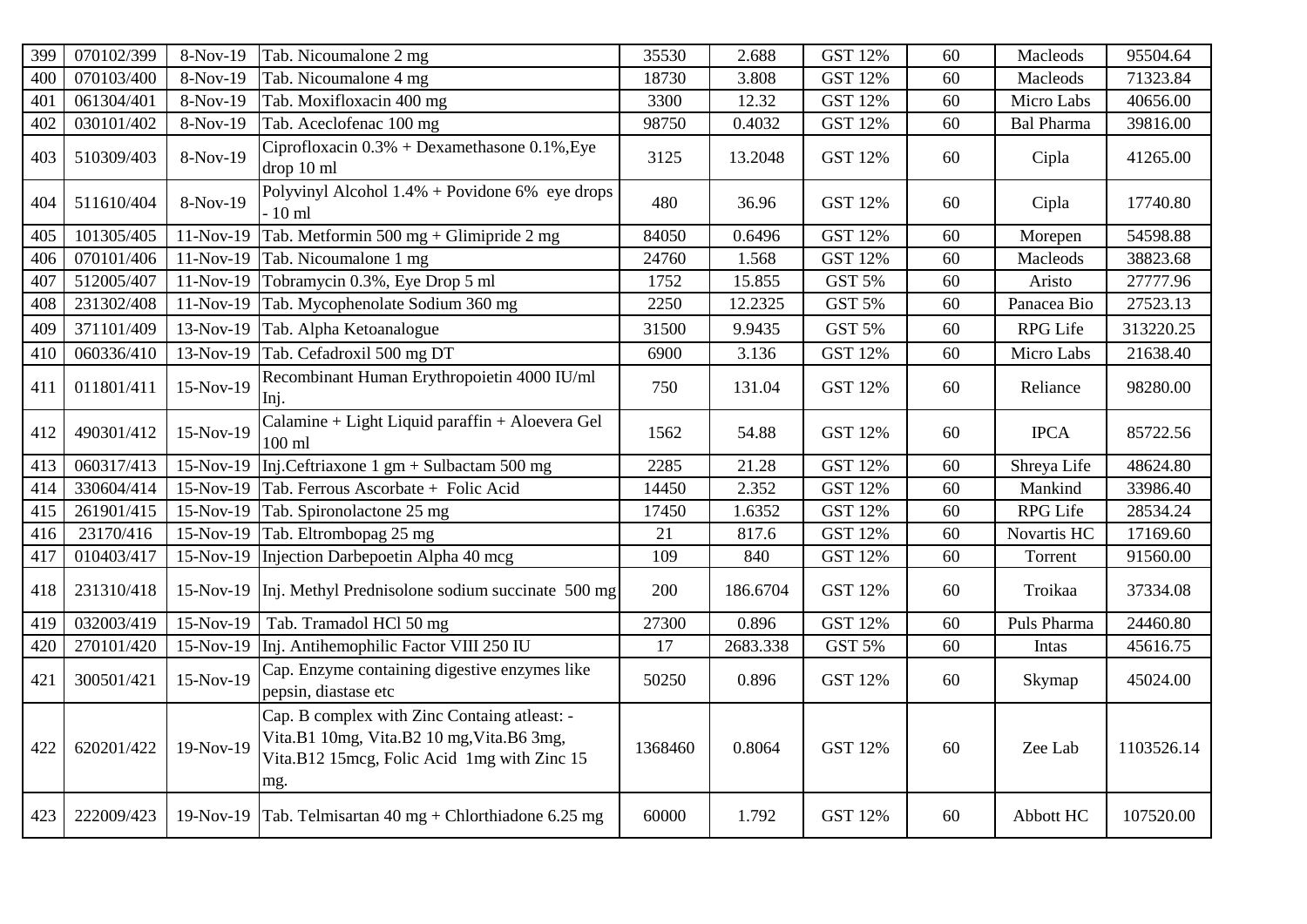| 424 | 121302/424 | 19-Nov-19 | I V Metronidazole Infusion 5 mg per ml Bottle of<br>$100$ ml          | 20156  | 11.2     | <b>GST 12%</b> | 60 | Alkem Lab              | 225747.20 |
|-----|------------|-----------|-----------------------------------------------------------------------|--------|----------|----------------|----|------------------------|-----------|
| 425 | 092002/425 | 19-Nov-19 | Tab. Tetrabenazine 25 mg                                              | 5850   | 15.68    | <b>GST 12%</b> | 60 | Centaur<br>Pharma      | 91728.00  |
| 426 | 210401/426 | 19-Nov-19 | Device for Rota Inhalation with pin for piercing                      | 1170   | 50.4     | <b>GST 12%</b> | 60 | Cipla                  | 58968.00  |
| 427 | 060326/427 | 19-Nov-19 | Tab. Cefpodoxime 200 mg                                               | 12230  | 4.6816   | <b>GST 12%</b> | 60 | Macleods               | 57255.97  |
| 428 | 061201/428 | 19-Nov-19 | Tab. Levofloxacin 500 mg                                              | 22310  | 2.52     | <b>GST 12%</b> | 60 | Alkem Lab              | 56221.20  |
| 429 | 090605/429 | 19-Nov-19 | Tab. Fluvoxamine 100 mg                                               | 1100   | 16.24    | <b>GST 12%</b> | 60 | Micro Labs             | 17864.00  |
| 430 | 390402/430 | 19-Nov-19 | Tab. Doxylamine Succinate $10 \text{ mg} + \text{Pyridoxin} 10$<br>mg | 21600  | 1.0304   | <b>GST 12%</b> | 60 | Indoco                 | 22256.64  |
| 431 | 511901/431 | 20-Nov-19 | Sodium Carboxy Methyl Cellulose 0.5%, Eye Drop<br>10 <sub>ml</sub>    | 6000   | 11.2     | <b>GST 12%</b> | 60 | Alkem Lab              | 67200.00  |
| 432 | 090108/432 | 20-Nov-19 | Tab. Amitriptyline 25 mg                                              | 40560  | 1.7472   | <b>GST 12%</b> | 60 | Intas                  | 70866.43  |
| 433 | 490903/433 | 20-Nov-19 | Cap. Isotretinoin 20 mg                                               | 6050   | 7.28     | <b>GST 12%</b> | 60 | <b>IPCA</b>            | 44044.00  |
| 434 | 090602/434 | 20-Nov-19 | Cap. Fluoxetin 20 mg                                                  | 12140  | 2.8784   | <b>GST 12%</b> | 60 | Intas                  | 34943.78  |
| 435 | 211905/435 | 21-Nov-19 | Salmeterol 50 mcg & Fluticasone Propionate<br>250mcg Rotacaps         | 220725 | 1.5344   | <b>GST 12%</b> | 60 | Cipla                  | 338680.44 |
| 436 | 072003/436 | 21-Nov-19 | Tab. Ticagrelor 90 mg                                                 | 2380   | 19.2192  | <b>GST 12%</b> | 60 | Astra Zeneca           | 45741.70  |
| 437 | 220905/437 | 21-Nov-19 | Tab. Ivabradine 5 mg                                                  | 38560  | 4.872    | <b>GST 12%</b> | 60 | Corona<br>Remedies     | 187864.32 |
| 438 | 211905/438 | 21-Nov-19 | Salmeterol 50 mcg & Fluticasone Propionate<br>250mcg Rotacaps         | 220725 | 1.5344   | <b>GST 12%</b> | 60 | Cipla                  | 338680.44 |
| 439 | 101203/439 | 21-Nov-19 | Tab. Linagliptin $2.5 \text{ mg} + \text{Metformin } 500 \text{ mg}$  | 2250   | 18.48    | <b>GST 12%</b> | 60 | Boehringer<br>Inglheim | 41580.00  |
| 440 | 512010/440 | 21-Nov-19 | Timolol Maleate 0.5% + Travoprost 40 mcg eye<br>drop, 2.5 ml          | 60     | 208.8016 | <b>GST 12%</b> | 60 | Ajanta Pharma          | 12528.10  |
| 441 | 631605/441 | 21-Nov-19 | Povidone Iodine 5% ointment 250 mg jar                                | 419    | 206.08   | <b>GST 12%</b> | 60 | Zee Lab                | 86347.52  |
| 442 | 460302/442 | 21-Nov-19 | Calcium Polystyrene Sulfonate Sachets 15 gm                           | 750    | 43.5568  | <b>GST 12%</b> | 60 | Intas                  | 32667.60  |
| 443 | 230101/443 | 21-Nov-19 | Tab. Azathioprine 50 mg                                               | 6775   | 2.6145   | GST 5%         | 60 | Cadila HC              | 17713.24  |
| 444 |            |           | 460101/444 21-Nov-19 Amino Acid I.V. 200 ml IV                        | 259    | 168.966  | <b>GST 5%</b>  | 60 | Tablet India           | 43762.19  |
| 445 | 232007/445 | 22-Nov-19 | Cap. Tacrolimus 1 mg                                                  | 6940   | 11.0768  | <b>GST 12%</b> | 60 | Abbott HC              | 76872.99  |
| 446 | 620310/446 | 22-Nov-19 | Tab. Cholecalciferol (Vitamin D3) 60000 IU                            | 10130  | 3.08     | GST 12%        | 60 | <b>FDC</b>             | 31200.4   |
| 447 | 431801/447 | 22-Nov-19 | Tab. Rosuvastatin 10 mg                                               | 28700  | 1.1312   | <b>GST 12%</b> | 60 | Corona<br>Remedies     | 32465.44  |
| 448 | 510302/448 | 22-Nov-19 | Ciprofloxacin $0.3\%$ , eye drop - 5 ml                               | 11305  | 6.72     | <b>GST 12%</b> | 60 | <b>FDC</b>             | 75969.60  |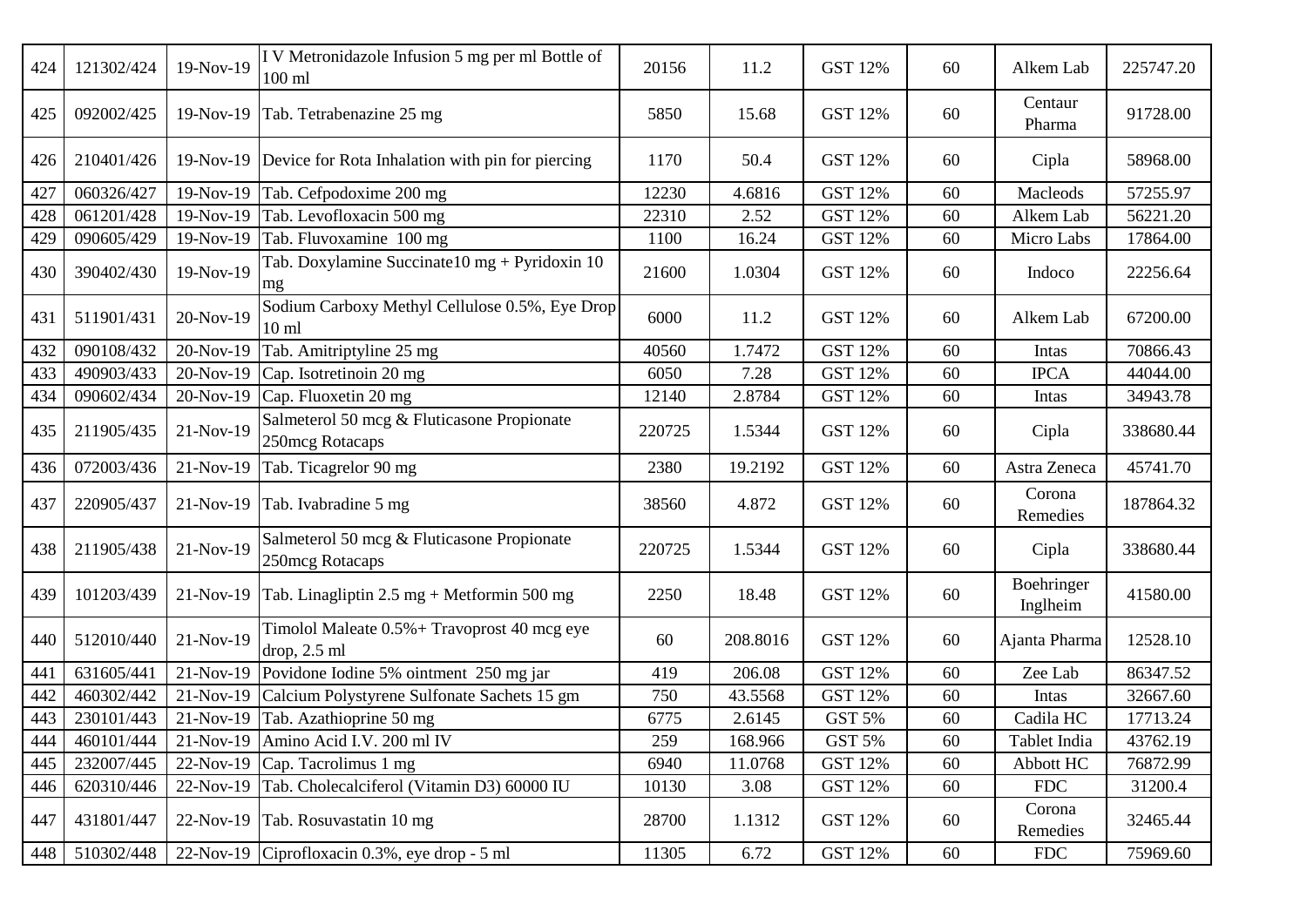| 449 | 060402/449 | 22-Nov-19   | Cap. Doxycycline 100 mg                                                                  | 22030  | 1.568    | <b>GST 12%</b> | 60 | Shreya Life        | 34543.04  |
|-----|------------|-------------|------------------------------------------------------------------------------------------|--------|----------|----------------|----|--------------------|-----------|
| 450 | 012001/450 | 22-Nov-19   | Teriparatide (rDNA origin) 750 mcg 3 ml Inj.                                             | 13     | 2514.4   | <b>GST 12%</b> | 60 | Cadila HC          | 32687.20  |
| 451 | 352005/451 | 27-Nov-19   | Triamcinolon Oral Gel 5 gm                                                               | 870    | 44.8     | <b>GST 12%</b> | 60 | Troikaa            | 38976.00  |
| 452 | 551101/452 | 27-Nov-19   | Tab. Ketoconazole 200 mg                                                                 | 3150   | 8.19     | <b>GST 12%</b> | 60 | <b>Bal Pharma</b>  | 25798.50  |
| 453 | 511906/453 | 27-Nov-19   | Carboxy Methyl Cellulose 1%, Eye Drop 10 ml                                              | 1400   | 19.6     | <b>GST 12%</b> | 60 | Mankind            | 27440.00  |
| 454 | 060103/454 | 27-Nov-19   | Cap. Amoxycilline 500 mg                                                                 | 18220  | 1.1424   | <b>GST 12%</b> | 60 | Cadila Pharma      | 20814.53  |
| 455 | 500101/455 | 28-Nov-19   | Anti-Hemorrhoidal cream containing steroid and<br>Local Anesthetic 20 gm                 | 4505   | 31.304   | <b>GST 12%</b> | 60 | Skymap             | 141024.52 |
| 456 | 061801/456 | 28-Nov-19   | Tab. Rifaximin 200 mg                                                                    | 5950   | 6.496    | <b>GST 12%</b> | 60 | ${\rm FDC}$        | 38651.20  |
| 457 | 031612/457 | 28-Nov-19   | Tab. Piroxicalm 20 mg DT                                                                 | 29000  | 0.9968   | <b>GST 12%</b> | 60 | Mankind            | 28907.20  |
| 458 | 051305/458 | 28-Nov-19   | Montelukast $5 \text{ mg} + \text{Levocetrizine } 2.5 \text{ mg}$<br>Dispersable Tablets | 7850   | 2.1168   | <b>GST 12%</b> | 60 | Mankind            | 16616.88  |
| 459 | 211906/459 | 28-Nov-19   | Salbutamol 100 mcg/Accutation 200 MDI Inh.                                               | 4300   | 63.84    | <b>GST 12%</b> | 60 | Cipla              | 274512.00 |
| 460 | 541601/460 | 29-Nov-19   | Pneumococal Conjugate Vaccine (PCV) 13 Valent<br>$0.5$ ml PFS                            | 15     | 3006.801 | <b>GST 12%</b> | 60 | Pfizer Ltd.        | 45102.02  |
| 461 | 522402/461 | 29-Nov-19   | Xylometazoline HCL 0.1% Nasal Drops/ Spray 10<br>ml                                      | 1426   | 16.8     | <b>GST 12%</b> | 60 | <b>FDC</b>         | 23956.80  |
| 462 | 511501/462 | 29-Nov-19   | Olopatadine 0.1% Eye drops 5 ml                                                          | 579    | 20.608   | <b>GST 12%</b> | 60 | Mankind            | 11932.03  |
| 463 | 390202/463 | 29-Nov-19   | Tab. Betahistine 16 mg DT                                                                | 46751  | 0.84     | <b>GST 12%</b> | 60 | Mankind            | 39270.84  |
| 464 | 101306/464 | 29-Nov-19   | Tab. Metformin 500 mg + Gliclazide 80 mg                                                 | 38000  | 1.4112   | <b>GST 12%</b> | 60 | <b>Bal Pharma</b>  | 53625.60  |
| 465 | 100703/465 | 29-Nov-19   | Tab. Gliclazide 60 mg SR                                                                 | 14240  | 2.1168   | <b>GST 12%</b> | 60 | <b>Bal Pharma</b>  | 30143.23  |
| 466 | 520306/466 | 29-Nov-19   | Calcitonin (Salmon) 200 IU/Spray Nasal Spray<br>60MDI                                    | 150    | 644      | <b>GST 12%</b> | 60 | Cadila HC          | 96600.00  |
| 467 | 231602/467 | 29-Nov-19   | Tab. Prednisolone 10 mg DT                                                               | 35870  | 0.8848   | <b>GST 12%</b> | 60 | Pfizer Ltd.        | 31737.78  |
| 468 | 030406/468 | $2$ -Dec-19 | Tab. Diclofenac $50 \text{ mg} + \text{Paracetamol}$ 325 mg                              | 353610 | 0.3808   | <b>GST 12%</b> | 60 | <b>Akums Drugs</b> | 134654.69 |
| 469 | 411202/469 | $2-Dec-19$  | Lactulose 10 gm/15 ml, 450 ml                                                            | 395    | 283.5    | GST 5%         | 60 | Panacea Bio        | 111982.50 |
| 470 | 291202/470 | 2-Dec-19    | Tab. Ursodeoxycholic Acid 300 mg                                                         | 55590  | 7.7595   | GST 5%         | 60 | <b>Akums Drugs</b> | 431350.61 |
| 471 | 301901/471 | $2-Dec-19$  | Saccharomyces Boulardii 282.5 mg -1gm Sachets                                            | 3450   | 21.28    | <b>GST 12%</b> | 60 | Morepen            | 73416.00  |
| 472 | 101801/472 | $2-Dec-19$  | Tab. Repaglinide 0.5 mg                                                                  | 4800   | 5.8576   | <b>GST 12%</b> | 60 | Novo Nardisk       | 28116.48  |
| 473 | 100914/473 | $2-Dec-19$  | Insulin Lispro 100 IU/ml, Pack of 3 ml cartridge                                         | 430    | 509.04   | GST 5%         | 60 | Eli-Liiy           | 218887.20 |
| 474 | 030901/474 | $2-Dec-19$  | Tab. Ibuprofen 400 mg                                                                    | 100400 | 0.5936   | <b>GST 12%</b> | 60 | Abbott India       | 59597.44  |
| 475 | 220503/475 | $2-Dec-19$  | Tab. Enalpril 5 mg                                                                       | 145150 | 0.28     | <b>GST 12%</b> | 60 | Ortin Lab          | 40642.00  |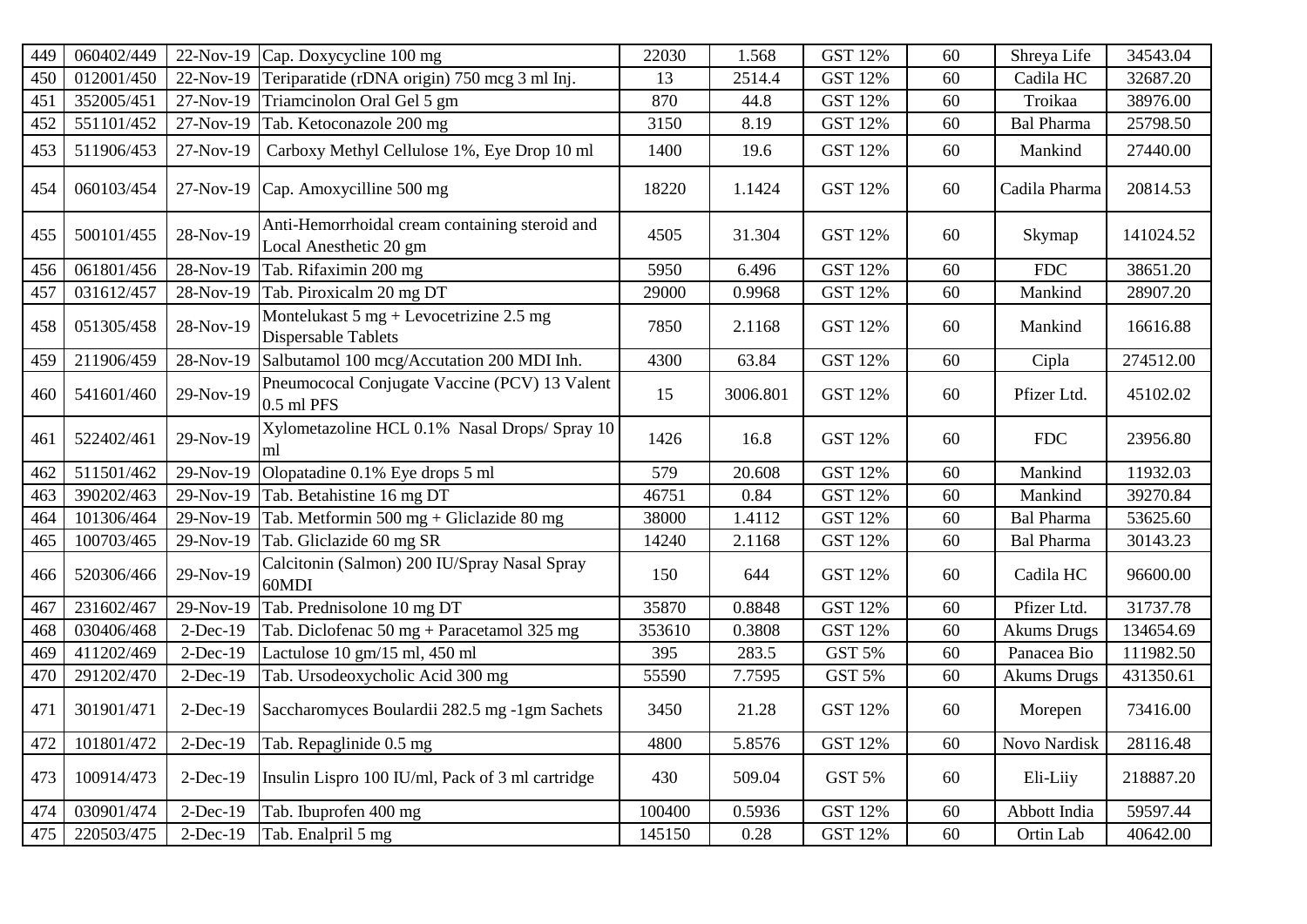| 476 | 511308/476 | $2-Dec-19$  | Moxifloxacin 0.5% + Loteprednol 0.5% -5 ml Eye<br>Drop            | 285    | 61.6    | <b>GST 12%</b> | 60 | <b>IPCA</b>                 | 17556.00  |
|-----|------------|-------------|-------------------------------------------------------------------|--------|---------|----------------|----|-----------------------------|-----------|
| 477 | 321602/477 | $2-Dec-19$  | Tab. Progesterone (Micronized) SR 300 mg                          | 3050   | 23.184  | <b>GST 12%</b> | 60 | Wockhardt                   | 70711.20  |
| 478 | 520304/478 | $2-Dec-19$  | Dextromethorphan 5mg Cough Lozenges                               | 47082  | 1.5344  | <b>GST 12%</b> | 60 | Glenmark                    | 72242.62  |
| 479 | 121505/479 | $2-Dec-19$  | Tab. Ornidazole 500 mg + Ofloxacin 200 mg                         | 58090  | 1.568   | <b>GST 12%</b> | 60 | Scott-Edil                  | 91085.12  |
| 480 | 540103/480 | $2-Dec-19$  | Anti-Snake Venom Serum Polyvalent 10 ml                           | 140    | 313.6   | <b>GST 12%</b> | 60 | <b>Biological E</b><br>Ltd. | 43904.00  |
| 481 | 011802/481 | $2-Dec-19$  | Recombinant Human Erythropoietin 10000 IU/ml<br><b>PFS</b>        | 515    | 358.4   | <b>GST 12%</b> | 60 | Intas                       | 184576.00 |
| 482 | 092006/482 | $2-Dec-19$  | Tab. Topiramate 50 mg                                             | 5170   | 6.8208  | <b>GST 12%</b> | 60 | Intas                       | 35263.54  |
| 483 | 531302/483 | $2-Dec-19$  | Tab. Memantine 10 mg                                              | 3200   | 10.3712 | <b>GST 12%</b> | 60 | Intas                       | 33187.84  |
| 484 | 031604/484 | $2-Dec-19$  | Tab. Paracetamol 325 mg + Tramadol HCl 37.5 mg                    | 115710 | 0.4704  | GST 12%        | 60 | Intas                       | 54429.98  |
| 485 | 371201/485 | $2-Dec-19$  | Tab. L-Carnitine 500 mg                                           | 6190   | 8.2096  | <b>GST 12%</b> | 60 | Macleods                    | 50817.42  |
| 486 | 560302/486 | $2-Dec-19$  | Tab. Carbmazole 10 mg                                             | 15950  | 2.352   | <b>GST 12%</b> | 60 | Macleods                    | 37514.40  |
| 487 | 060327/487 | $2-Dec-19$  | Tab. Cefpodoxime 200 mg + Clavulanic Acid 125<br>mg               | 4350   | 8.96    | <b>GST 12%</b> | 60 | Macleods                    | 38976.00  |
| 488 | 491301/488 | 2-Dec-19    | Minoxidil 5%, Lotion 60 ml                                        | 174    | 207.2   | <b>GST 12%</b> | 60 | Zee Lab                     | 36052.80  |
| 489 | 041504/489 | $2-Dec-19$  | Inj. Ondansetron 2 mg/ml - 2ml                                    | 18670  | 4.032   | <b>GST 12%</b> | 60 | Zee Lab                     | 75277.44  |
| 490 | 231306/490 | $2-Dec-19$  | Tab. Methylprednisolone 4 mg                                      | 34940  | 2.072   | <b>GST 12%</b> | 60 | Zee Lab                     | 72395.68  |
| 491 | 490306/491 | $2-Dec-19$  | Clobetasol Propionate 0.05% atleast 15 gram<br>Cream              | 2125   | 22.4    | <b>GST 12%</b> | 60 | Skymap                      | 47600.00  |
| 492 | 030701/492 | $2-Dec-19$  | Tab. Glucosamine Sulphate 750 mg + Diacerin 50<br>mg              | 14000  | 3.4496  | <b>GST 12%</b> | 60 | Zee Lab                     | 48294.40  |
| 493 | 220301/493 | $2-Dec-19$  | Tab. Carvedilol 3.125 mg                                          | 28000  | 0.5824  | <b>GST 12%</b> | 60 | Skymap                      | 16307.20  |
| 494 | 040401/494 | $2-Dec-19$  | Tab. Domperidone 10 mg                                            | 123900 | 0.2352  | <b>GST 12%</b> | 60 | Skymap                      | 29141.28  |
| 495 | 080301/495 | $2-Dec-19$  | Tab. Carbamazepine 200 mg Retard                                  | 70700  | 1.2096  | <b>GST 12%</b> | 60 | Micro Labs                  | 85518.72  |
| 496 | 512002/496 | $2-Dec-19$  | Eye Drops Timolol Maleate 0.5% - 5 ml                             | 2750   | 19.04   | <b>GST 12%</b> | 60 | Micro Labs                  | 52360.00  |
| 497 | 081207/497 | $2-Dec-19$  | Tab. Levetiracetam 750 mg                                         | 5100   | 7.84    | <b>GST 12%</b> | 60 | Micro Labs                  | 39984.00  |
| 498 | 532001/498 | $2-Dec-19$  | Tab. Trihexyphenidyl 2 mg                                         | 46800  | 0.6944  | <b>GST 12%</b> | 60 | Micro Labs                  | 32497.92  |
| 499 | 490807/499 | $2-Dec-19$  | Hydroxy Chloroquine Shulphate 200 mg                              | 31000  | 2.6656  | GST 12%        | 60 | Micro Labs                  | 82633.60  |
| 500 | 030905/500 | $2$ -Dec-19 | Cap. Indomethacin 25 mg                                           | 24500  | 1.2096  | <b>GST 12%</b> | 60 | Micro Labs                  | 29635.20  |
| 501 | 072303/501 | $2-Dec-19$  | Tab. Warfarin 5 mg                                                | 13460  | 1.6464  | <b>GST 12%</b> | 60 | Cipla                       | 22160.54  |
| 502 | 590102/502 | $2-Dec-19$  | Tab.Alfuzocin $10 \text{ mg} + \text{Dutasteride} 0.5 \text{ mg}$ | 6690   | 6.5296  | GST 12%        | 60 | Cipla                       | 43683.02  |
| 503 | 320501/503 | $2$ -Dec-19 | Ethinylestradiol $0.035$ mg + Cyproterone 2 mg                    | 5625   | 6.48    | <b>GST 12%</b> | 60 | Cipla                       | 36450.00  |
| 504 | 071601/504 | $2$ -Dec-19 | Tab. Prasugrel 10 mg                                              | 8860   | 4.704   | GST 12%        | 60 | Cipla                       | 41677.44  |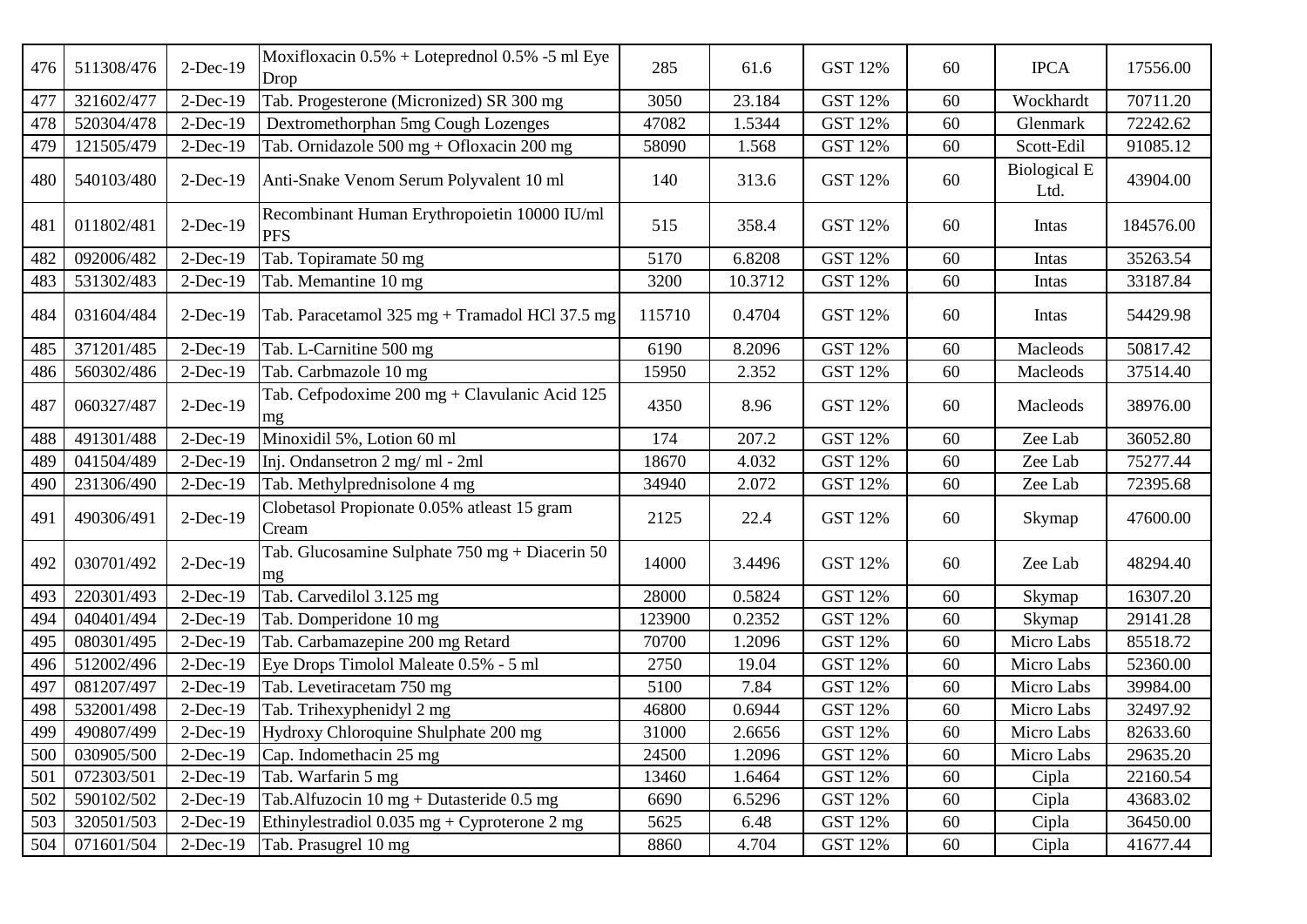| 505 | 510403/505 | $2-Dec-19$  | Dorzolamide HCl 2% w/v Eye/ Drop, 5 ml                                                                  | 645    | 114.24     | GST 12%        | 60 | Cipla             | 73684.80   |
|-----|------------|-------------|---------------------------------------------------------------------------------------------------------|--------|------------|----------------|----|-------------------|------------|
| 506 | 061202/506 | $2-Dec-19$  | Levofloxacin 500 mg /100 ml Infusion                                                                    | 375    | 32.48      | GST 12%        | 60 | Cipla             | 12180.00   |
| 507 | 511201/507 | $2-Dec-19$  | Mometasone 50 mcg Nasal Spray 100MDI                                                                    | 300    | 82.88      | <b>GST 12%</b> | 60 | Cipla             | 24864.00   |
| 508 | 530101/508 | $2-Dec-19$  | Tab. Amantadine 100 mg                                                                                  | 9250   | 4.1104     | <b>GST 12%</b> | 60 | Cipla             | 38021.20   |
| 509 | 620301/509 | $3-Dec-19$  | Cap. Calcitrol 0.25 mcg                                                                                 | 6100   | 8.848      | <b>GST 12%</b> | 60 | Cadila HC         | 53972.80   |
| 510 | 041803/510 | $3-Dec-19$  | Tab. Ranitidine 150 mg                                                                                  | 854760 | 0.3472     | <b>GST 12%</b> | 60 | <b>Bal Pharma</b> | 296772.67  |
| 511 | 490320/511 | 3-Dec-19    | Clotrimazole $1\%$ w/w +Neomycin $0.5\%$ w/w+<br>Beclomethasone dispropionate 0.025% w/w 15 gm<br>Cream | 8320   | 12.88      | <b>GST 12%</b> | 60 | Mankind<br>Pharma | 107161.60  |
| 512 | 641803/512 | $4$ -Dec-19 | Ranibizumab intra-vitreal injection 10 mg/ml, 0.23<br>ml - Vial                                         | 55     | 10839.9984 | <b>GST 12%</b> | 60 | Intas             | 596199.91  |
| 513 | 330905/513 | 5-Dec-19    | Cap. Iron 100 mg with Folic Acid 1 mg                                                                   | 378235 | 0.5376     | <b>GST 12%</b> | 60 | Zee Lab           | 203339.14  |
| 514 | 510404/514 | 5-Dec-19    | Dexamethasone 07mg PFS Intravitreal Implant<br>(Ozurdex)                                                | 5      | 21705.6    | <b>GST 12%</b> | 60 | Allergan India    | 108528.00  |
| 515 | 100404/515 | 5-Dec-19    | Tab. Dapagliflozin 10 mg                                                                                | 6916   | 21.8512    | <b>GST 12%</b> | 60 | Astra Zeneca      | 151122.90  |
| 516 | 201202/516 | 5-Dec-19    | Tab Ledipasvir 90 mg + Sofosbuvir 400 mg                                                                | 450    | 161.728    | <b>GST 12%</b> | 60 | Hetero HC         | 72777.60   |
| 517 | 620102/517 | 5-Dec-19    | Tab. Ascorbic Acid (Vit C) 500 mg                                                                       | 123730 | 0.8624     | <b>GST 12%</b> | 60 | Abbott HC         | 106704.75  |
| 518 | 081201/518 | 6-Dec-19    | Tab. Lamatrigine 50 mg                                                                                  | 8650   | 2.8        | <b>GST 12%</b> | 60 | <b>IPCA</b>       | 24220.00   |
| 519 | 220107/519 | 6-Dec-19    | Tab. Azilsartan Medoxomil 80 mg                                                                         | 4900   | 9.3856     | <b>GST 12%</b> | 60 | <b>MSN Lab</b>    | 45989.44   |
| 520 | 090103/520 | 6-Dec-19    | Tab. Amisulpride 100 mg                                                                                 | 9100   | 4.76       | <b>GST 12%</b> | 60 | Cipla             | 43316.00   |
| 521 | 092005/521 | 6-Dec-19    | Tab. Topiramate 25 mg                                                                                   | 6000   | 3.5504     | <b>GST 12%</b> | 60 | Intas             | 21302.40   |
| 522 | 631604/522 | $6$ -Dec-19 | Povidone Iodine 5% Lotion 500 ml Bottle                                                                 | 364    | 77.7728    | <b>GST 12%</b> | 60 | Raman & Weil      | 28309.30   |
| 523 | 230405/523 | 9-Dec-19    | Cap. Dimethyl Fumarate 240 mg                                                                           | 580    | 78.4       | <b>GST 12%</b> | 60 | <b>MSN Lab</b>    | 45472.00   |
| 524 | 301601/524 | 9-Dec-19    | Cap. Pancreatin 10000 IU SR                                                                             | 2690   | 9.968      | GST 12%        | 60 | Hetero HC         | 26813.92   |
| 525 | 081202/525 | 10-Dec-19   | Tab. Lacosmide 100 mg                                                                                   | 7200   | 8.0304     | <b>GST 12%</b> | 60 | Torrent           | 57818.88   |
| 526 | 460801/526 | 10-Dec-19   | Human Albumin 20%, I.V. 100 ml                                                                          | 360    | 3780       | <b>GST 12%</b> | 60 | Baxalta           | 1360800.00 |
| 527 | 200101/527 |             | 10-Dec-19 Aciclovir Cream 50 mg/gm, - 5 gm                                                              | 951    | 13.44      | <b>GST 12%</b> | 60 | <b>FDC</b>        | 12781.44   |
| 528 | 092601/528 |             | 10-Dec-19 Tab. Zolpidem Tartrate 10 mg                                                                  | 3300   | 0.7728     | <b>GST 12%</b> | 60 | Mankind<br>Pharma | 2550.24    |
|     |            |             | 529 030403/529 10-Dec-19 Tab. Diclofenac Na 50 mg                                                       | 193000 | 0.3248     | <b>GST 12%</b> | 60 | Skymap            | 62686.40   |
| 530 | 091501/530 |             | 10-Dec-19 Tab. Olanzapine 10 mg                                                                         | 18040  | 1.232      | <b>GST 12%</b> | 60 | Zee Lab           | 22225.28   |
| 531 | 430103/531 |             | 11-Dec-19 Tab. Atorvastatin 40 mg                                                                       | 307460 | 0.896      | GST 12%        | 60 | Stallion          | 275484.16  |
| 532 | 081501/532 |             | 11-Dec-19 Tab. Oxcarbazepine 300 mg                                                                     | 26250  | 3.3376     | GST 12%        | 60 | Cipla             | 87612.00   |
| 533 | 030410/533 | 11-Dec-19   | Diclofenac Diethyl Ammonium 1.16% aqueous<br>Gel 30 gm                                                  | 7300   | 9.3968     | GST 12%        | 60 | Zee Lab           | 68596.64   |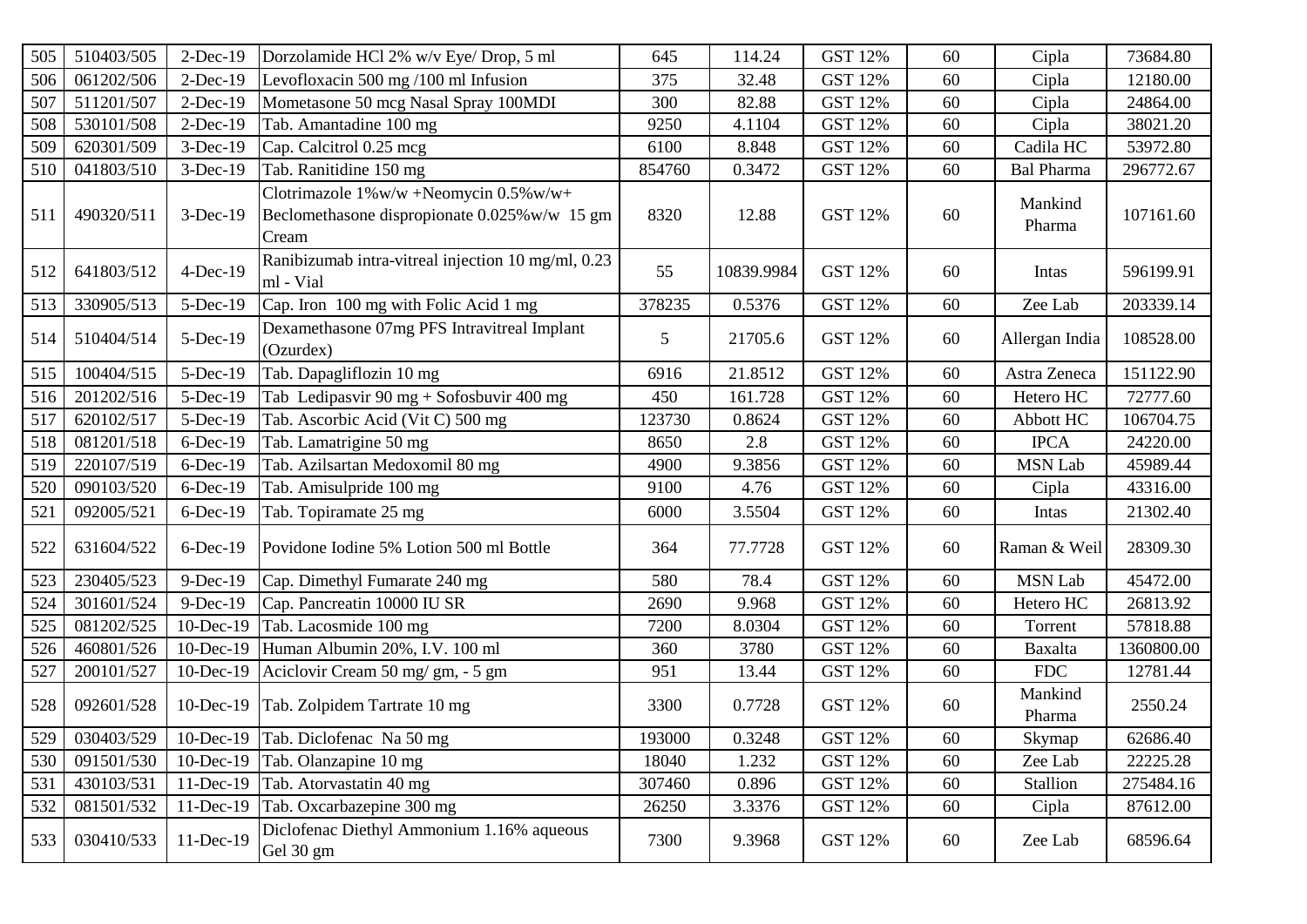| 534 | 491303/534 | $11-Dec-19$ | Mometasone Furoate Cream 0.1%, 15 gm                                                  | 6691   | 16.24    | <b>GST 12%</b> | 60 | Wallace                    | 108661.84  |
|-----|------------|-------------|---------------------------------------------------------------------------------------|--------|----------|----------------|----|----------------------------|------------|
| 535 | 510701/535 | $11-Dec-19$ | Gatifloxacin 0.5% - 2.5 ml Eye Drops                                                  | 725    | 60.6592  | <b>GST 12%</b> | 60 | Ajanta Pharma              | 43977.92   |
| 536 | 460801/536 | 11-Dec-19   | Human Albumin 20%, I.V. 100 ml                                                        | 30     | 3780     | <b>GST 12%</b> | 60 | Baxalta                    | 113400.00  |
| 537 | 430105/537 | 12-Dec-19   | Tab. Atorvastatin $10 \text{ mg} + \text{Asprin } 75 \text{ mg}$                      | 106200 | 1.792    | <b>GST 12%</b> | 60 | Cipla                      | 190310.40  |
| 538 | 060104/538 | 12-Dec-19   | Cap. Amoxycilline 500 mg                                                              | 123630 | 1.7808   | <b>GST 12%</b> | 60 | Galpha                     | 220160.30  |
| 539 | 261301/539 | 12-Dec-19   | Mannitol 20%, I.V. 100 ml bottle                                                      | 2125   | 28       | <b>GST 12%</b> | 60 | Alkem Lab                  | 59500.00   |
| 540 | 302001/540 | 12-Dec-19   | Tab. Trypsin 96 mg + Bromelain 180 mg +<br>Rutoside Trihydrate 200 mg                 | 8125   | 26.0624  | <b>GST 12%</b> | 60 | Macleods                   | 211757.00  |
| 541 | 091606/541 | 12-Dec-19   | Tab. Pramipexole Dihydrochloride 0.5 mg                                               | 18350  | 8.7696   | <b>GST 12%</b> | 60 | Intas                      | 160922.16  |
| 542 | 210502/542 | 13-Dec-19   | Etophylline $231 \text{ mg} + \text{The }$ 69 mg<br><b>Sustained Release</b>          | 277310 | 0.8176   | GST 12%        | 60 | Zim Lab                    | 226728.66  |
| 543 | 101802/543 | 16-Dec-19   | Tab. Repaglinide 1 mg                                                                 | 2400   | 8.1088   | <b>GST 12%</b> | 60 | Torrent                    | 19461.12   |
| 544 | 662019/544 | 16-Dec-19   | Total Knee Replacement Prothesis Set                                                  | 58     | 46042.5  | GST 5%         | 60 | Zimmer                     | 2670465.00 |
| 545 | 090202/545 | 16-Dec-19   | Tab. Bupropion 150 mg SR                                                              | 3150   | 7.6272   | <b>GST 12%</b> | 60 | Intas                      | 24025.68   |
| 546 | 552201/546 | 16-Dec-19   | Tab. Voriconazole 200 mg                                                              | 430    | 89.3424  | <b>GST 12%</b> | 60 | Glenmark                   | 38417.23   |
| 547 | 511301/547 | 16-Dec-19   | Moxifloxacin 0.5%, 5 ml eye drop "Preservative<br>Free"                               | 3820   | 17.92    | <b>GST 12%</b> | 60 | <b>FDC</b>                 | 68454.40   |
| 548 | 030601/548 | 19-Dec-19   | Cap. Flupirtine 100 mg                                                                | 3550   | 6.6192   | <b>GST 12%</b> | 60 | Intas                      | 23498.16   |
| 549 | 021207/549 | 19-Dec-19   | Lignocaine Hydrochloride 2% Jelly Tube 30 GM<br>(Transparent Only)                    | 3035   | 21.28    | <b>GST 12%</b> | 60 | Neon                       | 64584.80   |
| 550 | 201901/550 | 19-Dec-19   | Tab. Sofosbuvir 400 mg                                                                | 400    | 64.96    | <b>GST 12%</b> | 60 | Emcure                     | 25984.00   |
| 551 | 591901/551 | 19-Dec-19   | Tab. Sevelamer 400 mg                                                                 | 11180  | 5.992    | <b>GST 12%</b> | 60 | <b>BDR</b> Pharma          | 66990.56   |
| 552 | 591902/552 | 19-Dec-19   | Tab. Sevelamer 800 mg                                                                 | 3500   | 10.4608  | <b>GST 12%</b> | 60 | <b>BDR</b> Pharma          | 36612.80   |
| 553 | 201902/553 | 19-Dec-19   | Tab. Sofosbuvir 400 mg + Velpatasvir 100 mg                                           | 600    | 274.8032 | GST 12%        | 60 | Hetero HC                  | 164881.92  |
| 554 | 550601/554 | 19-Dec-19   | Tab. Fluconazole 150 mg                                                               | 51530  | 2.2176   | <b>GST 12%</b> | 60 | Psychotropic<br>India Ltd. | 114272.93  |
| 555 | 571202/555 | 20-Dec-19   | Tab. Lorazepam 2 mg                                                                   | 24270  | 0.8736   | <b>GST 12%</b> | 60 | Shine Pharma               | 21202.27   |
| 556 | 510202/556 | 20-Dec-19   | Brimonidine 0.2% Eye drop, 5 ml                                                       | 920    | 50.4     | GST 12%        | 60 | <b>FDC</b>                 | 46368.00   |
| 557 | 350706/557 | 23-Dec-19   | Gum Paint Containing :-Tannic Acid Glycerin +<br>Pott Iodide + Menthol + Thymol 20 ml | 1308   | 21.448   | <b>GST 12%</b> | 60 | Indoco                     | 28053.98   |
| 558 | 301602/558 | 23-Dec-19   | Cap. Pancreatin 25000 IU                                                              | 3160   | 19.376   | <b>GST 12%</b> | 60 | Hetero HC                  | 61228.16   |
| 559 | 020602/559 | 23-Dec-19   | Fentanyl Transdermal Patch 3 mg delivers 25<br>mcg/hrs                                | 108    | 27440    | GST 12%        | 60 | Rusan Pharma               | 2963520.00 |
| 560 | 641801/560 | 23-Dec-19   | Inj. Rituximab 500 mg- 50 ml                                                          | 6      | 9352     | <b>GST 12%</b> | 60 | Reliance                   | 56112.00   |
| 561 | 011301/561 | 23-Dec-19   | Methoxy Polyethylene glycol-epoetin beta 75 mcg                                       | 15     | 3991.68  | <b>GST 12%</b> | 60 | Roche<br>Products          | 59875.20   |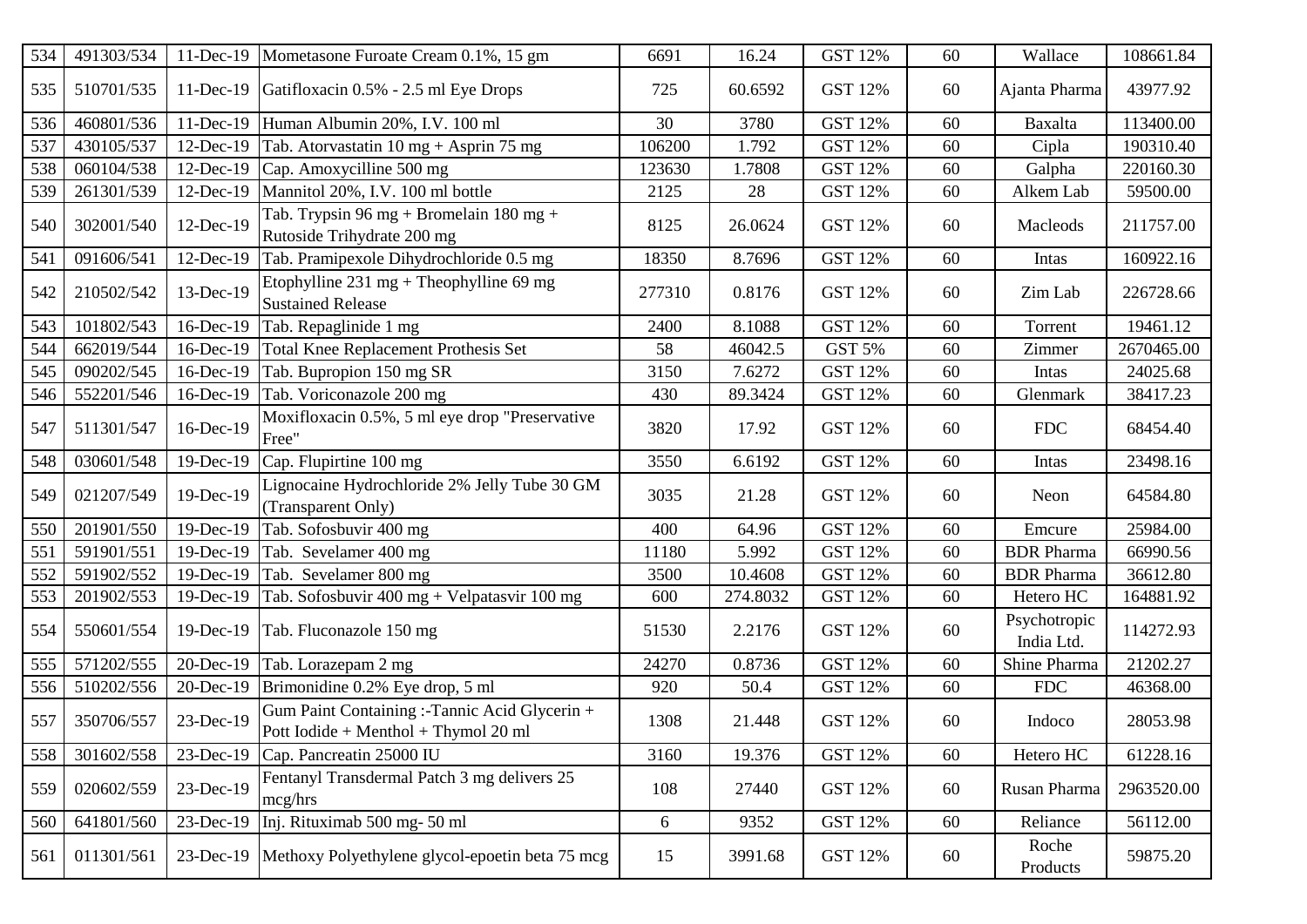| 562 | 100502/562 | 23-Dec-19 | Tab. Empagliflozin 25 mg Film Coated (Jardiance<br>25)                        | 6600   | 39.2672  | GST 5%         | 60 | Boehringer<br>Inglheim     | 259163.52 |
|-----|------------|-----------|-------------------------------------------------------------------------------|--------|----------|----------------|----|----------------------------|-----------|
| 563 | 540901/563 | 23-Dec-19 | Quadrivalent Inactivated Influenza Vaccine 0.5 ml<br><b>PFS</b>               | 175    | 735      | <b>GST 12%</b> | 60 | Sanofi Pasture<br>India    | 128625.00 |
| 564 | 060901/564 | 23-Dec-19 | Inj. Imipenem $250 \text{ mg} + \text{Cilast}$ atin $250 \text{ mg}$          | 350    | 143.1808 | <b>GST 12%</b> | 60 | <b>BDR</b> Pharma          | 50113.28  |
| 565 | 081802/565 | 23-Dec-19 | Tab. Rasagiline 1 mg                                                          | 3050   | 9.2848   | <b>GST 12%</b> | 60 | Intas                      | 28318.64  |
| 566 | 100906/566 | 23-Dec-19 | Insulin Human Monocomponent - 40 IU/ml. 10ml.<br>vial                         | 1304   | 72.45    | <b>GST 5%</b>  | 60 | Wockhardt                  | 94474.80  |
| 567 | 091602/567 | 26-Dec-19 | Tab. Paroxetine 12.50 mg SR                                                   | 8125   | 2.632    | <b>GST 12%</b> | 60 | Shine Pharma               | 21385.00  |
| 568 | 061601/568 | 26-Dec-19 | Inj. Pipracillin 4 gm + Tazobactum 500 mg                                     | 5566   | 77.28    | <b>GST 12%</b> | 60 | Concept<br>Pharma          | 430140.48 |
| 569 | 062001/569 | 26-Dec-19 | Tobramycin Inhalation solution 300 mg/5 ml,<br>Respules                       | 405    | 217.875  | <b>GST 12%</b> | 60 | Cipla                      | 88239.38  |
| 570 | 102205/570 | 26-Dec-19 | Tab. Voglibose 0.2 mg                                                         | 371850 | 0.4144   | GST 12%        | 60 | <b>Akums Drugs</b>         | 154094.64 |
| 571 | 031204/571 | 27-Dec-19 | Tab. Acetyl Salicylic Acid 75 mg                                              | 730550 | 0.2912   | <b>GST 12%</b> | 60 | <b>USV</b>                 | 212736.16 |
| 572 | 511601/572 | 27-Dec-19 | Polyethylene Glycol 0.4% w/v with Propylene<br>Glycol 0.3% w/v eye drop 10 ml | 1365   | 165.76   | <b>GST 12%</b> | 60 | Indoco                     | 226262.40 |
| 573 | 451401/573 | 27-Dec-19 | Nimesulide + Capsaicin + Methylsalicylate +<br>Menthol - 30 gm                | 8800   | 27.9552  | <b>GST 12%</b> | 60 | Themis                     | 246005.76 |
| 574 | 221801/574 | 27-Dec-19 | Tab. Ramipril 2.5 mg                                                          | 439250 | 0.448    | <b>GST 12%</b> | 60 | Indoco                     | 196784.00 |
| 575 | 520602/575 | 27-Dec-19 | Fluticasone Propionate nasal spray 50 mcg 100<br><b>MDI</b>                   | 1186   | 84       | <b>GST 12%</b> | 60 | Cipla                      | 99624.00  |
| 576 | 211904/576 | 27-Dec-19 | Salmeterol 25 mcg & Fluticasone Propionate 125<br>mcg Inhaler - 120 MD        | 310    | 102.536  | <b>GST 12%</b> | 60 | Cipla                      | 31786.16  |
| 577 | 350311/577 | 27-Dec-19 | Choline Salicylate $8.7\%$ + Benzalkonium 0.01% +<br>Lignocaine 2% 10 gm      | 1884   | 20.384   | <b>GST 12%</b> | 60 | Indoco                     | 38403.46  |
| 578 | 430601/578 | 27-Dec-19 | Tab. Fenofibrate 160 mg                                                       | 6100   | 2.4864   | <b>GST 12%</b> | 60 | <b>USV</b>                 | 15167.04  |
| 579 | 232006/579 | 27-Dec-19 | Cap. Tacrolimus 0.5 mg                                                        | 3500   | 6.72     | <b>GST 12%</b> | 60 | Emcure                     | 23520.00  |
| 580 | 080307/580 | 27-Dec-19 | Tab. Clonazepam 0.5 mg                                                        | 220930 | 0.5488   | <b>GST 12%</b> | 60 | Psychotropic<br>India Ltd. | 121246.38 |
| 581 | 430104/581 |           | 27-Dec-19 Tab. Atorvastatin 80 mg                                             | 8900   | 3.36     | <b>GST 12%</b> | 60 | Ortin Lab                  | 29904.00  |
| 582 | 490701/582 | 27-Dec-19 | Gamma Benzene Hexachloride 100 ml                                             | 2950   | 64.9712  | <b>GST 12%</b> | 60 | Abbott HC                  | 191665.04 |
| 583 | 041808/583 | 27-Dec-19 | Cap. Rabeprazole 20 mg + Domperidone 30 mg SR                                 | 103590 | 1.0864   | <b>GST 12%</b> | 60 | Zee Lab                    | 112540.18 |
| 584 | 090403/584 | 27-Dec-19 | Tab. Diazepam 5 mg                                                            | 20050  | 1.1088   | <b>GST 12%</b> | 60 | Abbott HC                  | 22231.44  |
| 585 | 090501/585 | 27-Dec-19 | Tab. Etizolam 0.5 mg                                                          | 13190  | 1.6352   | GST 12%        | 60 | Macleods                   | 21568.29  |
| 586 | 060318/586 | 27-Dec-19 | Tab. Cefuroxime Axetil 250 mg                                                 | 12000  | 5.5664   | <b>GST 12%</b> | 60 | Macleods                   | 66796.80  |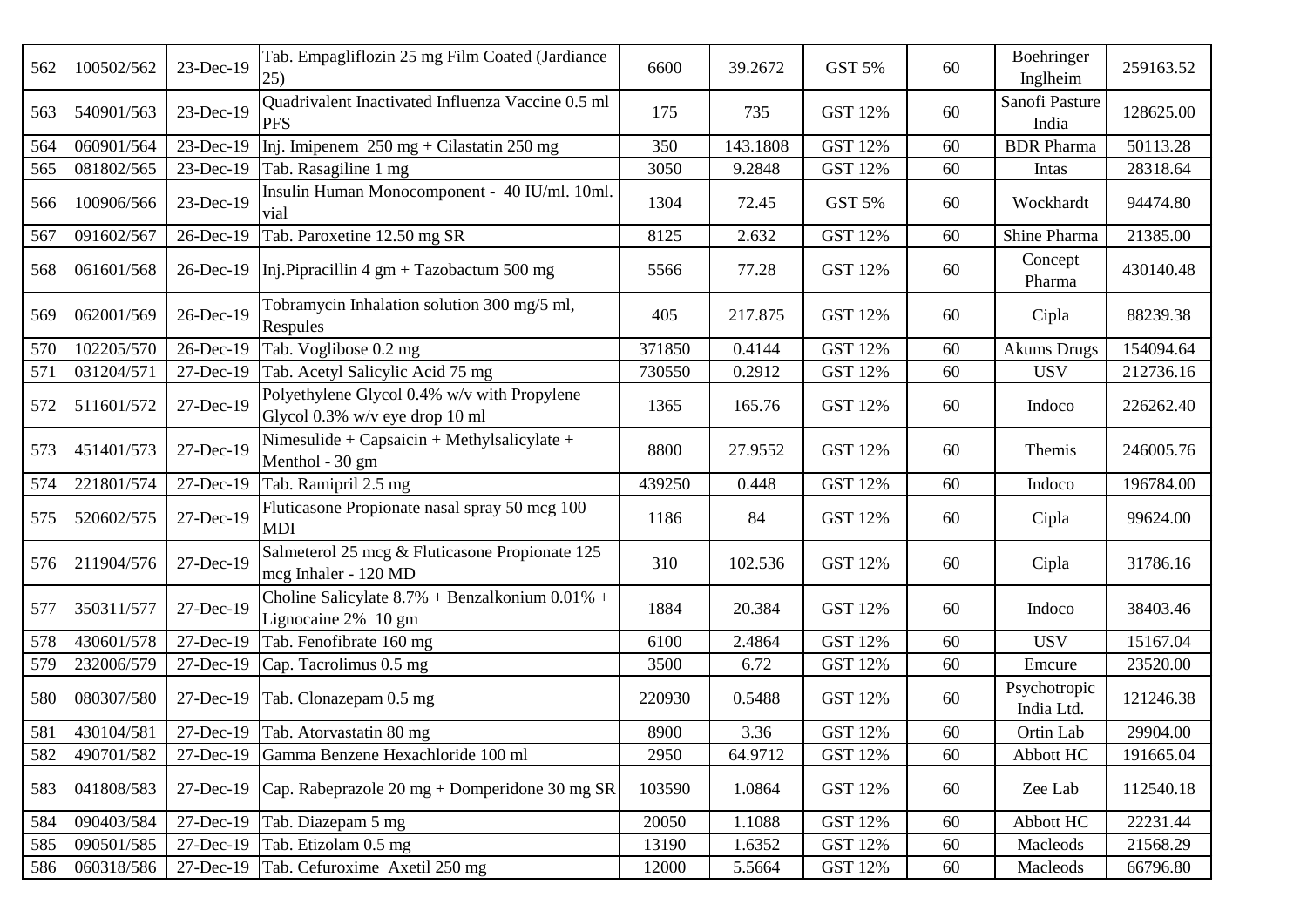| 587 | 090101/587 | 30-Dec-19    | Tab. Alprazolam0.5 mg                                                               | 407570         | 0.3584     | <b>GST 12%</b> | 60 | Stadmed              | 146073.09  |
|-----|------------|--------------|-------------------------------------------------------------------------------------|----------------|------------|----------------|----|----------------------|------------|
| 588 | 250401/588 | 31-Dec-19    | Tab. Dasatinib 50 mg                                                                | 240            | 2471.224   | <b>GST 12%</b> | RC | <b>Bristol Myers</b> | 593093.76  |
| 589 | 592003/589 | 31-Dec-19    | Tab. Tolterodine Tartrate 4 mg SR                                                   | 5110           | 7.28       | <b>GST 12%</b> | 60 | <b>IPCA</b>          | 37200.80   |
| 590 | 230502/590 | $1-Jan-20$   | Tab. Everolimus 0.5mg "Certican"                                                    | 1480           | 111.846    | <b>GST 5%</b>  | RC | Novartis India       | 165532.08  |
| 591 | 510201/591 | $1-Jan-20$   | Eye Drops Brimonidine Tartrate .2% + Timolol<br>maleate .5% - 5 ml                  | 670            | 50.4       | <b>GST 12%</b> | 60 | <b>FDC</b>           | 33768.00   |
| 592 | 540101/592 | $1-Jan-20$   | Anti Rabies vaccine Inj. For Humen Use                                              | 4255           | 253.575    | GST 5%         | 60 | <b>Bharat Biotec</b> | 1078961.63 |
| 593 | 621303/593 | $2-Jan-20$   | Methylcobalamin 500 mcg/ml, 1 ml                                                    | 8450           | 6.72       | <b>GST 12%</b> | 60 | Alkem Lab            | 56784.00   |
| 594 | 492003/594 | $6$ -Jan-20  | Tacrolimus 0.1% Oint - 10 gm                                                        | 145            | 65.016     | <b>GST 12%</b> | 60 | Glenmark             | 9427.32    |
| 595 | 512006/595 | $7-Jan-20$   | Eye Drops Travoprost 0.004% -3 ml                                                   | 150            | 190.4      | <b>GST 12%</b> | 60 | Lupin                | 28560.00   |
| 596 | 020208/596 | $7-Jan-20$   | Buprenorpine Transdermal Patch 20 mg (deliver 20<br>mcg/hr for 7 days)              | 200            | 1069.6     | <b>GST 12%</b> | 60 | Rusan Pharma         | 213920.00  |
| 597 | 012001/597 | $7-Jan-20$   | Teriparatide (rDNA origin) 750 mcg 3 ml Inj.                                        | 30             | 2514.4     | <b>GST 12%</b> | 60 | Cadila HC            | 75432.00   |
| 598 | 411203/598 | 8-Jan-20     | Liquid Milk of Magnesia + Liquid Paraffin,<br>Emulsion 170 ml                       | 10212          | 28.672     | <b>GST 12%</b> | 60 | Zee Lab              | 292798.46  |
| 599 | 291901/599 | 8-Jan-20     | Tab. S-Adenosyl -L- Methionine 400 mg                                               | 7470           | 29.5       | <b>GST 12%</b> | 60 | Macleods             | 220365.00  |
| 600 | 010101/600 | 8-Jan-20     | Tab. Aldronate Na 70 mg                                                             | 4560           | 9.6432     | <b>GST 12%</b> | 60 | Cipla                | 43972.99   |
| 601 | 581404/601 | 8-Jan-20     | IV Normal Saline 0.9% - 500 ml (FFS pack)                                           | 12892          | 16.24      | <b>GST 12%</b> | 60 | Aculife HC           | 209366.08  |
| 602 | 211204/602 | 8-Jan-20     | Levosalbutamol 50mcg + Beclomethasone 50mcg.<br>Inhaler 200 MDI with Dosage counter | 4905           | 85.008     | <b>GST 12%</b> | 60 | Cipla                | 416964.24  |
| 603 | 512009/603 | $9-Jan-20$   | Toric Intra Occular Lens                                                            | 50             | 13895.84   | <b>GST 12%</b> | 60 | Baush & Lomb         | 694792.00  |
| 604 | 091603/604 | $9-Ian-20$   | Tab. Paroxetine 25 mg SR                                                            | 17300          | 3.5616     | <b>GST 12%</b> | 60 | Shine Pharma         | 61615.68   |
| 605 | 030401/605 | $9-Ian-20$   | Diclofenac Sodium Injection 25 mg per ml 3ml                                        | 8660           | 2.8336     | <b>GST 12%</b> | 60 | Lupin                | 24538.98   |
| 606 | 030904/606 | $9-Ian-20$   | Cap. Indomethcin 75 mg SR                                                           | 13300          | 3.024      | <b>GST 12%</b> | 60 | Micro Labs           | 40219.20   |
| 607 | 321205/607 | $10$ -Jan-20 | Inj. Leuprolide Acetate 45 mg                                                       | $\overline{2}$ | 29085.6048 | <b>GST 12%</b> | RC | Emcure               | 58171.21   |
| 608 | 640701/608 | $10$ -Jan-20 | Inj. Golimumab 50 mg /PFS                                                           | 10             | 47191.7264 | <b>GST 12%</b> | RC | J & J                | 471917.26  |
| 609 | 221903/609 | 13-Jan-20    | Tab.Sacubitril 24 mg + Valsartan 26 mg                                              | 13400          | 50.2768    | <b>GST 12%</b> | 60 | Novartis India       | 673709.12  |
| 610 | 210203/610 | 13-Jan-20    | Budesonide 0.5 mg. Nebulising Susp. 2 ml Respule                                    | 10739          | 5.768      | <b>GST 12%</b> | 60 | Cipla                | 61942.55   |
| 611 | 080406/611 | 13-Jan-20    | Tab. Donepzil 5 mg with Memantine 5mg                                               | 4000           | 6.552      | GST 12%        | 60 | Cipla                | 26208.00   |
| 612 | 081204/612 | 13-Jan-20    | Tab. Lamatrigine 100 mg DT                                                          | 5330           | 4.984      | <b>GST 12%</b> | 60 | Cipla                | 26564.72   |
| 613 | 590101/613 | 13-Jan-20    | Tab. Alfuzosin 10 mg SR                                                             | 10330          | 3.2816     | GST 12%        | 60 | Cipla                | 33898.93   |
| 614 | 531201/614 | 13-Jan-20    | Tab. Levodopa 100 mg + Carbidopa 10 mg                                              | 28430          | 1.3552     | GST 12%        | 60 | Sun Pharma           | 38528.34   |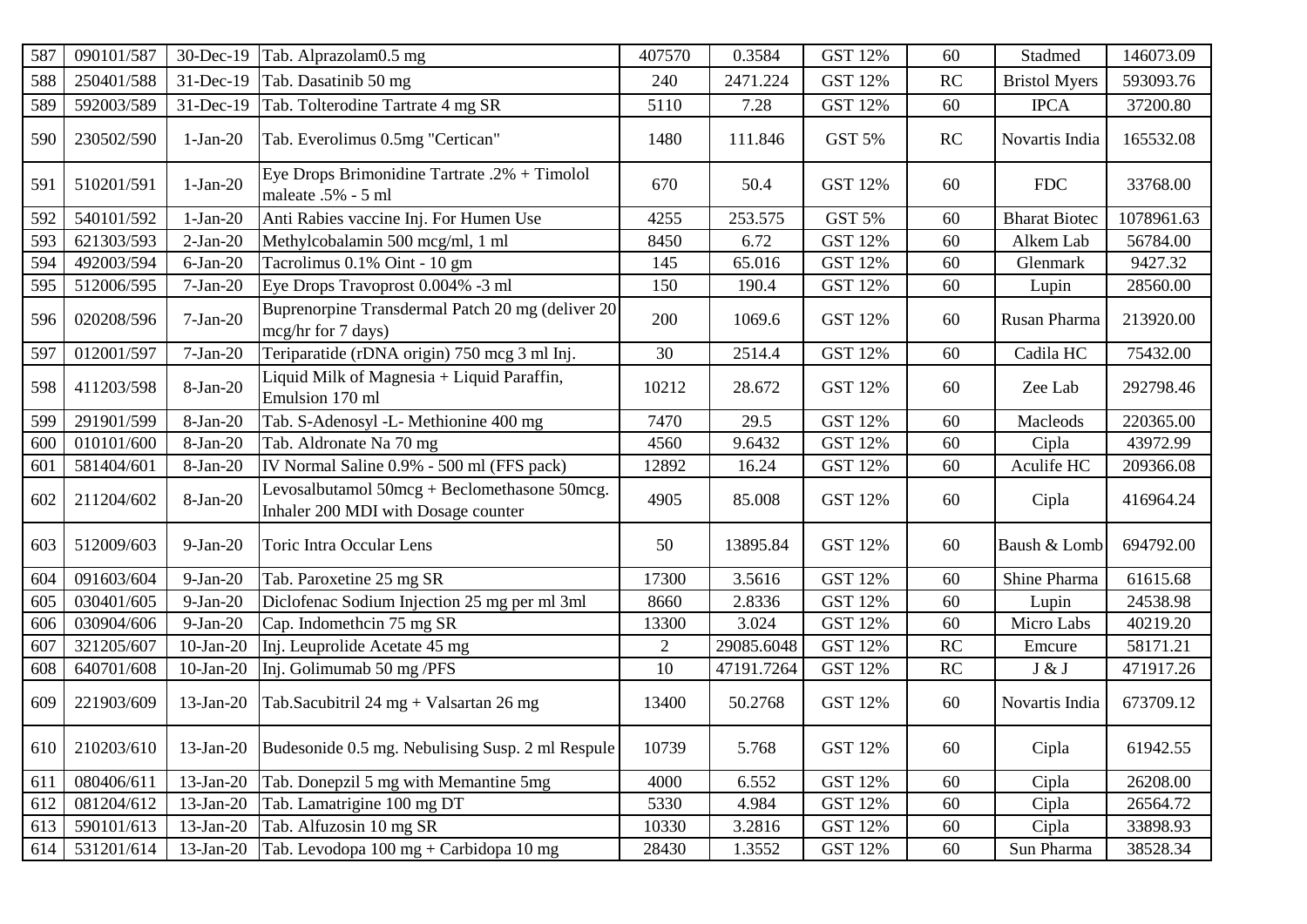| 615 | 520302/615 | $14$ -Jan-20    | Cerumenolytic ear drops 10 ml "Otorex"                                                                     | 1196   | 27.272   | <b>GST 12%</b> | 60 | Indoco                      | 32617.31   |
|-----|------------|-----------------|------------------------------------------------------------------------------------------------------------|--------|----------|----------------|----|-----------------------------|------------|
| 616 | 081604/616 | $14$ -Jan-20    | Cap. Phenytoin Sodium 100 mg                                                                               | 122000 | 0.7728   | <b>GST 12%</b> | 60 | Pfizer Ltd.                 | 94281.60   |
| 617 | 212002/617 | 14-Jan-20       | Tiotropium Bromide Inhaler 9mcg -200 MDI                                                                   | 490    | 123.2784 | <b>GST 12%</b> | 60 | Midscare                    | 60406.42   |
| 618 | 510402/618 | $14$ -Jan-20    | Dorzolamide HCl 2% + Timolol 0.5% Eye/ Drop,<br>5 <sub>ml</sub>                                            | 1060   | 87.92    | <b>GST 12%</b> | 60 | Dewcare                     | 93195.20   |
| 619 | 081205/619 | $14-Jan-20$     | Tab. Levetiracetam 250 mg                                                                                  | 17650  | 2.016    | <b>GST 12%</b> | 60 | Puls Pharma                 | 35582.40   |
| 620 | 560301/620 | 14-Jan-20       | Tab. Carbimazole 5 mg                                                                                      | 37100  | 0.84     | <b>GST 12%</b> | 60 | Macleods                    | 31164.00   |
| 621 | 460501/621 | 14-Jan-20       | Essential Amino Acids $(3-10) + \text{Vitamins } \&$<br>Minerals (Aminogest)                               | 80160  | 3.4048   | <b>GST 12%</b> | 60 | Zuventus HC                 | 272928.768 |
| 622 | 041807/622 | $14$ -Jan-20    | Cap. Rabeprazole 20 mg (EC) + Levosulpride75<br>mg(SR)                                                     | 8900   | 2.5536   | <b>GST 12%</b> | 60 | Zuventus HC                 | 22727.04   |
| 623 | 580404/623 | $14$ -Jan-20    | IV Dextrose 5 % 500 ml (FFS Pack)                                                                          | 4615   | 16.912   | <b>GST 12%</b> | 60 | Aculife HC                  | 78048.88   |
| 624 | 240102/624 | $14$ -Jan-20    | Ambroxol Hcl 30 mg + Salbutamol/<br>Levosalbutamol $1 mg + \text{Guaphension}$ 50 mg/ 5 ml<br>100 ml syrup | 650    | 29.568   | <b>GST 12%</b> | 60 | Aristo                      | 19219.20   |
| 625 | 580404/625 | $14-Jan-20$     | Tooth Paste Contains Potassium Nitrate 5% w/w<br>$50 \text{ gm}$                                           | 4067   | 20.888   | <b>GST 12%</b> | 60 | Indoco                      | 84951.50   |
| 626 | 030402/626 | $17-Jan-20$     | Inj. Diclofenac Sodium Injection 75 mg / ml -1ml                                                           | 5245   | 6.608    | <b>GST 12%</b> | 60 | Neon                        | 34658.96   |
| 627 | 211201/627 | $17-Jan-20$     | Levosalbutamol $100$ mcg + Beclomethasone $100$<br>mcg-Rotacaps                                            | 243630 | 0.896    | <b>GST 12%</b> | 60 | Cipla                       | 218292.48  |
| 628 | /628       |                 | Ringer Lactate Solution 500 ml IV (FFS pack)                                                               |        |          | <b>GST 12%</b> | 60 |                             | 0.00       |
| 629 | 450401/629 | $20$ -Jan- $20$ | Tab. Diclofenac 50mg + Metoxalone 400 mg                                                                   | 4200   | 4.928    | <b>GST 12%</b> | 60 | Zee Lab                     | 20697.60   |
| 630 | 101907/630 | $20$ -Jan- $20$ | Tab. Sitagliptin Phosphate $100 \text{ mg} + \text{Metformin}$<br>HCL SR 1000 mg Combipack                 | 2000   | 38.2368  | <b>GST 12%</b> | 60 | <b>MSD</b>                  | 76473.60   |
| 631 | 091702/631 | $20$ -Jan-20    | Tab. Quetiapine 50 mg SR                                                                                   | 10250  | 2.24     | <b>GST 12%</b> | 60 | <b>IPCA</b>                 | 22960.00   |
| 632 | 581801/632 | $20$ -Jan- $20$ | Ringer Lactate Solution 500 ml IV (FFS pack)                                                               | 11543  | 19.6     | <b>GST 12%</b> | 60 | Aculife HC                  | 226242.80  |
| 633 | 490304/633 | $21-Jan-20$     | Clindamycin Phostate 1% Gel - 10 gm                                                                        | 825    | 28.9968  | <b>GST 12%</b> | 60 | Glenmark                    | 23922.36   |
| 634 | 631801/634 | $21-Jan-20$     | Rub in Hand Disinfactant 500 ml (Each 100 ml<br>contains :-2- Propanol -45 gms $& 1$ - Propanol 30<br>gms) | 1035   | 86.24    | <b>GST 12%</b> | 60 | Spectrum<br><b>Biocides</b> | 89258.40   |
| 635 | 510802/635 | $21$ -Jan-20    | Hydroxy Propyl Methyl Cellulose 2%, 3 ml PFS                                                               | 1445   | 94.08    | <b>GST 12%</b> | 60 | Cadila HC                   | 135945.60  |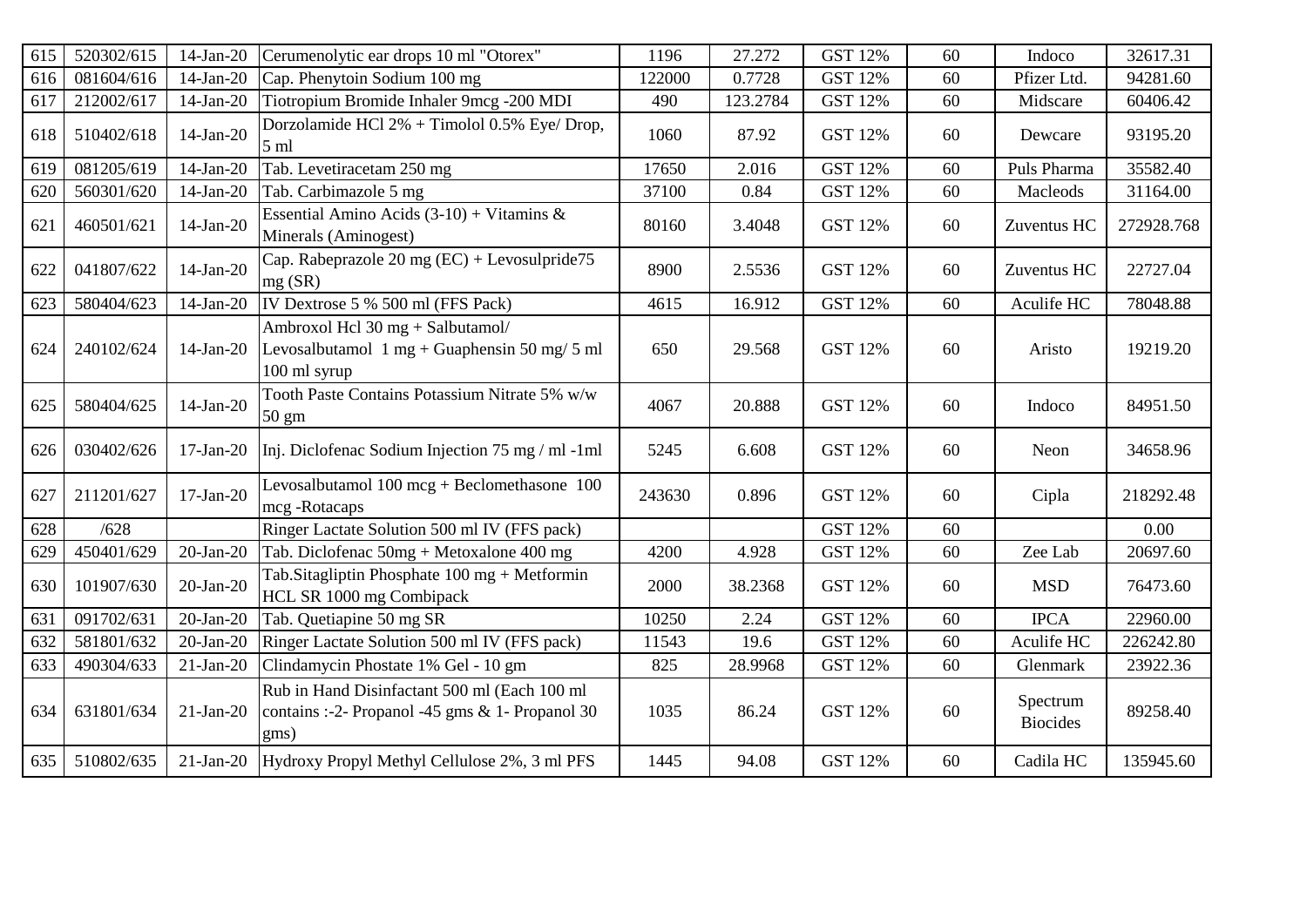| 636 | 511910/636 | $21-Jan-20$  | Sodium condroitin sulphate 40mg, sodium<br>hyaluronate 30mg, sodium dihydrogen phosphate<br>hydrate 0.45 mg, disodium hydrogen phosphate 2.0<br>mg, sodium choloride 4.3 mg(with water for<br>injection) 0.75 ml. "Viscosafe - CD" | 24             | 1332.0048 | <b>GST 12%</b> | 60 | Intas                   | 31968.12  |
|-----|------------|--------------|------------------------------------------------------------------------------------------------------------------------------------------------------------------------------------------------------------------------------------|----------------|-----------|----------------|----|-------------------------|-----------|
| 637 | 490310/637 | $21-Jan-20$  | Clobetasol Propionate 0.05% with Salicylic Acid<br>6% atleast 20 gm Cream                                                                                                                                                          | 320            | 69.4288   | <b>GST 12%</b> | 60 | Systopic                | 22217.22  |
| 638 | 320405/638 | $21-Jan-20$  | Tab. Dydrogesterone 10 mg (Duphaston)                                                                                                                                                                                              | 7840           | 48.9104   | <b>GST 12%</b> | 60 | Abbott India            | 383457.54 |
| 639 | 230404/639 | $22-Jan-20$  | Inj. Dexamethasone 4 mg per ml 2 ml vial                                                                                                                                                                                           | 18310          | 5.544     | <b>GST 12%</b> | 60 | Cadila Pharma           | 101510.64 |
| 640 | 491101/640 | $22-Jan-20$  | Ketoconazole 2%, 75 ml Lotion                                                                                                                                                                                                      | 1041           | 47.04     | <b>GST 12%</b> | 60 | Dewcare                 | 48968.64  |
| 641 | 640401/641 | $22-Jan-20$  | Inj. Denosumab 120 mg                                                                                                                                                                                                              | 6              | 23029.6   | <b>GST 12%</b> | 60 | Dr. Reddy's             | 138177.60 |
| 642 | 081209/642 | $22-Jan-20$  | Syrup Levetiracetam 100 mg/ml - 100 ml                                                                                                                                                                                             | 115            | 151.2     | <b>GST 12%</b> | 60 | Wockhardt               | 17388.00  |
| 643 | 260901/643 | $22-Jan-20$  | Tab. Indapamide 1.5 mg Sustained Release                                                                                                                                                                                           | 80635          | 1.176     | <b>GST 12%</b> | 60 | Skymap                  | 94826.76  |
| 644 | 460401/644 | $22-Jan-20$  | Syrup Disodium Hydrogen citrate, 100 ml                                                                                                                                                                                            | 10932          | 13.384    | <b>GST 12%</b> | 60 | Lupin                   | 146313.89 |
| 645 | 211901/645 | $22-Jan-20$  | Salmeterol 25 mcg & Fluticasone Propionate 250<br>mcg Inhaler 120 MD CFC free                                                                                                                                                      | 1050           | 110.88    | <b>GST 12%</b> | 60 | Midscare                | 116424.00 |
| 646 | 010701/646 | $23-Jan-20$  | Inj. Human Growth Hormone (Qty. in IU)                                                                                                                                                                                             | 360            | 220.5     | GST 5%         | 60 | Novo Nardisk            | 79380.00  |
| 647 | 210202/647 | $23$ -Jan-20 | Syrup Bromhexine 4mg./5ml.,120 ml                                                                                                                                                                                                  | 1050           | 35.28     | <b>GST 12%</b> | 60 | <b>IPCA</b>             | 37044.00  |
| 648 | 291201/648 | $23$ -Jan-20 | L-ornithine-L-Asparate .5 gm/ml - 10 ml Infusion                                                                                                                                                                                   | 745            | 56        | <b>GST 12%</b> | 60 | Abbott India            | 41720.00  |
| 649 | 030702/649 | $23$ -Jan-20 | Tab. Glucosamine Sulphate 500 mg + Chondroitin<br>Sulphate 400 mg                                                                                                                                                                  | 13900          | 5.9472    | <b>GST 12%</b> | 60 | Wallace                 | 82666.08  |
| 650 | 520901/650 | $23$ -Jan-20 | Inhalation capsule containing camphor,<br>chlorothymol, menthol, eucalyptol, terpineol etc                                                                                                                                         | 10600          | 2.24      | GST 12%        | 60 | Indoco                  | 23744.00  |
| 651 | 190301/651 | $23$ -Jan-20 | Cap. Cycloserine 250mg                                                                                                                                                                                                             | 1200           | 25.2      | <b>GST 12%</b> | 60 | Lupin                   | 30240.00  |
| 652 | 061301/652 | $23$ -Jan-20 | Injection Meropenam 1 gm                                                                                                                                                                                                           | 832            | 160.9664  | <b>GST 12%</b> | 60 | <b>BDR</b> Pharma       | 133924.04 |
| 653 | 020901/653 | $23$ -Jan-20 | Isoflurane Anaesthetic Liquid 250 ml                                                                                                                                                                                               | 42             | 985.005   | GST 5%         | 60 | <b>Baxter India</b>     | 41370.21  |
| 654 | 541302/654 | $23$ -Jan-20 | Meningococcal Vaccine (Group A, C, Y & W-<br>135)                                                                                                                                                                                  | 10             | 3675      | <b>GST 5%</b>  | 60 | Sanofi Pasture<br>India | 36750.00  |
| 655 | 472102/655 | $24$ -Jan-20 | Universal Stapling Instrument with Rotatable shaft<br>diameter : 12 mm, non-reflective shaft, shaft length<br>: 25 cm pack of 03 units(Endo GIA Universal XL<br>$12 \text{ mm}$                                                    | $\overline{7}$ | 30744     | <b>GST 12%</b> | 60 | Covidien<br>Healthcare  | 215208.00 |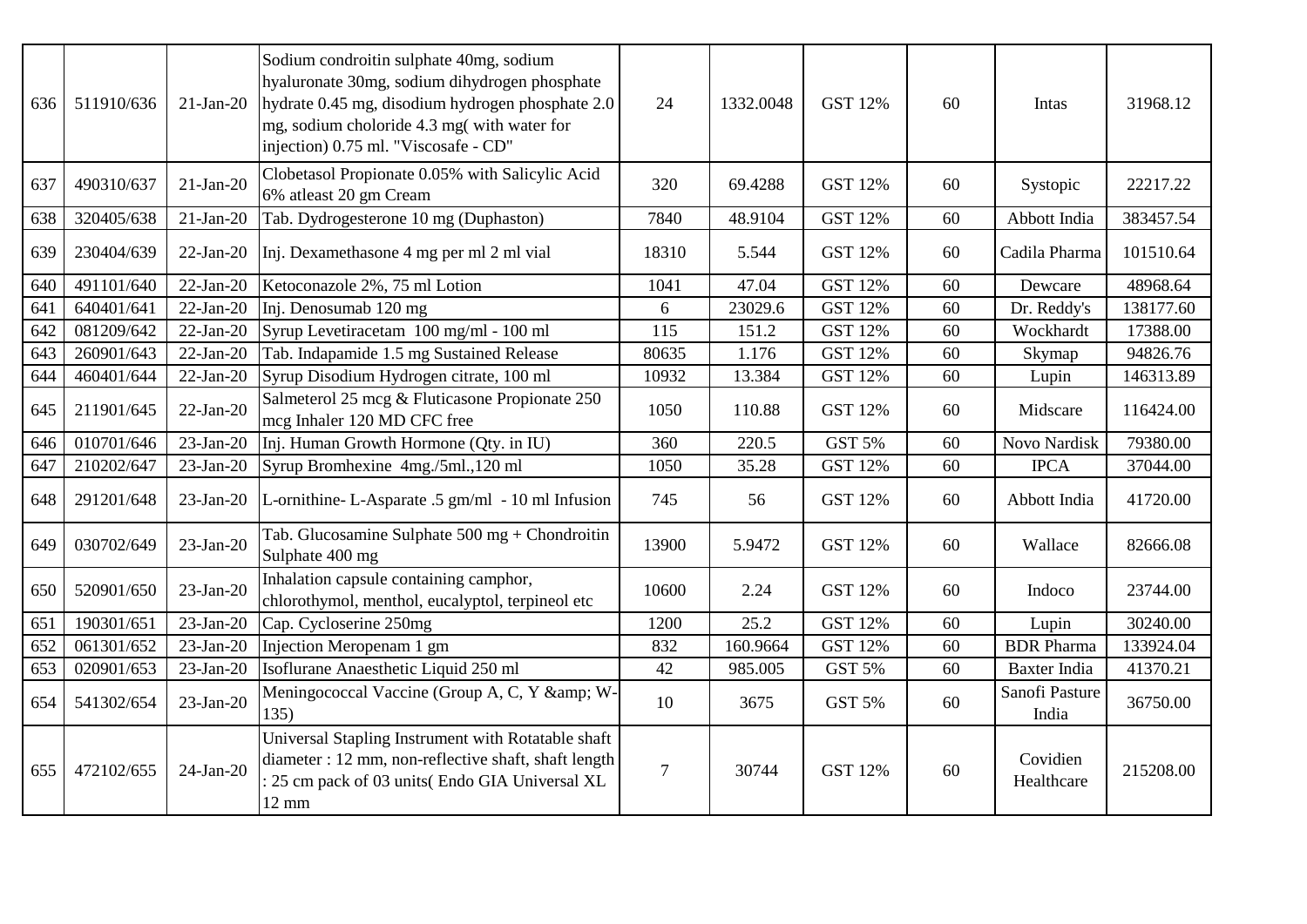| 656 | 472104/656 | $24-Jan-20$     | Universal stapling System Blue 60 mm, 3.5 mm<br>(Endo GIA Universal Articulating Unit 60 - 3.5)<br>Loading Unit Covidien Code: 030458)                                                      | 5     | 10024    | <b>GST 12%</b> | 60 | Covidien<br>Healthcare    | 50120.00  |
|-----|------------|-----------------|---------------------------------------------------------------------------------------------------------------------------------------------------------------------------------------------|-------|----------|----------------|----|---------------------------|-----------|
| 657 | 471404/657 | $24$ -Jan-20    | Non Absorbable 5 mm Strap Fixation device for<br>hernia mesh, Length of shaft: 35.5 cm, Helical &<br>titanium tack single use(30 tack configuration)<br>(Protack Covidien Code: USU174006H) | 10    | 14695.52 | <b>GST 12%</b> | 60 | Covidien<br>Healthcare    | 146955.20 |
| 658 | 511309/658 | $24$ -Jan-20    | Moxifloxacin 0.5%, Eye Ointment - 5 gm                                                                                                                                                      | 600   | 22.4     | <b>GST 12%</b> | 60 | <b>FDC</b>                | 13440.00  |
| 659 | 580405/659 | $24$ -Jan-20    | IV Dextrose 10 % 500 ml (FFS Pack)                                                                                                                                                          | 2360  | 21.504   | <b>GST 12%</b> | 60 | Aculife HC                | 50749.44  |
| 660 | 580401/660 | $24$ -Jan-20    | Dextrose 25% in 100 ml Bottle IV (FFS pack)                                                                                                                                                 | 1910  | 15.68    | <b>GST 12%</b> | 60 | Otuska<br>Pharmaceuticals | 29948.80  |
| 661 | 022201/661 | $24-Jan-20$     | Injection Vecuronium Br. 4 mg/2ml                                                                                                                                                           | 795   | 32.55    | GST 5%         | 60 | Neon                      | 25877.25  |
| 662 | 581403/662 | $24-Jan-20$     | IV Normal Saline 0.9 % 100 ml (FFS Pack)                                                                                                                                                    | 12725 | 10.024   | <b>GST 12%</b> | 60 | Aculife HC                | 127555.40 |
| 663 | 270301/663 | $24$ -Jan-20    | Injection Haemocoagulase - 1ml (Troylase)                                                                                                                                                   | 450   | 87.1136  | <b>GST 12%</b> | 60 | Troikaa                   | 39201.12  |
| 664 | 300502/664 | 24-Jan-20       | Enzyme Liquid 200 ml                                                                                                                                                                        | 825   | 41.44    | <b>GST 12%</b> | 60 | Ortin Lab                 | 34188.00  |
| 665 | 310401/665 | $27-Jan-20$     | Dialyzer for Haemodialysis, Polythersulfone<br>Hollow fiber and Light weight (Haem O Flux)                                                                                                  | 495   | 448.14   | <b>GST 12%</b> | 60 | Polymedicure              | 221829.30 |
| 666 | 320801/666 | $27$ -Jan- $20$ | Injection Human Chorionic Gonadotropin Injection<br>5000 IU                                                                                                                                 | 605   | 161.595  | <b>GST 5%</b>  | 60 | Lupin                     | 97764.98  |
| 667 | 091901/667 | $27$ -Jan- $20$ | Tab. Sertraline 50 mg                                                                                                                                                                       | 30800 | 0.9184   | <b>GST 12%</b> | 60 | Shine Pharma              | 28286.72  |
| 668 | 360305/668 | $27-Jan-20$     | CR System Film for Dry View Laser Imager Size<br>8" x 10" (Pack of 125 Sheets)                                                                                                              | 73    | 4635.68  | <b>GST 12%</b> | 60 | Carestream                | 338404.64 |
| 669 | 271303/669 | $27-Jan-20$     | Micrinised Purified Flavonoid Fraction 500 mg<br>composed of Diosmin 450 mg & Flavonoid<br>Expressed as Hesparidin 50 mg (10%) "Daflon"                                                     | 8055  | 10.0016  | <b>GST 12%</b> | 60 | Serdia                    | 80562.89  |
| 670 | 021602/670 | $27$ -Jan- $20$ | Injection Propofol 10 mg per ml, 10 ml -                                                                                                                                                    | 440   | 41.44    | <b>GST 12%</b> | 60 | Neon                      | 18233.60  |
| 671 | 050302/671 | $27-Jan-20$     | Syrup CPM 1 mg + Phenylephrine $1.5mg +$<br>Paracetamol 125 mg + Sodium Citrate $/ 5$ ml - 60<br>ml                                                                                         | 1695  | 23.52    | <b>GST 12%</b> | 60 | Indoco                    | 39866.40  |
| 672 | 020207/672 | $27$ -Jan- $20$ | Buprenorpine Transdermal Patch 10 mg (deliver 10<br>mcg/hr for 7 days)                                                                                                                      | 200   | 552.16   | <b>GST 12%</b> | 60 | Rusan Pharma              | 110432.00 |
| 673 | 511303/673 | $27$ -Jan- $20$ | Moxifloxacin $0.5%$ + Dexamethasone 0.1% eye<br>drop 5 ml                                                                                                                                   | 4410  | 16.128   | <b>GST 12%</b> | 60 | Alkem Lab                 | 71124.48  |
| 674 | 041507/674 | $27-Jan-20$     | Antacid containing Aluminium + Magnesium Salt<br>+ Activated Dimethicon + Oxytacain & Sorbitol<br>Solution - 170 ml                                                                         | 1050  | 34.16    | GST 12%        | 60 | Wallace                   | 35868.00  |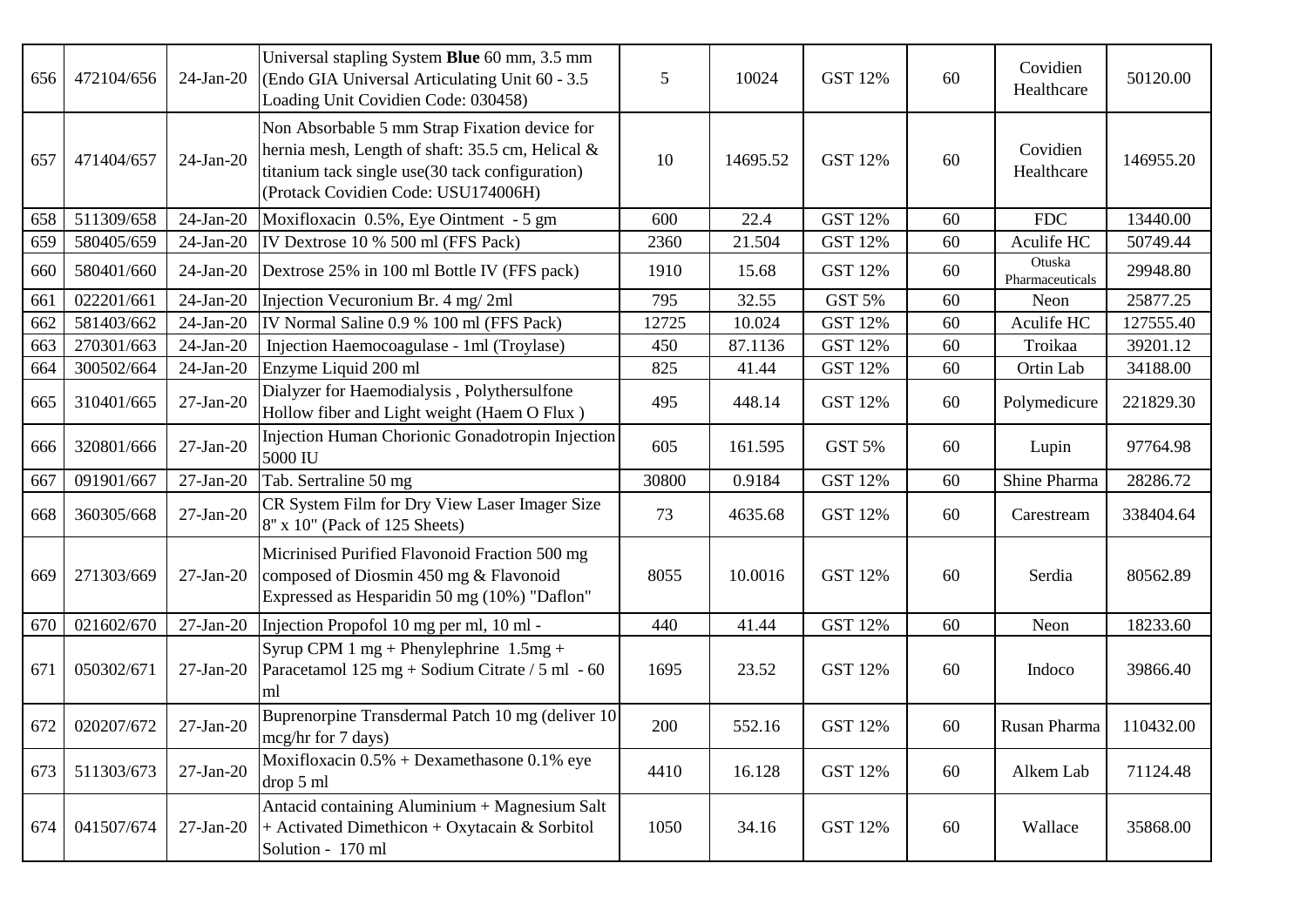| 675 | 061501/675 | $27-Jan-20$ | Tab. Ofloxacin 200 mg                                                                                      | 15000          | 0.8624   | <b>GST 12%</b> | 60     | <b>Bal Pharma</b>   | 12936.00   |
|-----|------------|-------------|------------------------------------------------------------------------------------------------------------|----------------|----------|----------------|--------|---------------------|------------|
| 676 | 070105/676 | $27-Jan-20$ | Tab. Apixaban 5 mg                                                                                         | 2950           | 25.2     | <b>GST 12%</b> | 60     | Natco Pharm         | 74,340     |
| 677 | 620202/677 | 28-Jan-20   | Tab. B Complex Forte with Vita C                                                                           | 174495         | 0.7056   | <b>GST 12%</b> | 60     | Piramal             | 123123.67  |
| 678 | 642001/678 | 30-Jan-20   | Inj. Trastuzumab 440 mg                                                                                    | 23             | 15747.11 | <b>GST 12%</b> | RC     | Intas               | 362183.53  |
| 679 | 032002/679 | 2-Feb-20    | Tab. Tapetadol 50 mg                                                                                       | 3000           | 7.224    | <b>GST 12%</b> | 60     | <b>MSN Lab</b>      | 21672.00   |
| 680 | 400405/680 | 4-Feb-20    | Dengue Ns1 Ag + Ab Combo Rapid Test Card                                                                   | 2530           | 516      | <b>GST 12%</b> | GeM PO | Biofootprint        | 1305480.00 |
| 681 | 061804/681 | 4-Feb-20    | Tab. Rifaximin 550 mg                                                                                      | 8130           | 16.8     | <b>GST 12%</b> | 60     | Abbott India        | 136584.00  |
| 682 | 230503/682 | 5-Feb-20    | Tab. Everolimus 0. 75 mg "Certican"                                                                        | 600            | 167.769  | GST 5%         | RC     | Novartis India      | 100661.40  |
| 683 | 641601/683 | 5-Feb-20    | Inj. Pembrolizumab 100 mg                                                                                  | $\overline{2}$ | 176736   | <b>GST 12%</b> | RC     | <b>MSD</b>          | 353472.00  |
| 684 | 260801/684 | 5-Feb-20    | Tab. Hydrochlorthiazide 12.5 mg                                                                            | 157285         | 0.224    | <b>GST 12%</b> | 60     | Stadmed             | 35231.84   |
| 685 | 520102/685 | 5-Feb-20    | Beclomethsone $0.025%$ + Neomycin $0.5%$ +<br>Clotrimazole1% - Ear drop 5 ml(Candibiotic Plus)             | 3905           | 19.9024  | <b>GST 12%</b> | 60     | Glenmark            | 77718.87   |
| 686 | 580305/686 | 5-Feb-20    | CAPD Fluid 2.5 % - 2000 ml with Minicap                                                                    | 1080           | 249.704  | <b>GST 12%</b> | RC     | Baxter India        | 269680.32  |
| 687 | 630201/687 | 6-Feb-20    | Chlorhexidine Gluconate 2.5% v/v with 70% Ethyl<br>Alcohol with emollient and moisturizers 500 ml          | 1423           | 110.88   | <b>GST 12%</b> | 60     | Unilib<br>Chemicals | 157782.24  |
| 688 | 262004/688 | $6$ -Feb-20 | Tab. Torsemide $5 \text{ mg} + \text{Spironolactone} 50 \text{ mg}$                                        | 13125          | 2.3856   | <b>GST 12%</b> | 60     | Cipla               | 31311.00   |
| 689 | 041601/689 | 6-Feb-20    | Cap.Pantaprazole 20 mg + Domperidone 10 mg                                                                 | 15500          | 1.5568   | <b>GST 12%</b> | 60     | Zee Lab             | 24130.40   |
| 690 | 060101/690 | 7-Feb-20    | Amikacin Sulphate 500 mg, 2 ml Injection                                                                   | 20204          | 18.9     | <b>GST 5%</b>  | 60     | Concept<br>Pharma   | 381855.60  |
| 691 | 472106/691 | 10-Feb-20   | Universal stapling System Green 60 mm, 4.8 mm<br>(Endo GIA Universal Articulator 60 - 4.8 Loading<br>Unit) | 5              | 10080    | <b>GST 12%</b> | 60     | Covidien            | 50400.00   |
| 692 | 402023/692 | 10-Feb-20   | Transflux for MS4Se 3 Part Differential Blood<br>Counter 5 Litre                                           | $\overline{3}$ | 8668.8   | <b>GST 12%</b> | 60     | Melet<br>Schloesing | 26006.40   |
| 693 | 401318/693 | 11-Feb-20   | Ms4Se 3 Part Differential Blood Counter cards                                                              | 3              | 8700.14  | <b>GST 18%</b> | 60     | Melet<br>Schloesing | 26100.42   |
| 694 | 400331/694 | 11-Feb-20   | Cleaning Solution for MS4Se 3 Part Differential<br>Blood Counter 250 ml                                    | 13             | 8388.8   | <b>GST 12%</b> | 60     | Melet<br>Schloesing | 109054.40  |
| 695 | 401932/695 | 11-Feb-20   | SnapPak Na, K, Cl, Ca/Li [AVL-9180, AVL-9181                                                               | 20             | 7168     | <b>GST 12%</b> | 60     | Roche               | 143360.00  |
| 696 | 441903/696 | 11-Feb-20   | Sodium perborate activator, organic acid, corrosion<br>inhibitors and slizers -Pack of 810 gm              | 45             | 1823.36  | <b>GST 12%</b> | 60     | Radix Hi-care       | 82051.20   |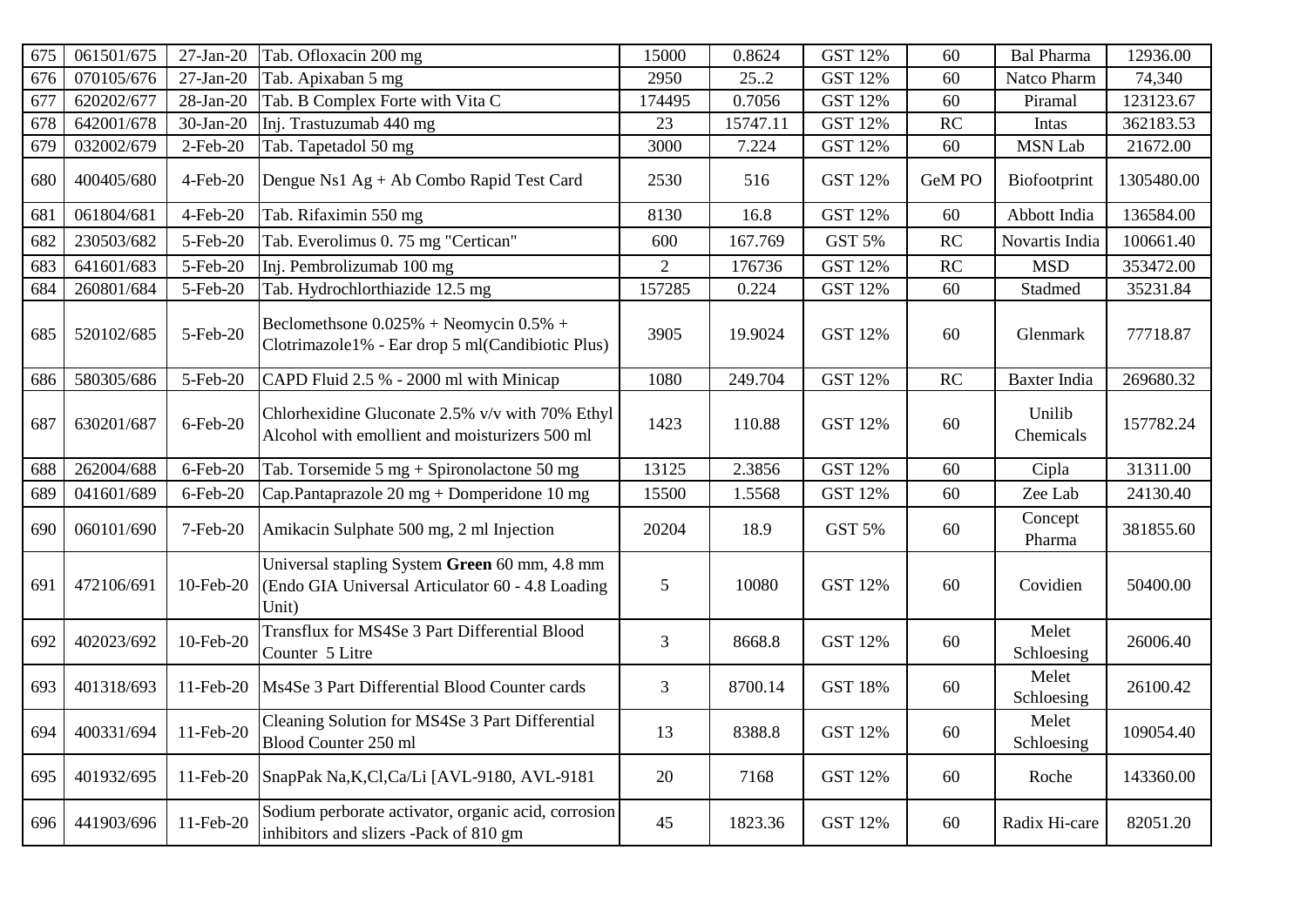| 697 | 401402/697 | 11-Feb-20 | Nyco card for HbA1C 24 tests                                                                              | 30              | 4030.88    | <b>GST 12%</b> | RC        | Rapid<br>Diagnostics | 120926.40 |
|-----|------------|-----------|-----------------------------------------------------------------------------------------------------------|-----------------|------------|----------------|-----------|----------------------|-----------|
| 698 | 360306/698 | 11-Feb-20 | CR System film for dry view laser imager 10" x<br>12" pack of 125 sheets                                  | 5 <sup>5</sup>  | 6036.8     | <b>GST 12%</b> | 60        | Carestream           | 30184.00  |
| 699 | /699       | 12-Feb-20 | <b>GeM</b> Item                                                                                           |                 |            | <b>GST 12%</b> |           |                      |           |
| 700 | 360307/700 | 12-Feb-20 | CR System film for dry view laser imager 11" x<br>14" pack of 125 sheets                                  | 13              | 7800.8     | <b>GST 12%</b> | 60        | Carestream           | 101410.40 |
| 701 | 400904/701 | 12-Feb-20 | Isoflux for MS4Se 3 Part Differential Blood<br>Counter (Diluent) 20 Litres                                | 4               | 12242.6304 | <b>GST 12%</b> | 60        | Melet<br>Schloesing  | 48970.52  |
| 702 | 400813/702 | 12-Feb-20 | Hematology Quality Control for MS4Se 3 Part<br>Differential Blood Counter (Set of 1L, 1N and 1H)<br>each) | 3               | 9290.4     | <b>GST Nil</b> | 60        | Melet<br>Schloesing  | 27871.20  |
| 703 | 451603/703 | 12-Feb-20 | Cap. Pregabalin 75 mg with Methylcobalamin<br>1500 mcg SR                                                 | 14600           | 1.96       | <b>GST 12%</b> | 60        | Corona<br>Remedies   | 28616.00  |
| 704 | 461203/704 | 12-Feb-20 | L -Arginine Power (Non essential Amino Acid) at<br>least 15 gm                                            | 2675            | 17.304     | <b>GST 12%</b> | 60        | Mankind<br>Pharma    | 46288.20  |
| 705 | 110401/705 | 12-Feb-20 | Cap. Penicillamine 250 mg                                                                                 | 2970            | 12.201     | <b>GST 5%</b>  | 60        | Pancea Biotic        | 36236.97  |
| 706 | 041608/706 | 12-Feb-20 | Prucalopride 2 mg                                                                                         | 4200            | 16.2064    | <b>GST 12%</b> | 60        | Lupin                | 68066.88  |
| 707 | 641601/707 | 14-Feb-20 | Inj. Pembrolizumab 100 mg                                                                                 | 4               | 176736     | <b>GST 12%</b> | <b>RC</b> | <b>MSD</b>           | 706944.00 |
| 708 | 330904/708 | 14-Feb-20 | Cap. Iron, Zinc, Amino acids with vitamin B<br>complex (Astyfer Z)                                        | 61660           | 5.376      | <b>GST 12%</b> | 60        | Tablet India         | 331484.16 |
| 709 | 050301/709 | 17-Feb-20 | Tab. Cetrizine 10 mg                                                                                      | 292590          | 0.2016     | <b>GST 12%</b> | 60        | Scott-Edil           | 58986.14  |
| 710 | 440404/710 | 17-Feb-20 | Sterile Water for Injection - 5ml                                                                         | 25100           | 1.064      | <b>GST 12%</b> | 60        | Deo Gratias          | 26706.40  |
| 711 | 512005/711 | 17-Feb-20 | Tobramycin 0.3%, Eye Drop 5 ml                                                                            | 1753            | 15.855     | <b>GST 12%</b> | 60        | Aristo               | 27793.82  |
| 712 | 210503/712 | 17-Feb-20 | Etophylline $46.50 \text{ mg} + \text{The }25.8 \text{ mg}$ per<br>ml 2 ml ampoules                       | 12464           | 3.472      | <b>GST 12%</b> | 60        | Lupin                | 43275.01  |
| 713 | 310210/713 | 17-Feb-20 | Blood line set (Arteriovenous Line) for<br>Haemodialysis Haem- o- line)                                   | 570             | 122.9312   | <b>GST 12%</b> | 60        | Poly Medicure        | 70070.78  |
| 714 | 210601/714 | 18-Feb-20 | Fluticasone Propionate 0.5mg/2 ml Respules                                                                | 1500            | 25.76      | <b>GST 12%</b> | 60        | Cipla                | 38640.00  |
| 715 | 040501/715 | 18-Feb-20 | Cap. Esomeprazole 20 mg + Domperidone SR 10<br>mg                                                         | 13500           | 2.856      | <b>GST 12%</b> | 60        | Alkem Lab            | 38556.00  |
| 716 | 401319/716 | 25-Feb-20 | M52 Diff Lyse 1 x 500 ml Make: Mindray                                                                    | $5\overline{)}$ | 5038.88    | <b>GST 12%</b> | 60        | Mindray              | 25194.40  |
| 717 | 401321/717 | 25-Feb-20 | M52 Diluent 1 x 20 Litres Make: Mindray                                                                   | 18              | 3080       | <b>GST 12%</b> | 60        | Mindray              | 55440.00  |
| 718 | 401303/718 | 25-Feb-20 | Mackonkey Double strength Broath (500 gm)                                                                 | 15              | 2267.96    | <b>GST 12%</b> | 60        | Hi-Media             | 34019.40  |
| 719 | 251202/719 | 26-Feb-20 | Tab. Lapatinib 250 mg                                                                                     | 150             | 108.4965   | GST 5%         | 60        | Natco Pharm          | 16274.48  |
| 720 | 101905/720 | 26-Feb-20 | Tab. Sitagliptin Phostate 50 mg + Metformin 500<br>mg                                                     | 18000           | 17.584     | GST 12%        | 60        | <b>MSD</b>           | 316512.00 |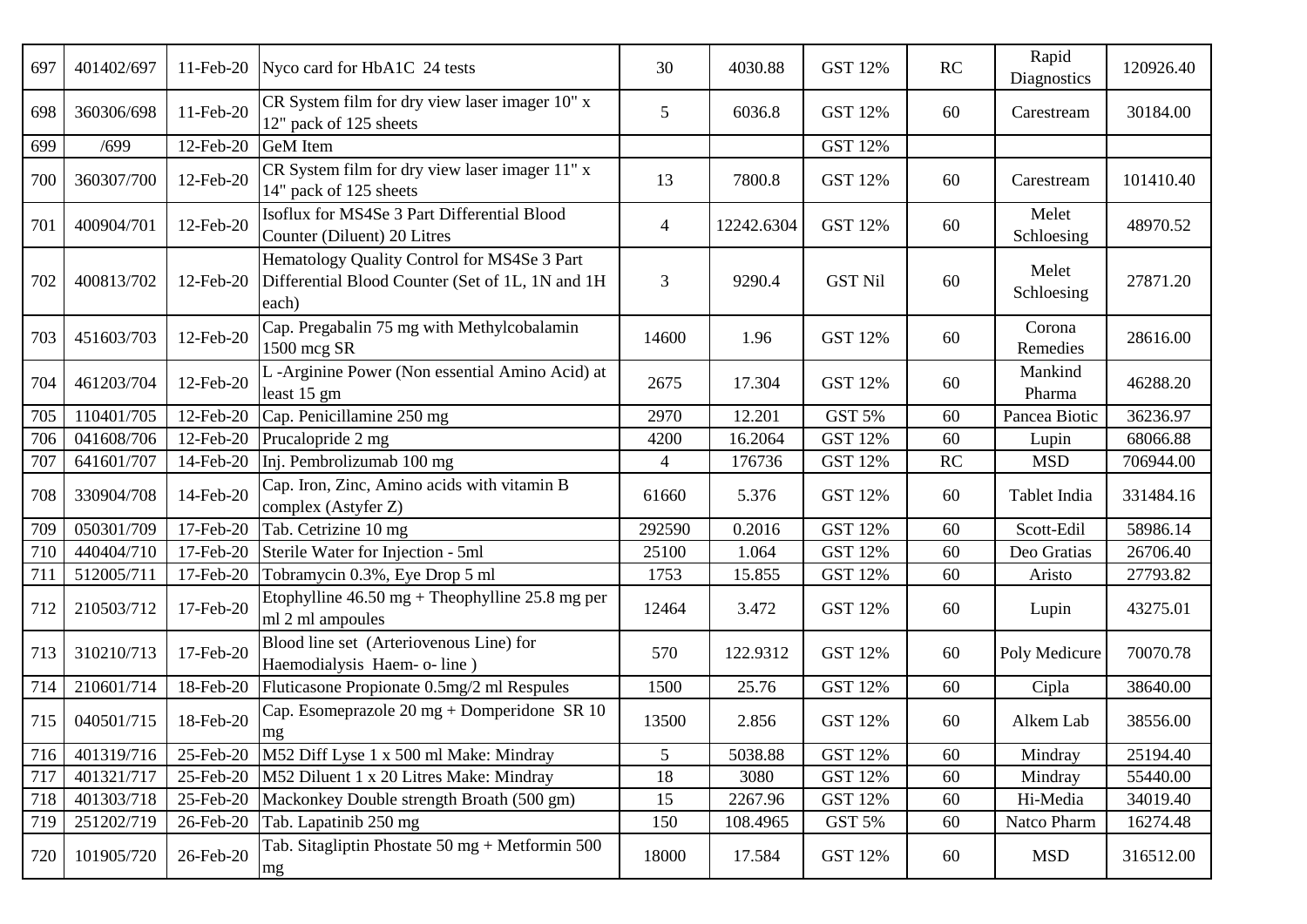| 721 | 400319/721     | 27-Feb-20  | Chikungunya IgM Rapid Test Card                                                                                                                 | 250            | 67.2     | <b>GST 12%</b> | GeM PO    | Biofootprint             | 16800.00  |
|-----|----------------|------------|-------------------------------------------------------------------------------------------------------------------------------------------------|----------------|----------|----------------|-----------|--------------------------|-----------|
| 722 | 400319/722     | 27-Feb-20  | Chikungunya Rapid Test Kit                                                                                                                      | 750            | 67.2     | GST 12%        | GeM PO    | Corporate<br>Diagnostics | 50400.00  |
| 723 | 410201/723     | $2-Mar-20$ | Tab. Bisacodyl 5 mg                                                                                                                             | 31790          | 0.448    | <b>GST 12%</b> | 60        | Lupin                    | 14241.92  |
| 724 | 421619/724     | $2-Mar-20$ | Polyglactin 910 Braided. with Triclosan,<br>(Antibacterial), 90 cm. size 1. 1/2 Circle RB, 40<br>mm Heavy (VP 2347/9431) Pack of 12 foils       | 57             | 2189.6   | <b>GST 12%</b> | 60        | Covidien                 | 124807.20 |
| 725 | 310703/725     | 5-Mar-20   | <b>Examination Gloves Non Sterile Medium</b>                                                                                                    | 121000         | 1.66     | <b>GST 12%</b> | GeM PO    | Goodwill Ent.            | 200860.00 |
| 726 | 580303/726     | 5-Mar-20   | CAPD Fluid Trichoice - 2000 ml with Minicap                                                                                                     | 1080           | 649.6    | <b>GST 12%</b> | RC        | Mitra<br>Industries      | 701568.00 |
| 727 | 652301/727     | 9-Mar-20   | Wooden Extensible Splint (Set of 6)                                                                                                             | 1015           | 413      | <b>GST 18%</b> | 60        | Jai Bharat               | 419195.00 |
| 728 | 472107/728     | 9-Mar-20   | Universal stapling System White 45 mm, 2.5 mm                                                                                                   | 5              | 7840     | <b>GST 12%</b> | 60        | Covidien                 | 39200.00  |
| 729 | 350302/729     | 9-Mar-20   | Cartridge for NSK Air Rotor Hand Piece Fibre<br>Optic- NCH TU03<br>(Order P042)                                                                 | $\overline{c}$ | 8400     | <b>GST 12%</b> | 60        | <b>NSK</b>               | 16800.00  |
| 730 | 270505/730     | 11-Mar-20  | Tab. Eltrombopag 25 mg                                                                                                                          | 168            | 688.4864 | <b>GST 12%</b> | 60        | Novartis HC              | 115665.72 |
| 731 | 310202/731     | 9-Mar-20   | Bandage Cotton L.W. ISI 10 cm width x 4 metre<br>long (Pack of 12 rolls) Schedule II Specification                                              | 15108          | 5.48     | <b>GST 12%</b> | 60        | GeM PO                   | 82791.84  |
| 732 | 310706/732     | 9-Mar-20   | Gloves Dispo. Sterile 6.5" (Bureau of Standards'<br>ISI Certification only)                                                                     | 11650          | 8        | <b>GST 12%</b> | 60        | GeM PO                   | 93200.00  |
| 733 | 020801/733     | 11-Mar-20  | Halothane Anaesthetic Liquid 250 ml                                                                                                             | 20             | 1077.664 | <b>GST 12%</b> | 60        | Neon                     | 21553.28  |
| 734 | 621305/734     | 11-Mar-20  | Multi-Vitamin Drops 30 ml                                                                                                                       | 1450           | 6.8992   | <b>GST 12%</b> | 60        | Themis                   | 10003.84  |
| 735 | 121304/735     | 12-Mar-20  | Metronidazole suspension 200 mg/5ml. 60ml. phial                                                                                                | 1904           | 15.288   | <b>GST 12%</b> | 60        | Abbott HC                | 29108.35  |
| 736 | 642001/736     | 12-Mar-20  | Inj. Trastuzumab 440 mg                                                                                                                         | 15             | 14894.88 | <b>GST 12%</b> | <b>RC</b> | Cadila HC                | 223423.20 |
| 737 | 310708/737     | 13-Mar-20  | Gloves Dispo. Sterile 7.5" (Bureau of Standards'<br>ISI Certification only)                                                                     | 16150          | 8        | <b>GST 12%</b> | 60        | GeM PO                   | 129200.00 |
|     | 738 310316/738 | 13-Mar-20  | Cotton Wool Absorbent pkt of 500 gm Net weight,<br>ISI equivalent                                                                               | 1191           | 85       | <b>GST 12%</b> | 30        | GeM PO                   | 101235.00 |
| 739 | 100913/739     | 16-Mar-20  | Insulin Aspart 100 IU/ml, Pack of 3 ml cartridge<br>(One pen and 5 Needles required for every 20)<br>cartridges for use with theses cartridges) | 230            | 538.608  | <b>GST 12%</b> | 60        | Novo Nardisk             | 123879.84 |
| 740 | 231303/740     | 16-Mar-20  | Tab. Mycophenolate Mofityl 360 mg "Myfortic<br>360"                                                                                             | 2000           | 39.9     | GST 5%         | 60        | Novartis India           | 79800.00  |